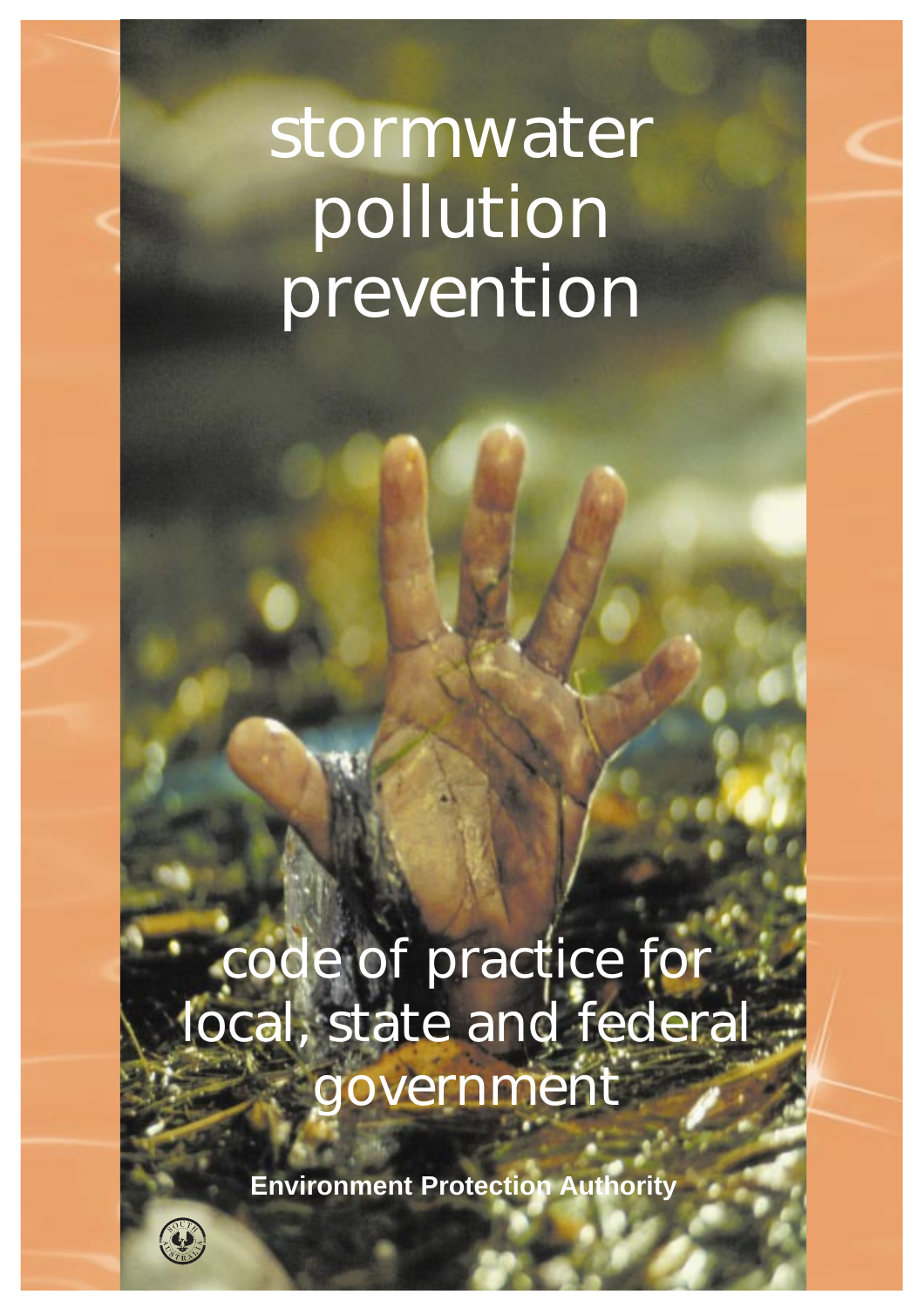## JULY 1998

Authors: John Botting Kathryn Bellette

Published by **ENVIRONMENT PROTECTION AUTHORITY** 

**Department for Environment, Heritage and Aboriginal Affairs** 

> GPO Box 2607 Adelaide SA 5001

Telephone 08 8204 2004 Facsimile 08 8204 2054 Free Call 1800 623 445

ISBN 0 7308 0213 2

Designed by RTFX Edited by Kathie Stove

*Printed on recycled paper*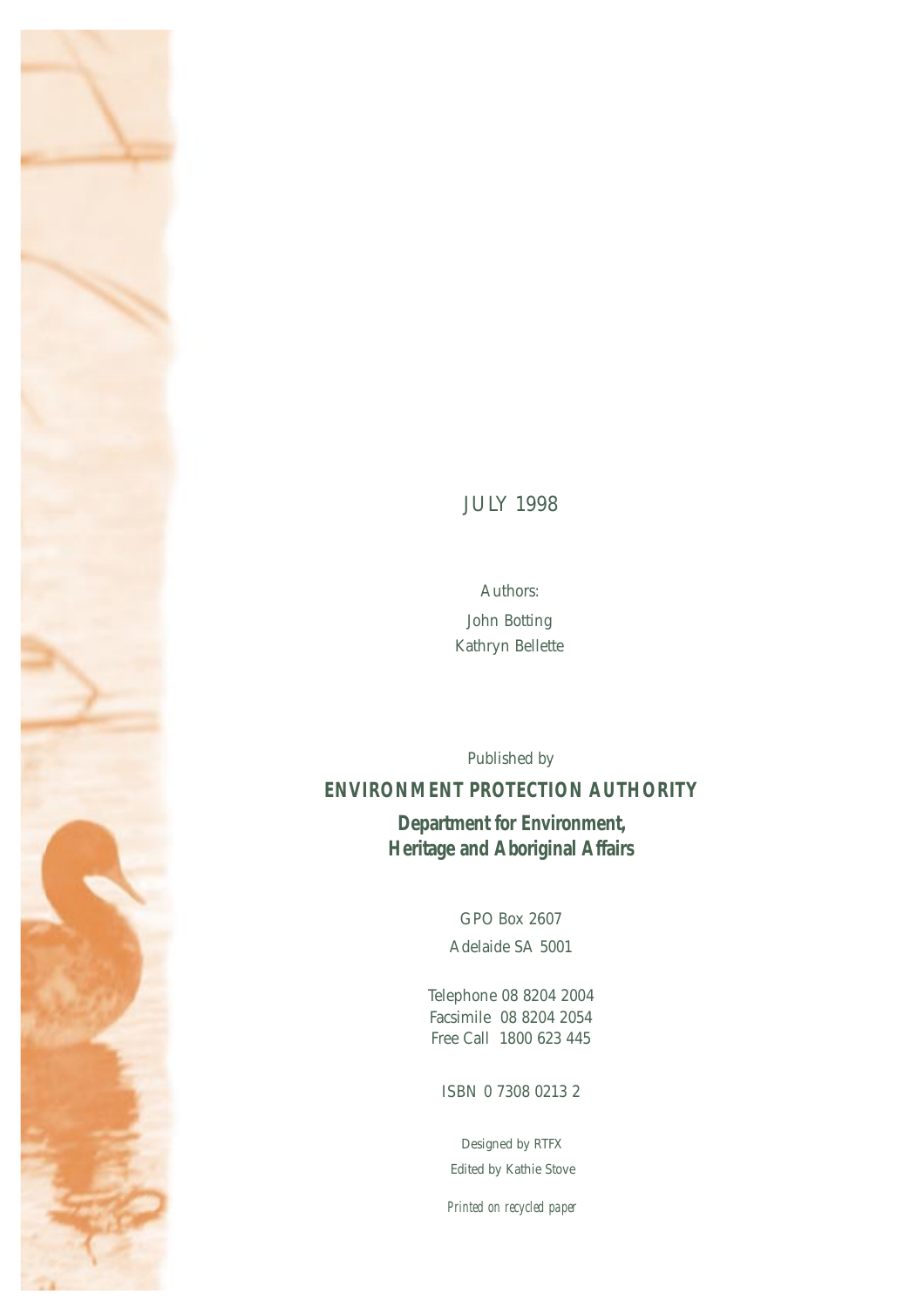

## FOREWORD

Diffuse pollution and waste sources make a major contribution to pollution loads in stormwater. Past legislation has concentrated on point sources of pollution such as specific industry exhaust stacks and discharge pipes, and has led to significant improvements in the management of hazardous wastes, wastewaters and air emissions throughout Australia. Point source improvements are still needed but present and future programmes must also target the diffuse sources.

Stormwater carries to our waterways and oceans this pollution which, in urban areas, comes from a multitude of small and diffuse pollution sources. Litter is usually the most visible pollutant but sediments, oil and grease, excess nutrients (eg phosphorus and nitrogen), organic matter, residual pesticides and fertilisers all add up to an impact on the environment. These contaminants result in fish kills in lakes and estuaries, unsafe swimming conditions, the accumulation of toxins in aquatic animals in the food chain or unsightly waterways that degrade our parks and recreation areas.

A variety of strategies can now prevent and, as a last resort, manage pollution inputs into waterways. The approach to environment protection now tends to be integrated, rather than just 'command and control' regulation, and relies on a much broader suite of tools including flexible legislation, non-mandatory instruments and facilitative programmes.

The environmental regulators in many developed countries commonly encourage self-regulation through Codes of Practice and guidelines for environmental management.

This Local, State and Federal Government code is one in a series of codes for stormwater pollution management in South Australia. Other codes in the series are:

- general community
- building and construction industry
- general industry, retail and commercial premises.

Some aspects of these stormwater Codes of Practice are envisaged to become mandatory when they are linked to an Environment Protection Policy under the *Environment Protection Act 1993.* 

The primary role of these codes is to help industry achieve the 'general environmental duty' under the *the Act*. The Environment Protection Authority aims to facilitate cooperation and collaboration with the general community, industry and public authorities to achieve its environmental goals through the development, acceptance and implementation of Codes of Practice.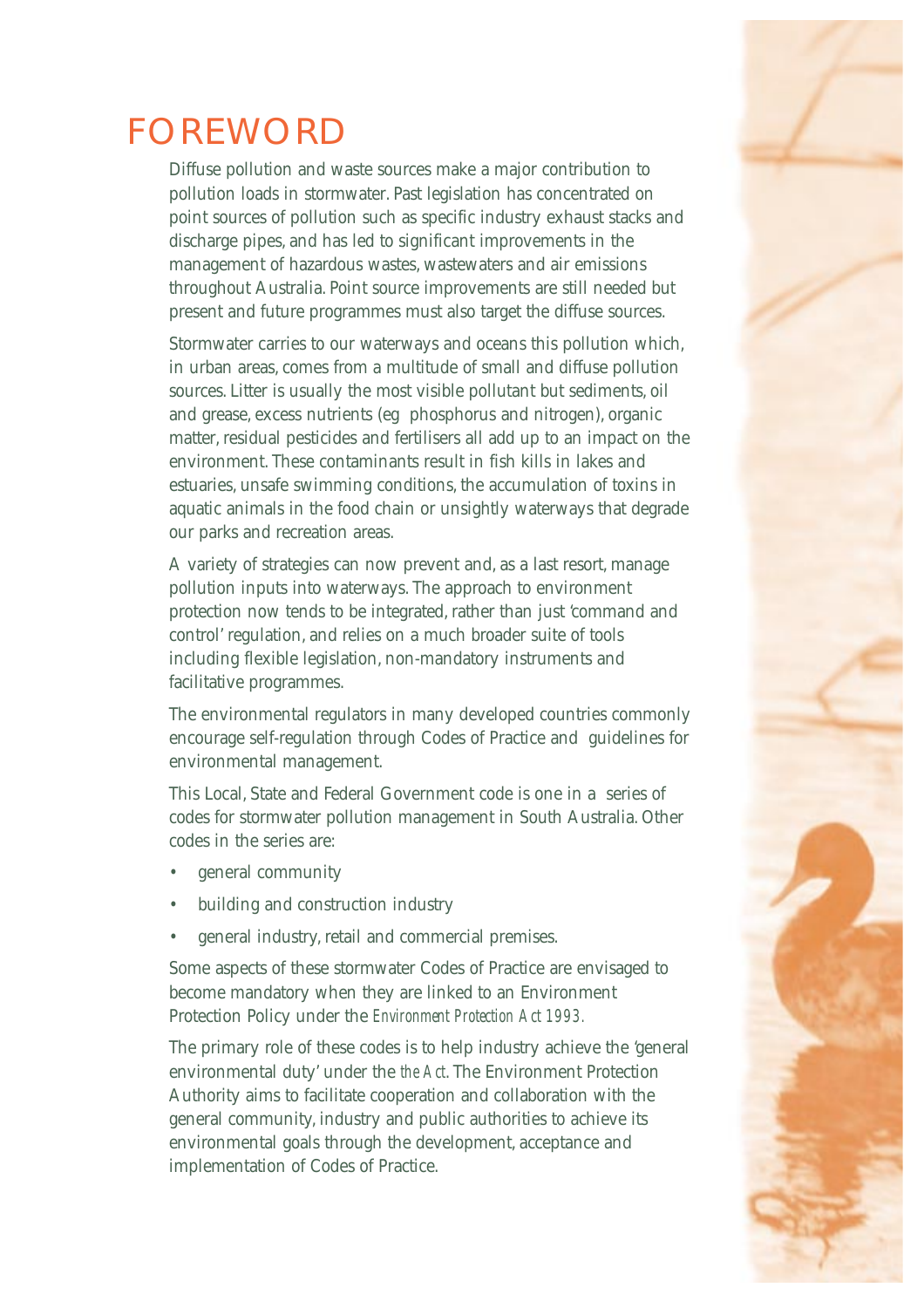## TABLE OF CONTENTS

| 1 General                                      |                 |
|------------------------------------------------|-----------------|
| 1.1 Introduction                               | 1               |
| <b>1.2 Guiding Principles</b>                  | $\overline{2}$  |
| 1.3 Management Techniques                      | 3               |
| <b>1.4 Regional Issues</b>                     | 4               |
| 2 Legislative Controls                         | 5               |
| 2.1 General                                    | 5               |
| 2.2 the Act                                    | 5               |
| 2.3 Australian Standards                       | 6               |
| 3 Operations and Services                      | 7               |
| 3.1 Introduction                               | $\overline{7}$  |
| <b>3.2 Construction Works</b>                  | $\overline{7}$  |
| 3.3 Maintenance Works                          | 12              |
| <b>3.4 Operational Activities</b>              | 19              |
| 3.5 Transport - Road, Rail, Sea, Air           | 23              |
| 3.6 Marinas, Ports and Slipways                | 23              |
| 3.7 Drainage Design                            | 24              |
| 3.8 Community Involvement Campaigns            | 25              |
| 4 Approval Controls                            | 26              |
| 4.1 General                                    | 26              |
| 4.2 Land Development and Construction Works    | 26              |
| 4.3 Protection and Maintenance of Watercourses | 31              |
| 5 Soil Erosion and Sediment Control Structures | 32              |
| 5.1 General                                    | 32 <sub>2</sub> |
| <b>5.2 Erosion Control Measures</b>            | 33              |
| <b>5.3 Sediment Collection Structures</b>      | 36              |
| 5.4 Soil Erosion and Drainage Management Plan  | 44              |
| Acknowledgements                               | 49              |
| <b>Appendix 1 PISA Forestry Environmental</b>  |                 |
| <b>Management Guidelines</b>                   | 50              |
| Appendix 2 Relevant Legislation                | 51              |
|                                                |                 |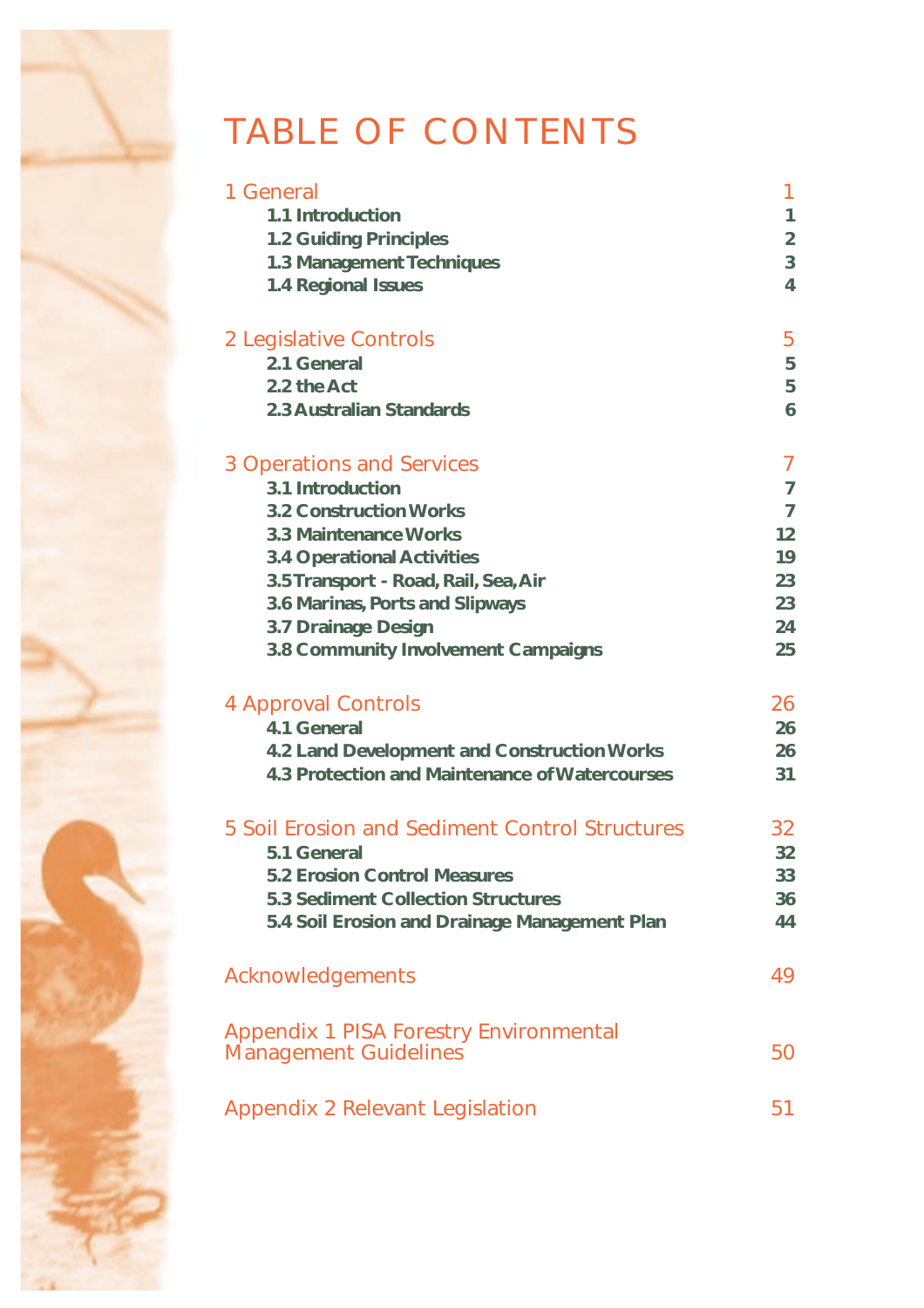## GLOSSARY



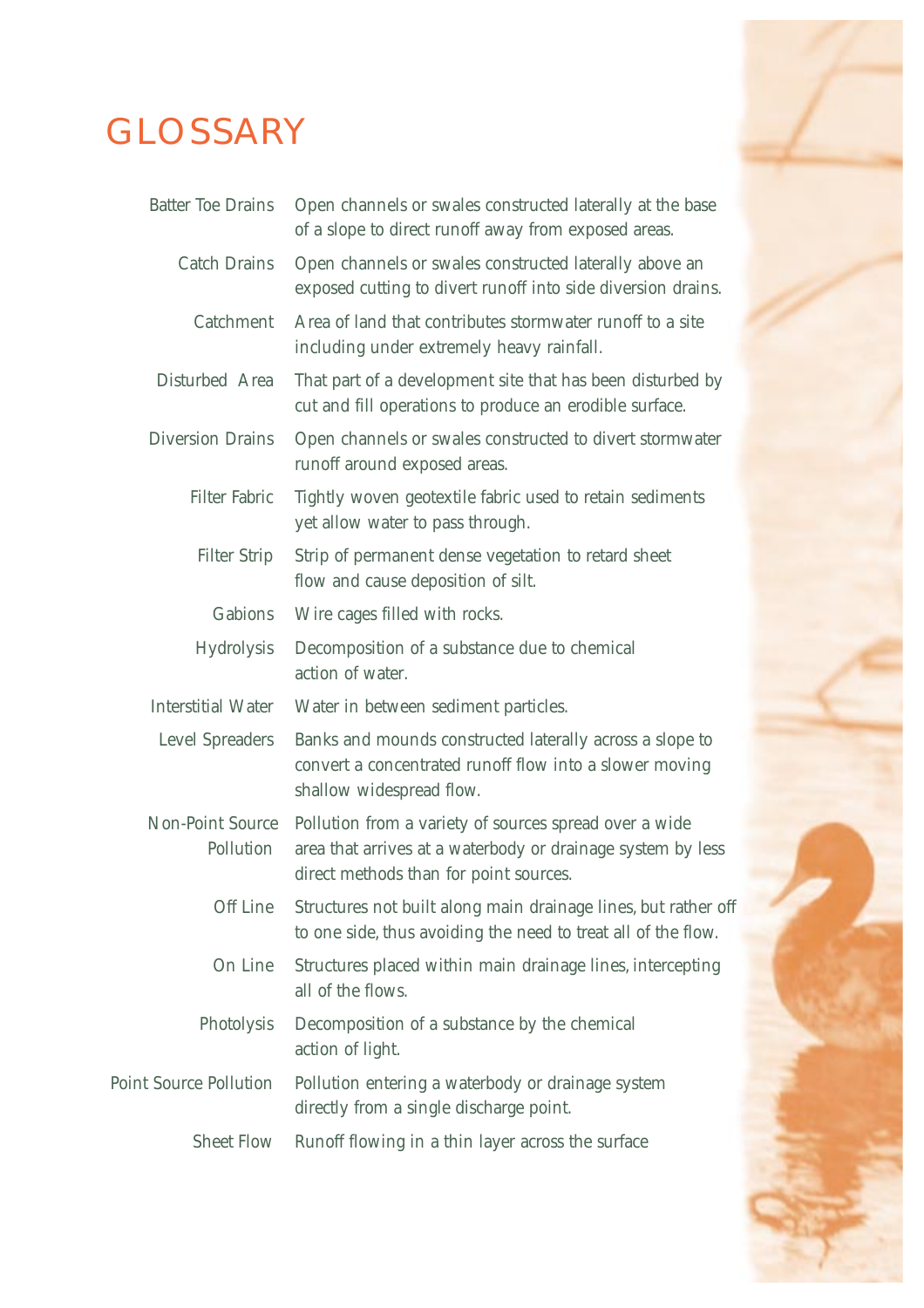<span id="page-5-0"></span>

## **1.1 Introduction**

This general Code of Practice for the control of stormwater pollution at its source for Local, State and Federal Government agencies provides agencies and their contractors with information on the strategies and techniques available to reduce the incidence of stormwater pollution at its source. For the purposes of this code, stormwater refers to both surface runoff and groundwater infiltration. Not all components of this code apply to all agencies because of the diverse activities conducted by Local, State and Federal agencies.

The Code of Practice was prepared jointly by the Environment Protection Authority (EPA) and representatives from various Local, State and Federal Government agencies.

This code covers a range of potential pollution sources from a variety of activities and practices. The code addresses issues related to construction activities subject to approval by Local Government or Government agencies, mainly construction and building works that follow the granting of development approval. This construction phase is extremely important for the control of site erosion.

The code does not contain design details or practices for large scale structural measures such as sedimentation basins or wetlands, which require careful design by qualified and experienced engineers and freshwater ecologists. The bibliography contains references to a number of manuals that can assist in these design processes.

This code will eventually be linked to an Environmental Protection (Water Quality) Policy (water quality EPP) under the *Environment Protection Act 1993* (the Act). During public consultation on this policy, appropriate enforcement arrangements and penalties will be determined.

The primary role of this code is to inform government agencies of their 'general environmental duty' with respect to stormwater under the Act. Use the code as a guide with techniques to enable the council or agency to adhere to the general environmental duty through 'standards of care'. If a council or agency has alternative techniques that meet the general environmental duty, then these will be deemed acceptable. If a council or agency adheres to the general environmental duty, whether by complying with recommendations within this code or with other appropriate methods to achieve the same objective, then this compliance could act as a defence from prosecution.

For example, if all reasonable and practicable measures had been taken to adhere to the code and an act of vandalism or an extremely unlikely event occurred and resulted in creating environmental harm (or potential environmental harm), then prosecution is not likely to occur. The council or agency will, however, be required to remediate any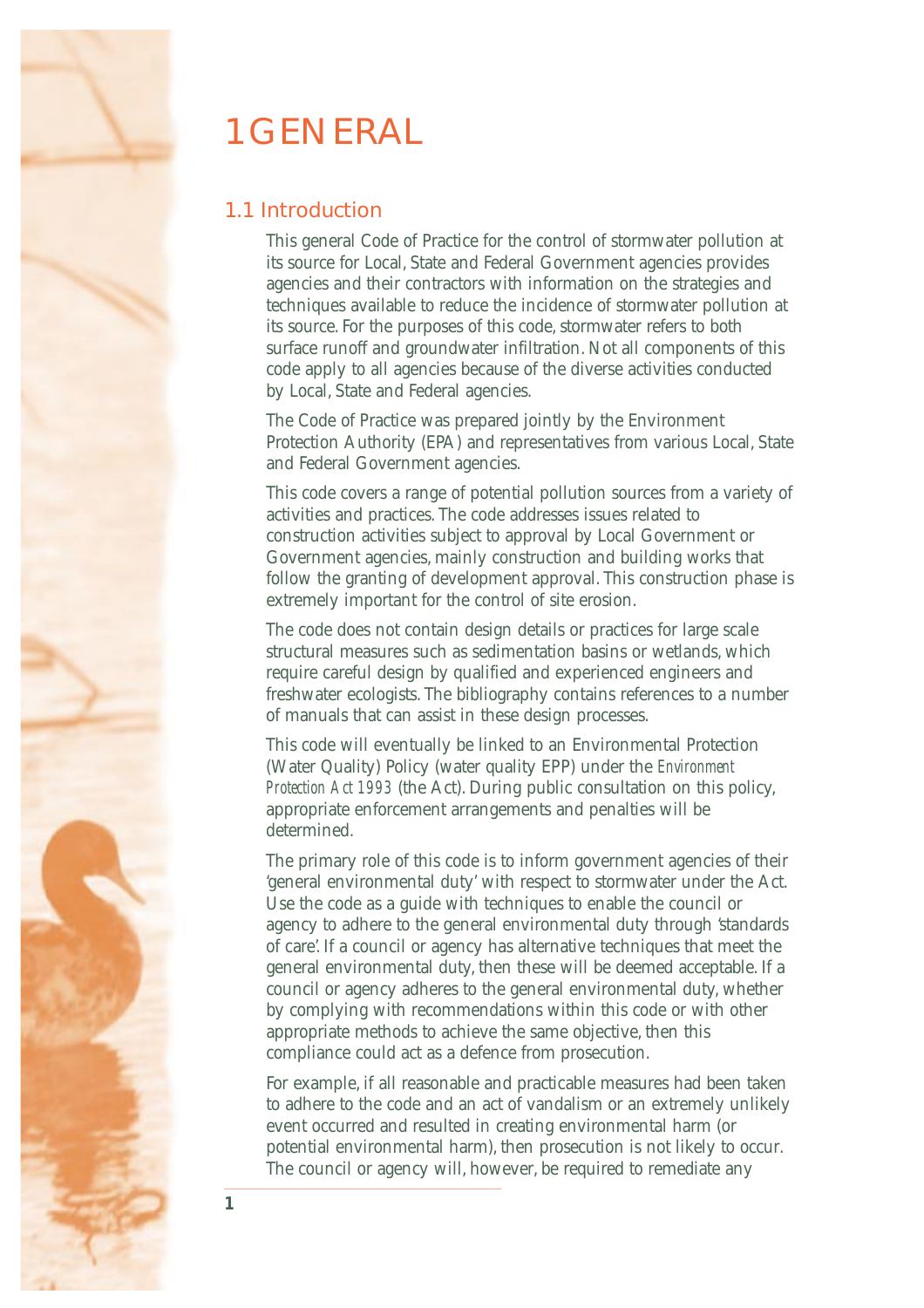<span id="page-6-0"></span>environmental harm caused. Remediation for damages by a third party and remediation off site are also the responsibility of the council or agency.

It is envisaged that this code will be updated as new information and technologies become available, but any amendments will not be retrospective for enforcement.

for self monitoring and audit. All government agencies can influence the quality of stormwater. Increasing awareness through education and training programmes will be the primary method in changing behaviour and attitudes. This code provides government agencies with benchmarks of good practice. It is anticipated that government agencies will actively and responsibly take the necessary steps to minimise the pollution of stormwater and it is recommended that all government agencies formulate a process

Consider the code as one of the major objectives of an integrated Total Catchment Management Plan for each drainage basin. Catchment management authorities will be active in promoting good practice and monitoring improvements.

This is the second of four proposed codes of practice for the source control of stormwater pollution with the following primary objectives:

| No.            | <b>Target Audience</b>                                 | <b>Primary Objective</b>                                                                                        |
|----------------|--------------------------------------------------------|-----------------------------------------------------------------------------------------------------------------|
|                | Community                                              | Control of pollution from the general community.                                                                |
| $\mathfrak{D}$ | Local, State and<br><b>Federal Government agencies</b> | Control of pollution from construction, maintenance and<br>operations activities carried out by these agencies. |
|                | Building and<br><b>Construction Industry</b>           | Control of pollution from building and<br>construction projects.                                                |
| $\overline{4}$ | General Industry, Retail<br>and Commercial Premises    | Control of pollution from activities carried out by all<br>industrial, retail and commercial businesses.        |

Councils and agencies should require their contractors to adopt this code through contractual agreements. Consult the Building and Construction Industry, and Industrial, Retail and Commercial Premises Codes of Practice for further detail for some activities.

## **1.2 Guiding Principles**

This Code of Practice is based on the following key principles.

### **Eliminate non-stormwater discharges**

system. Stormwater drains must only carry stormwater runoff, and not wastewater or washdown water, rubbish, litter or any other contaminant that can be reasonably prevented from entering the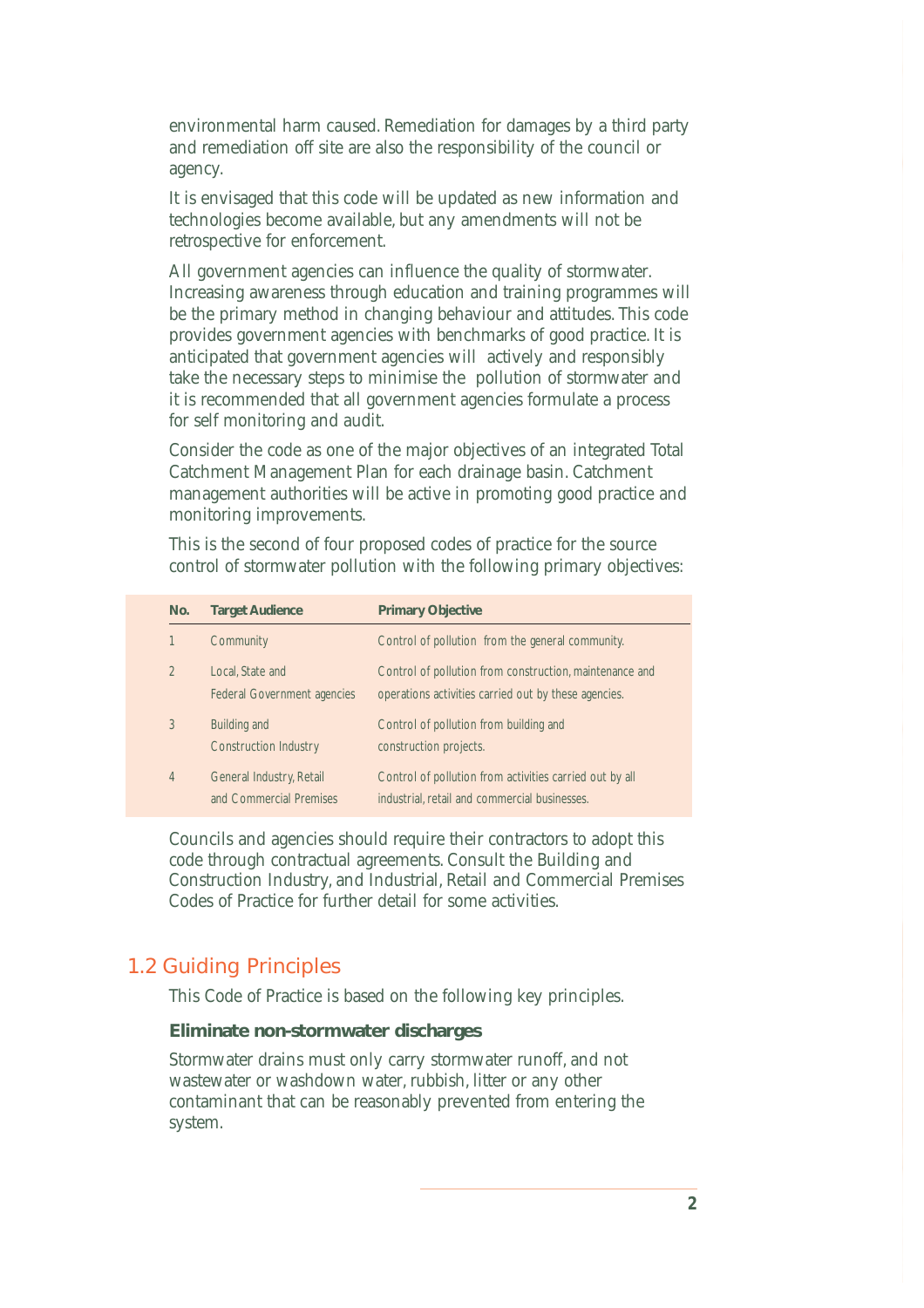<span id="page-7-0"></span>

Most built up areas are well served with a sewerage system or a septic tank effluent drainage system (STEDS) and waste collection services. Since these provide a very adequate waste disposal system, there is no reason to dump wastes in the stormwater system.

Rain and other water runs from drains down the gutters of roadways into drains under the road, which connect to our natural waterways (ponds, swamps, creeks and rivers) or to large open drains and to the ocean without treatment. Only clean rainfall runoff should enter this system.

The sewer takes wastewater to treatment works, before being piped to the ocean or irrigated over land, such as golf courses. Strong wastes (eg solvents and oils) need treatment at specialised facilities.

Further information on the disposal of waste to sewer can be obtained from the SA Water Trade Wastes Unit by telephoning (08) 8216 1723.

## **Control stormwater pollution at its source**

It is far preferable to reduce and, where possible, eliminate the causes or sources of stormwater pollution rather than treat the effects somewhere downstream. Source controls place responsibility directly on the polluter and this should lead to long term permanent solutions resulting from simple changes in practice.

#### **Stormwater runoff is a resource**

Stormwater runoff should be managed as a valuable water resource. Better quality runoff increases the value of the resource and also the potential number of uses from recreational waterbodies to alternative sources of water supply.

#### **Maximum extent practicable**

Reducing pollutants in stormwater is difficult and costly to quantify or prescribe, so this code aims to reduce pollution to the maximum practicable extent by promoting best management practices. This will require ongoing active support and awareness by government agencies.

## **1.3 Management Techniques**

Effective implementation of these guiding principles will only be achieved if all government agencies adopt the strategies and objectives contained within this code in planning, design, construction and operation activities.

Standing Codes of Practice developed by agencies for minor or repetitive projects should encompass the requirements of this code. These requirements should be the same as those for larger projects, but set at the appropriate scale. An effective workforce education and awareness campaign is extremely important for the successful implementation of any modified standing Codes of Practice.

For all projects, a soil erosion and drainage management plan (SEDMP; see section 5.4) must be prepared and approved in accordance with the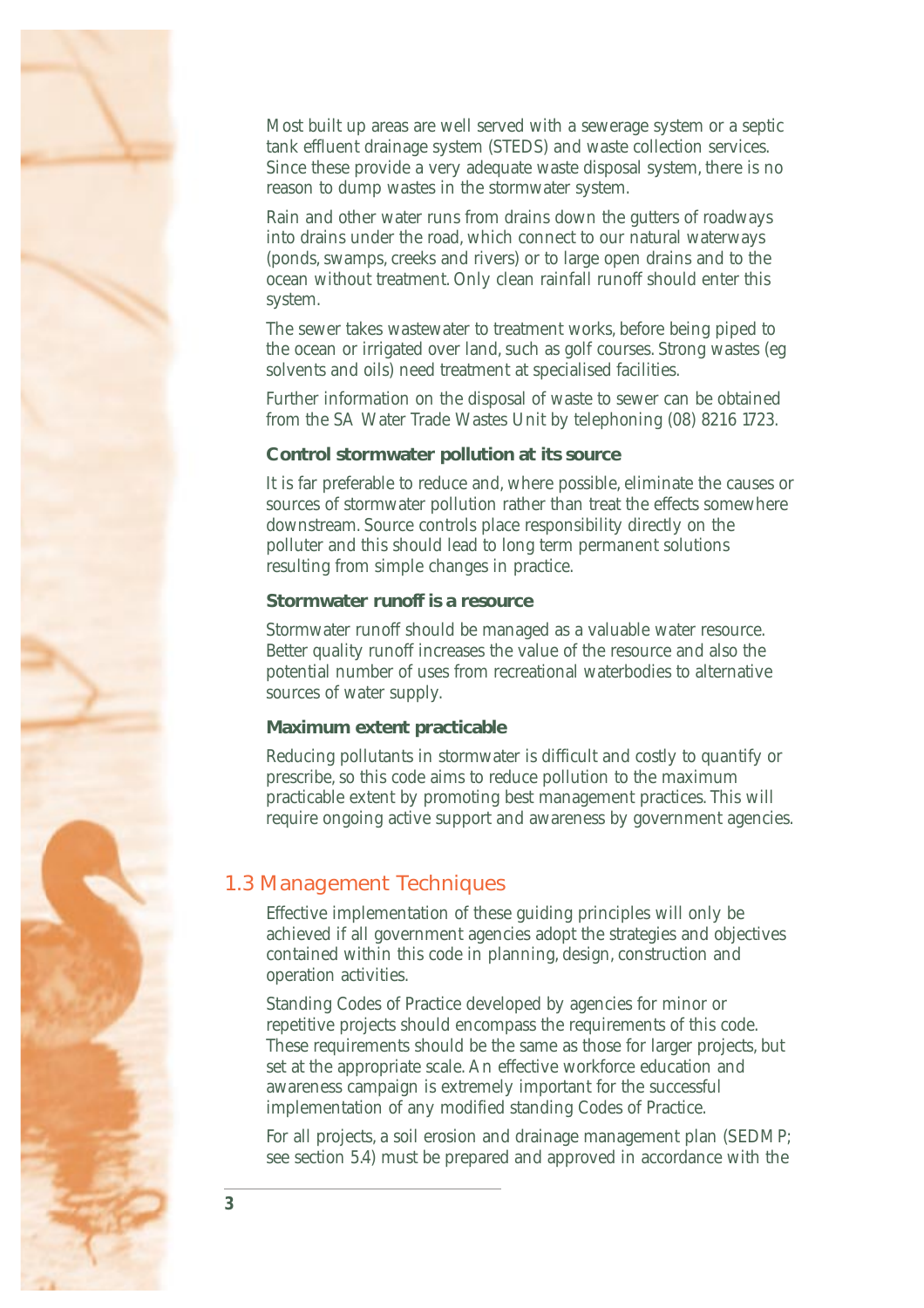<span id="page-8-0"></span>requirements of this code. The project client should prepare the SEDMP as part of the design documentation and include it as a tender document. The SEDMP documentation must define the scope of pollution control works required in sufficient detail to prepare reliable tender costs. Make provision if possible to allow prospective tenderers to submit alternative strategies and measures where advantages may be demonstrated, provided that the principal aims and objectives of this Code of Practice are maintained.

## **1.4 Regional Issues**

This code contains an emphasis on the control of stormwater pollution from sites within built up areas. Where relevant, activities within regions of South Australia are licensed under the Act to ensure the protection of the water resources. For example, stormwater discharge in the Mount Gambier region is now licensed to protect the valuable groundwater resource. An important condition of that licence is that an environment improvement programme is being developed and activated.

It is intended, where appropriate, that district councils and agencies consider the guidelines outlined in this code and tailor them to suit their particular circumstance.

This code does not address broadacre primary production activities undertaken by agencies such as Primary Industries SA (PISA) Forestry. It is acknowledged that PISA Forestry has developed guidelines relevant to their activities which will be used in place of this code of practice. The guidelines used by PISA Forestry are listed in appendix 1 and may be a useful reference for district councils and other agencies undertaking broadacre management. PISA Forestry have set an example by continually updating and self auditing their own management guidelines.

Some detailed recommendations in this code will not be relevant to remote communities without stormwater systems. However, these communities must still follow the guiding principles as outlined in section 1.2.

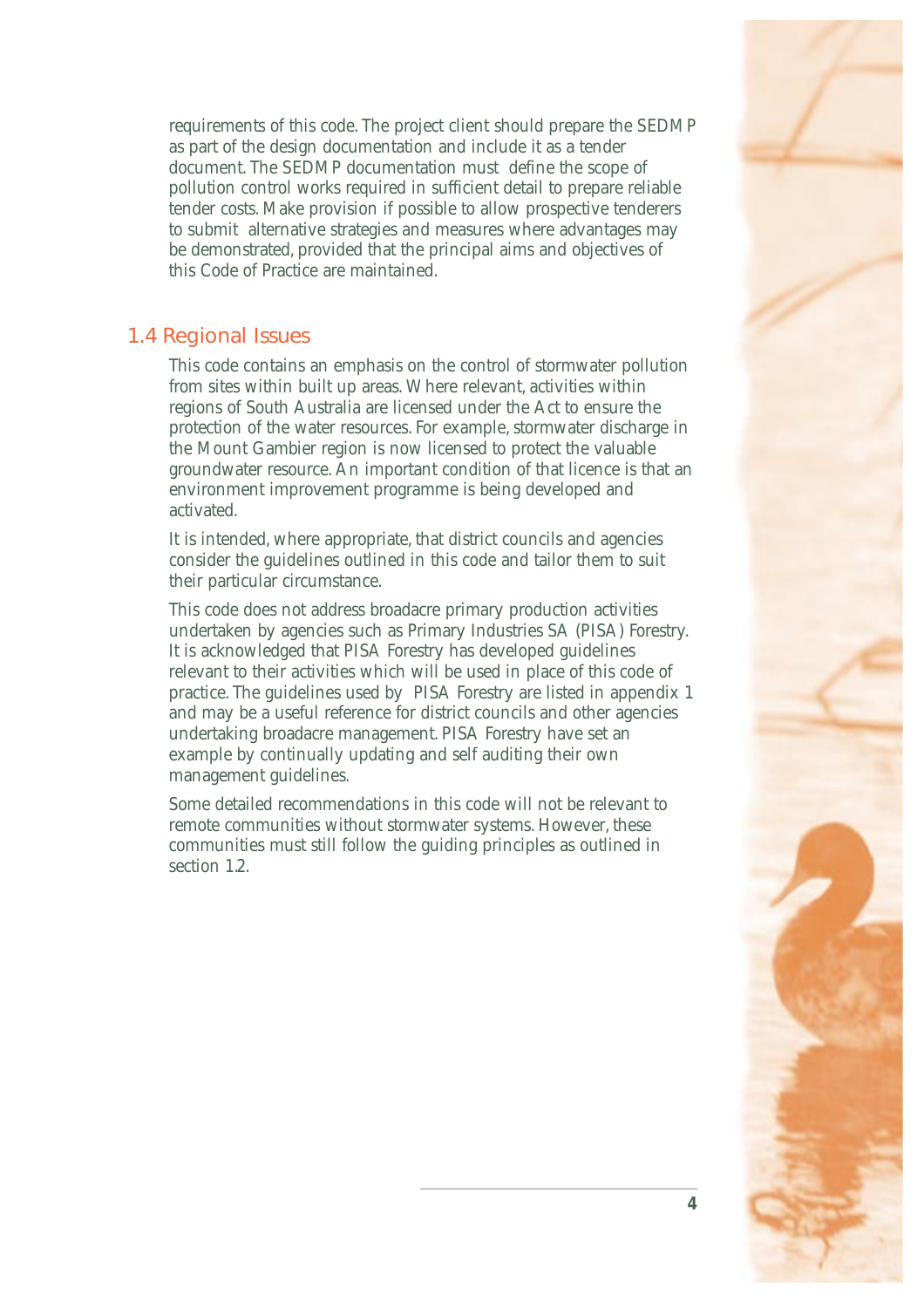## <span id="page-9-0"></span>2 LEGISLATIVE CONTROLS

## **2.1 General**

This Code of Practice is complemented by legislation aimed at protecting the environment. When using this code, refer, if necessary, to relevant legislation for specific requirements for certain activities. Brief summaries of the more relevant Acts are provided in appendix 2.

Note that once an Environment Protection Policy (EPP) is in force, activities related to other Acts must defer to the provisions contained in the EPP.

## **2.2 the Act**

## **General Environmental Duty**

Section 25, General Environmental Duty, is one of the underpinning components of the Act and states that:

*A person must not undertake an activity that pollutes, or might pollute, the environment unless the person takes all reasonable and practicable measures to prevent or minimise any resulting environmental harm.* 

Environmental harm is defined as any harm or potential harm to the environment (of whatever degree or duration) and includes an environmental nuisance. Several strategies available can be employed to achieve this, such as the development and adherence to guidelines of best practice provided by Codes of Practice and EPPs.

In determining the measures required to ensure that all reasonable and practicable measures have been taken to prevent or minimise environmental harm, section 25(2) of the Act specifies that regard must be given, amongst other things, to the:

- nature of the pollution or potential pollution and sensitivity of the receiving environment
- financial implications of various measures that might have to be taken, as those implications relate to the class of persons undertaking activities of the same or similar kind
- current state of technical knowledge and likelihood of successful application of the various measures to be taken.

## **Enforcement**

Although the EPA has a variety of enforcement options under the Act, it is recognised that the general community, industry and other sectors such as Local Government and other State and Federal agencies need to work together to ensure that complementary outcomes are achieved by increasing environmental performance.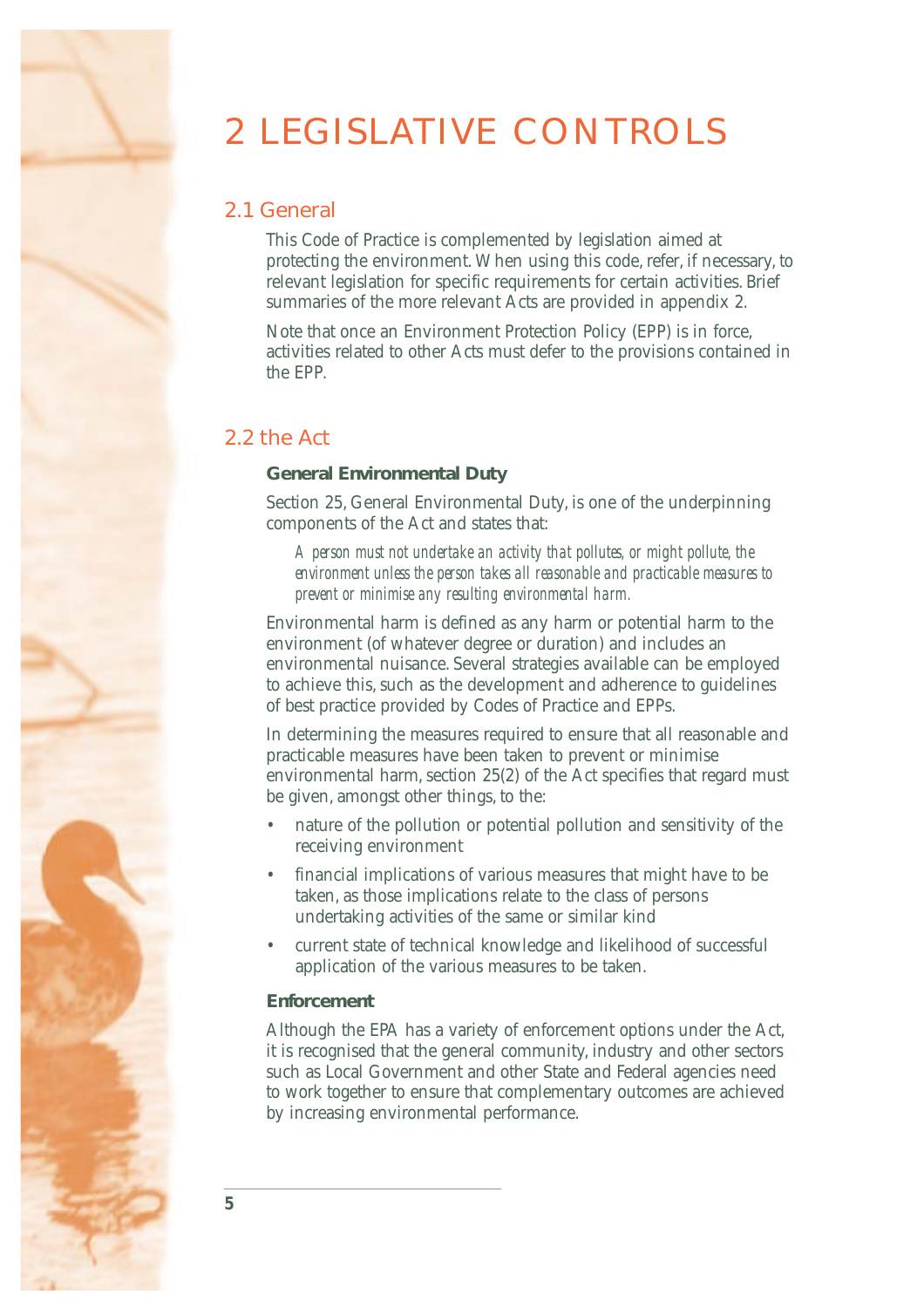<span id="page-10-0"></span>The the Act and the EPA foster a keen sense of environmental responsibility on the part of the general community, industry and public authorities such as government agencies, encouraging their active participation in finding solutions and developing innovative approaches to environmental issues. Participation in the development, trial and assessment process for this code and later during the EPP process is one such example. During consultation on the policy, appropriate enforcement arrangements will be determined.

Members of the community, government agencies, industry, and commercial and retail premises, that cause environmental harm or fail to comply with the general environmental duty, can be forced to comply by an Environment Protection Order issued by an officer authorised under section 93 of the Act. An Environment Protection Order may require that a person or agency, take specified action within a specified period.

A Clean-up Order may also be issued (section 99 of the Act) in place of or in conjunction with an Environment Protection Order.

Failure to comply with these orders can result in maximum fines of:

- \$4000 for an Environment Protection Order
- \$120,000 for a corporate body and \$60,000 for a person for a Clean-up Order.

#### **Civil Remedies**

Section 104 of the Act outlines how to apply to the Environment, Resources and Development Court to issue an order on a third person or corporate body. Provisions in this section include the issue of an order restraining a person from engaging in conduct of a particular kind or requiring a person to take specified action, and recovery of expenses from perpetrators of environmental harm for clean-up costs, injury, loss or damages.

## **2.3 Australian Standards**

Refer also to any relevant Australian Standards, for example:

- • AS 1940–1993 Storage and Handling of Flammable and Combustible Liquids
- AS 2507-1984 Storage and Handling of Pesticides
- • AS 2508 Safe Storage and Handling Information Cards for Hazardous Materials (various dates depending on the hazardous material)
- • AS 3780–1994 Storage and Handling of Corrosive Substances
- AS 4326-1995 Storage and Handling of Oxidising Agents
- AS 4332-1995 Storage and Handling of Compressed Gasses
- AS/NZS 4452-1997 Storage and Handling of Toxic Substances
- • (Draft) Storage and Handling of Class 4 Dangerous Goods
- • (Draft) Safe Warehousing of Dangerous Goods

**6**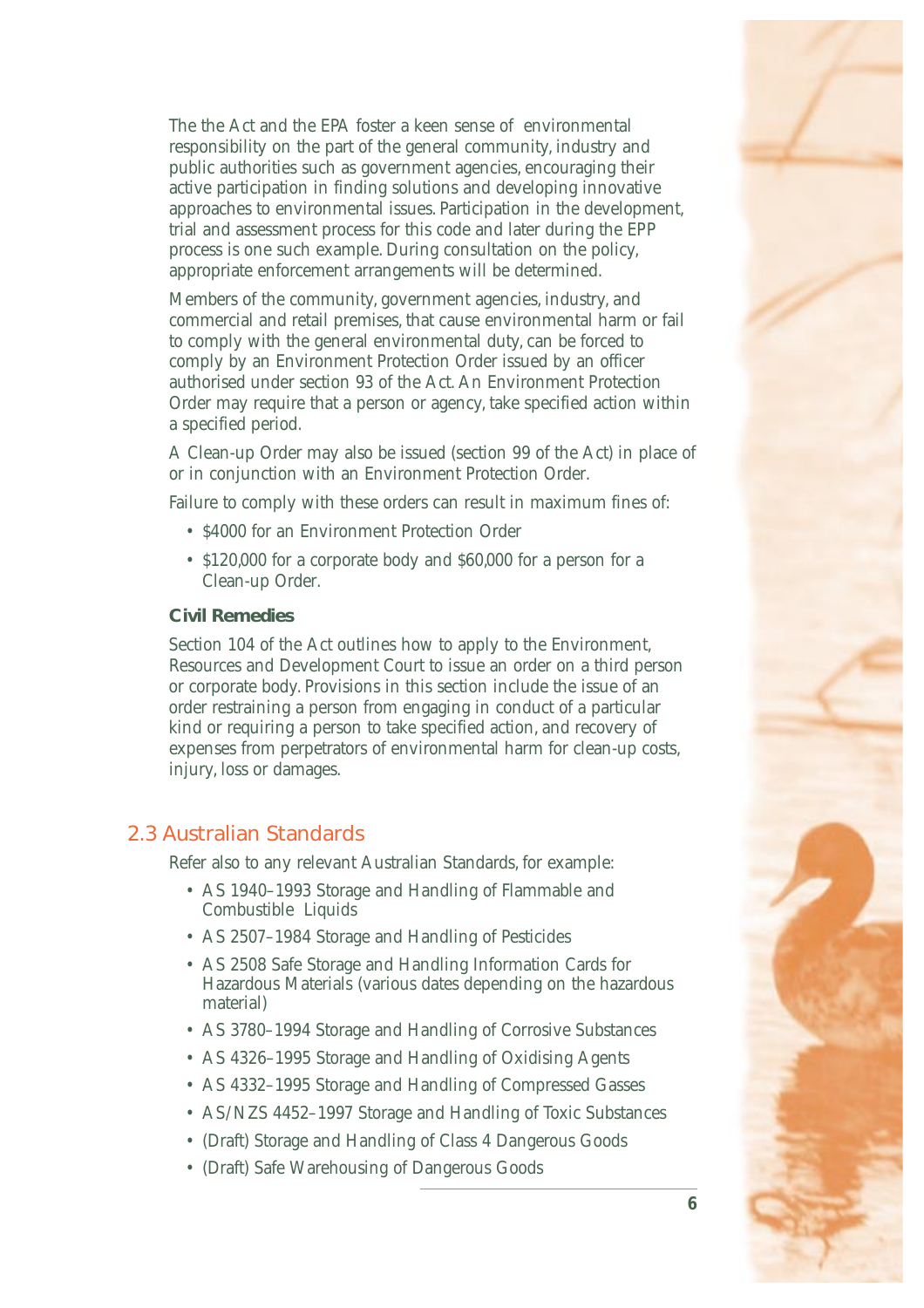<span id="page-11-0"></span>

## 3 OPERATIONS AND SERVICES

## **3.1 Introduction**

**The principal objective of controls on council and government agency operations and services is to minimise the generation of pollutants that may eventually enter the stormwater drainage network.** 

This section of the Code of Practice covers the works and activities carried out directly by agencies or their nominated contractors. These include but may not necessarily be limited to:

- • construction works
- maintenance works
- • operational activities
- • transportation activities
- marinas, ports and slipways.

Issues to be considered during the design of stormwater drainage works are also discussed.

## **3.2 Construction Works**

**Minimise the generation of sediment, litter and debris during the construction and reconstruction of agencies' infrastructure and remove any resultant debris from the site to an authorised landfill or waste depot.** 

## **General**

Soil erosion and the generation of sediment during construction activities cannot be entirely prevented. Sound project planning can reduce the potential for erosion but control measures are necessary to reduce the impact of the erosion both on site and off site, and may combine construction strategies, structural and vegetative measures, and soil stabilisation techniques. For maximum effect, integrate all control measures into the site development plan. The complexity and extent of control measures required depends largely on the magnitude and duration of the construction activity.

For each construction project, prepare a SEDMP (see section 5.4) which incorporates the following key elements.

- • Ensure that the smallest area of land is exposed to the risk of erosion for the shortest period of time.
- Effectively control surface runoff entering and leaving the site.
- Effectively control the generation of dust, litter and debris within the site.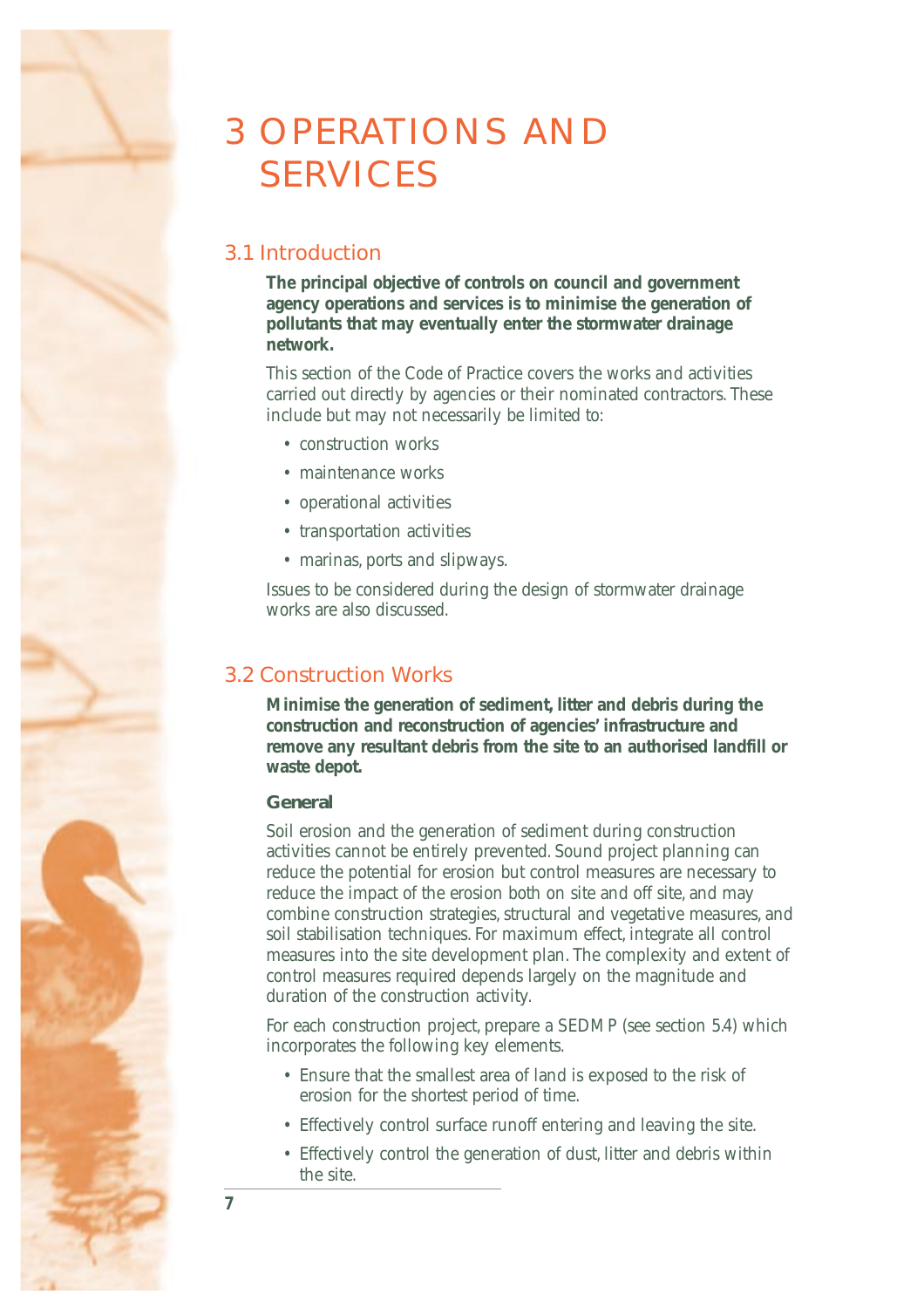- Install erosion control works and measures to minimise the extent of site erosion.
- Install sediment collection devices to prevent the export of sediment from the site.
- Maintain the erosion control and sediment collection devices.
- Where applicable, periodically inspect completed works to ensure erosion control strategies are working.
- Rehabilitate all disturbed areas as soon as possible.

For methodology, works and measures that can be used to implement these elements see section 4.2 Land Development and Construction Works.

## **General Criteria**

In addition to the elements cited above, consider the following objectives for all types of construction projects:

- Limit site access to nominated and controlled areas.
- Locate all stockpiles away from concentrated flow paths.
- Ensure that erosion control and sediment collection structures are in place before site clearing works begin.
- • Locate sediment traps and basins in locations that will not create adverse flood risks to adjoining properties.
- Clearly specify the conditions under which any of the erosion control or sediment collection structures can be decommissioned.

## **Road and Rail Construction**

Consider the following objectives for road and rail construction projects. Not all of these objectives may be appropriate for all conditions:

- Confine access tracks to proposed permanent road locations.
- Grade access tracks to a crown to avoid water concentration.
- Construct access tracks to cross concentrated drainage paths at right angles.
- During the construction of culverts and bridges, divert baseflows around disturbed areas of site.
- Extend culvert outlets beyond the toe of fill embankments.
- Install energy dissipator structures at the outlets of all culverts installed before waterways downstream are stabilised.
- • Form regular cross drains to intercept runoff from long cut or fill batter slopes.
- Rehabilitate road shoulders and adjacent swales, preferably with vegetation cover, as soon as practicable.
- Locate road construction stockpiles away from concentrated drainage paths.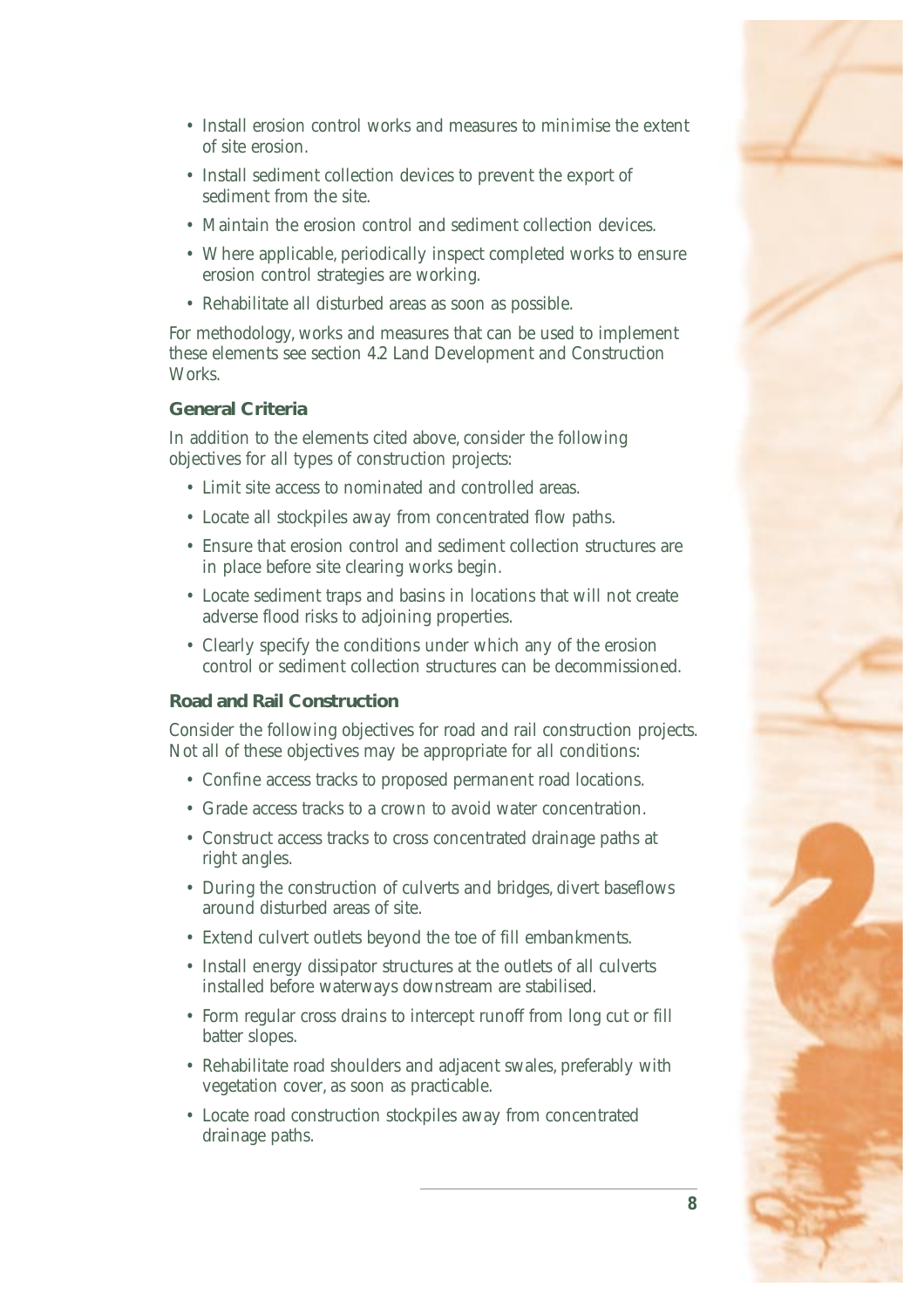

- Protect the toe of all stockpiles retained for more than one day with an appropriate silt barrier.
- Secure contaminated soil on the shoulders or dispose of at a licensed landfill.

### **Services Installation**

Consider the following objectives for service installation works. Not all objectives may be appropriate for all conditions:

- Attempt to install water and sewer services at the time of the road construction works, and before the road pavement is constructed, to decrease the number of times soil disturbance occurs.
- Encourage service authorities to install ducting during road construction if these services are to be installed later.
- Where practicable, avoid works in areas of likely concentrated runoff.
- Divert runoff away from all trench lines with temporary banks constructed from trenching spoil or sandbags.
- • Properly compact soil used for trench backfill and rehabilitate the road surface as soon as practicable.
- Locate stockpiles of bedding and backfill material away from concentrated drainage paths, including road gutters.
- Protect the toe of all stockpiles retained for more than one day with an appropriate silt barrier.

Take special consideration when installing services by the direct ploughing method and the alignment is across the natural surface contours. Under this method, the trench is not compacted and may be subject to severe erosion from runoff entering the trench and washing the uncompacted material along the trench line. Use techniques that minimise this risk, such as direct grout injection at regular intervals along the trench line to create effective barriers and force any soakage water back to the surface and away from the trench.

## **Building Construction Works**

Conduct all building construction works, such as the examples given below, in a manner that minimises entry of pollutants into the stormwater system.

#### **Hard Waste**

- Store all hard waste on site in a manner that prevents any materials from entering the stormwater system either by wind or water action.
- • Keep smaller items in covered bins.

#### **Concrete works**

• Prevent all residues and wastes generated by concrete works from entering the stormwater system. Where this is not possible, such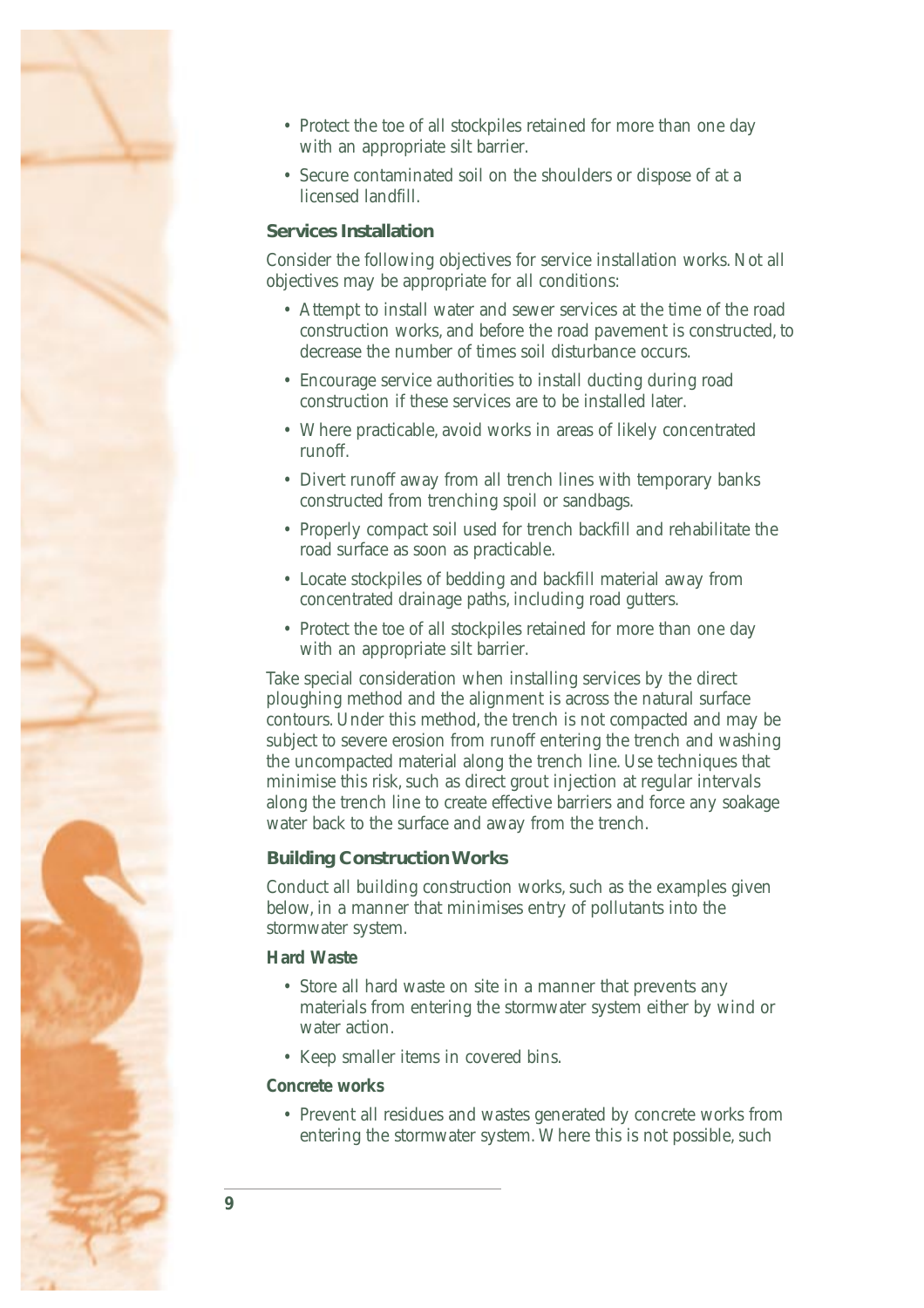

as in concrete pavement cutting works, minimise the amount of waste entering the stormwater system.

- Mix concrete, either by hand or by mechanical means, in a designated area of the site capable of containing all excess water.
- On sites requiring the use of concrete pumps from public roadways, provide temporary bunds across all downslope gutters to trap any spilt material. Remove all spilt material from the roadway and gutter before removing the temporary bunds.
- Do not wash down concrete mix trucks, pumps and equipment in roadways, footpaths or reserves. Wash them down within a designated contained area on the site, or at a suitably designed and operated depot washdown facility.
- Allow waste concrete slurry to dry and either dispose of it on site or take it to an authorised waste depot.

## **Brick works and brick cutting**

- Do not mix mortar in gutters or any other locations which drain to the stormwater system.
- Prevent all wastewater from brick cutting activities from entering the stormwater system.
- Do not carry out brick cutting activities that generate surplus wastewater on public roads, footpaths or reserves.
- Recycle, dispose to sewer (with SA Water Trade Wastes Unit approval) or discharge into a contained area for drying by soakage, if appropriate, all surplus wastewater from brick cutting activities.

## **Painting**

- Do not discharge paint waste and washwater to the stormwater system.
- Divert water-based paint cleaning water into a contained area on site for soakage or to sewer (with SA Water Trade Wastes Unit approval).
- Filter oil-based clean-up material for reuse of the solvent or take it to an authorised waste depot licensed to accept these wastes.
- • Keep unused paint in the tin or other sealed container, and place it in a bin or take it to the EPA Hazardous Household Waste Collection Facility. Contact the EPA on (08) 8204 2004 for further details.

## **Plastering**

Allow all residues and wastes from plastering activities to dry within a designated contained area of the site. Dispose of solid waste either on site or take it to an authorised waste depot.

## **Cleaning**

Do not allow paint stripping waste, roof cleaning waste and other general building cleaning wastes to enter the stormwater system.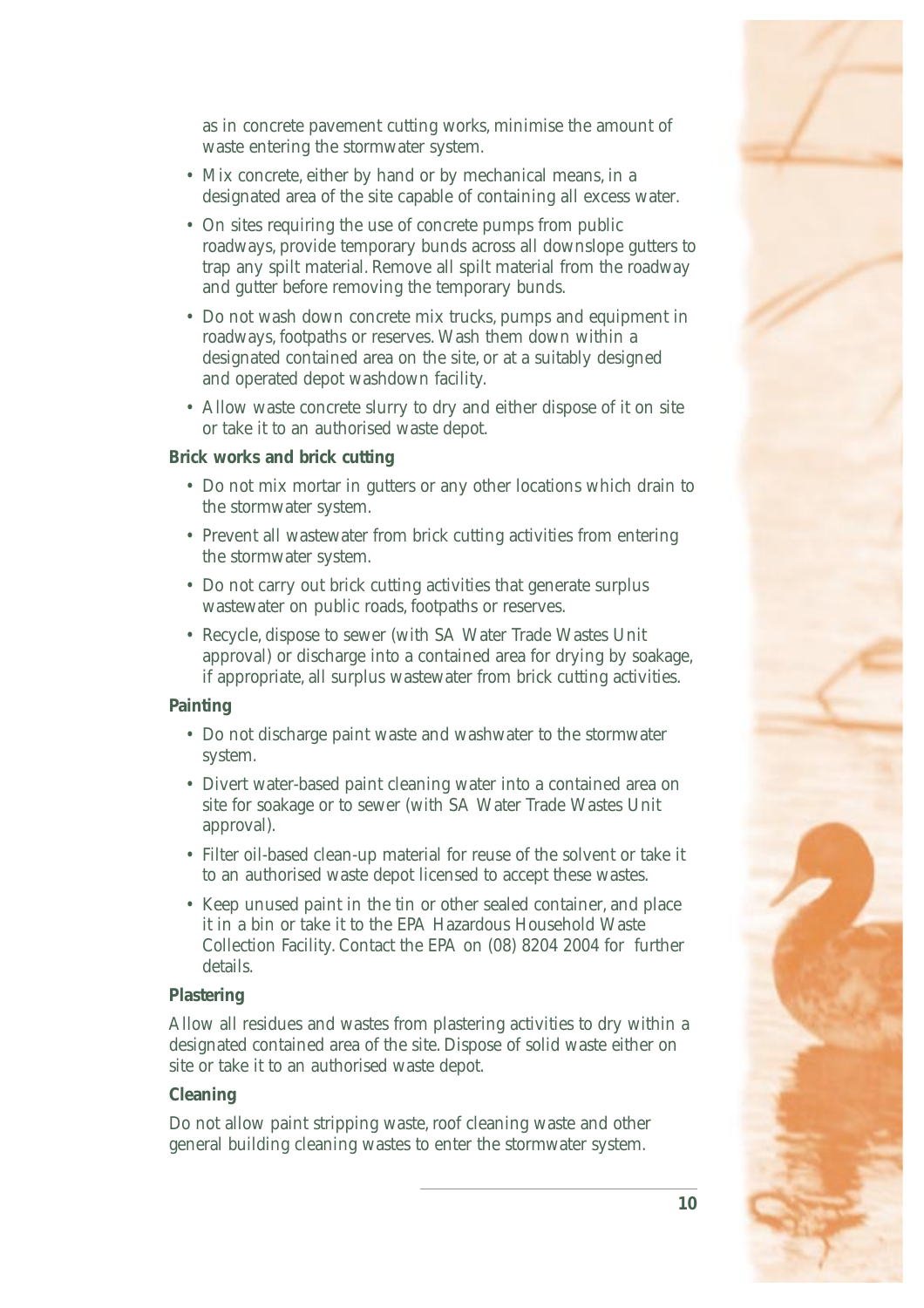<span id="page-15-0"></span>With the exception of certain hazardous materials (eg lead/caustic paint scrapings), discharge these wastes either into a contained area on the site for soakage or to sewer (with SA Water Trade Wastes Unit approval).

#### **Airconditioner Installation**

Install evaporative airconditioners so that saline wastewater is either directed to sewer, or to a suitable garden area or rainwater tank (not for drinking). For the wastewater not directed to sewer, consider:

- the salinity of the bleed-off water (plants have salinity ranges for growth and survival)
- if overwatering will run off into a neighbour's property or create a muddy area in the garden.

#### **Termite Protection**

Use physical barriers for termite protection in areas where residuals from spray treatments may enter the stormwater or groundwater systems.

## **3.3 Maintenance Works**

**Minimise the source of potential wind and water borne material that may be generated during maintenance works. Prevent these materials from entering the stormwater system.** 

### **Street Sweeping**

Ensure street sweeping activities are an integrated component of the agency where relevant or council maintenance programme. Take account of the estimated accumulation rates of dust, debris and organic litter along each road segment. Some generation rates will be based on natural events, while others can be related to such activities as grass cutting and vegetation pruning. Consider factors such as vegetation type, road terrain, rainfall characteristics and prevailing wind conditions in the preparation of the integrated maintenance programme. Test the performance objectives of the maintenance programme using quantifiable measures so the programme can be modified and fine tuned as required.

The Corporation of the City of Adelaide has established a street cleaning programme based on best management practice that will address operational, environmental and community issues. This programme may also be applicable to other major and local commercial areas.

In the absence of an integrated maintenance programme and in built up areas, adopt the following minimum street sweeping requirements for paved roads:

• Sweep all residential streets at an interval not exceeding six (6) weeks.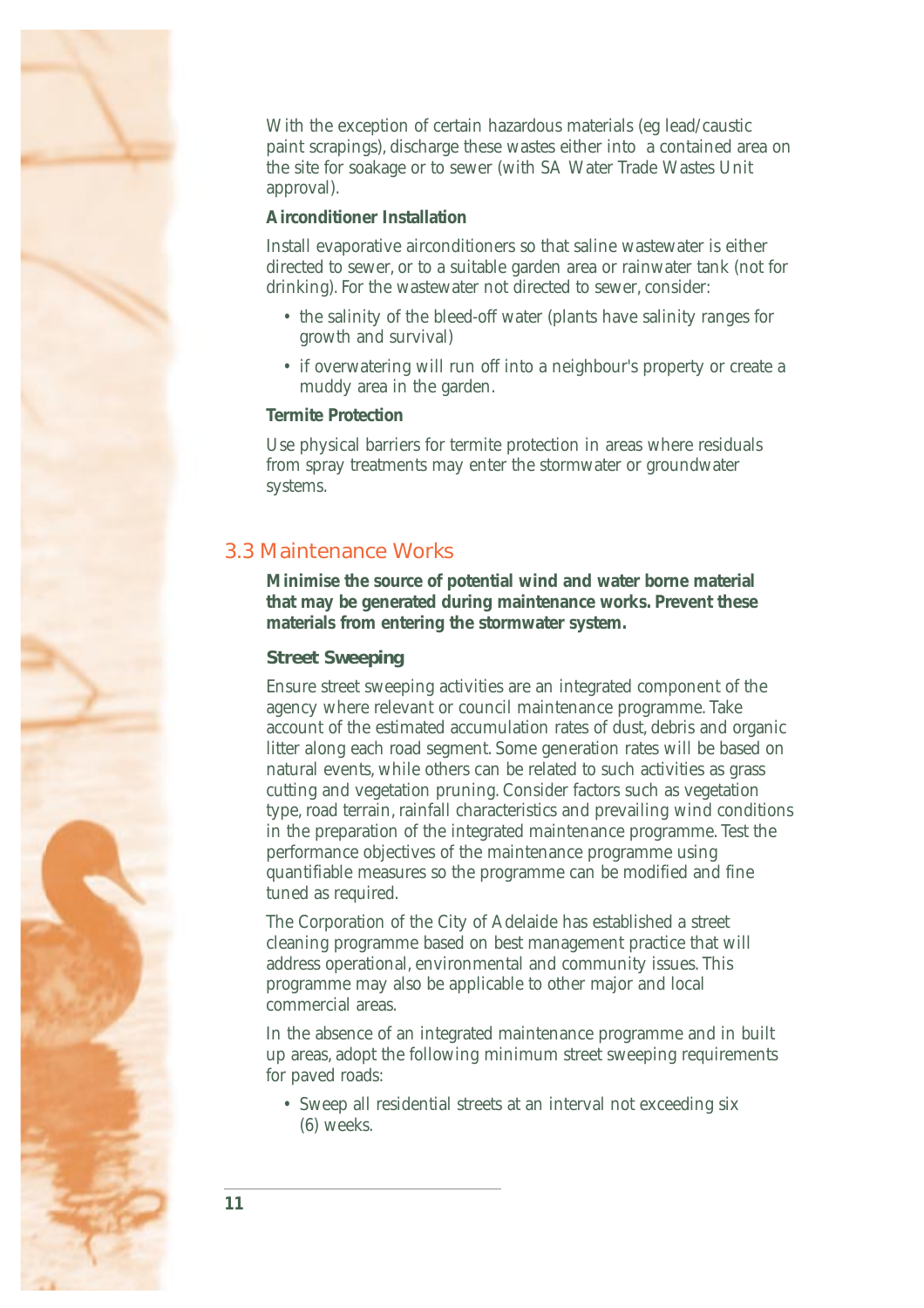- Sweep all main and arterial roads where ribbon shopping is predominant at an interval not exceeding three (3) weeks.
- Sweep all other streets at an interval not exceeding eight  $(8)$ weeks.
- Ensure all street sweeping operations prevent materials (litter, sediment, wastes) being deposited in the stormwater drainage system.

Do not allow wastewater, sediment and debris collected during street sweeping operations to enter the stormwater system.

## **Parks, Gardens, Reserves and Roadside Verges**

Sweep up before the end of the day (or immediately if rain is imminent) all organic material, including prunings, leaves and grass cuttings, left on roadways, footpaths, in gutters or in the stormwater drainage system following maintenance works and dispose of it well away from the stormwater system.

Encourage councils and residents to replace high maintenance grassed verges with low groundcovers and other suitable vegetation.

This strategy works well with a formal paved footpath area for pedestrian safety, and not only saves on maintenance costs, but also eliminates the problem of grass clipping disposal.

Reduce the impact of grass cutting by designing a mowing strategy that throws the cut from the initial passes away from the roadway or drainage lines.

In addition, consider establishing low dense vegetated buffer strips along drains and watercourses that traverse areas where grass cuttings are not collected as part of the routine maintenance. These strips help prevent cuttings from entering the stormwater system.

Select appropriate species of trees and shrubs for planting in and adjacent to major drainage paths by choosing species with relatively low leaf drop rates. The range of appropriate species depends on the location of the site and the expected land use. Contact the Vegetation Conservation Branch of the Department of Environment, Heritage and Aboriginal Affairs (phone (08) 8204 8888) or State Flora (phone (08) 8278 7777 or 088531 1420) for advice. Take care to ensure that any planting within drainage lines does not lead to an increased flood risk.

In extremely high leaf litter areas, the use of litter capture cages inside stormwater inlet pits is recommended. Design and maintain these cages to ensure that they cannot create a blockage within the pit that may create a flood risk for adjacent properties.

Use mulch covers on reserves to reduce water demand and erosion potential. However, do not locate permanent loose mulch areas within major drainage lines defined by the flow width for the estimated 1 in 5 year Average Recurrence Interval. Provide sufficient edge retention of the mulch to prevent it being washed into the stormwater system.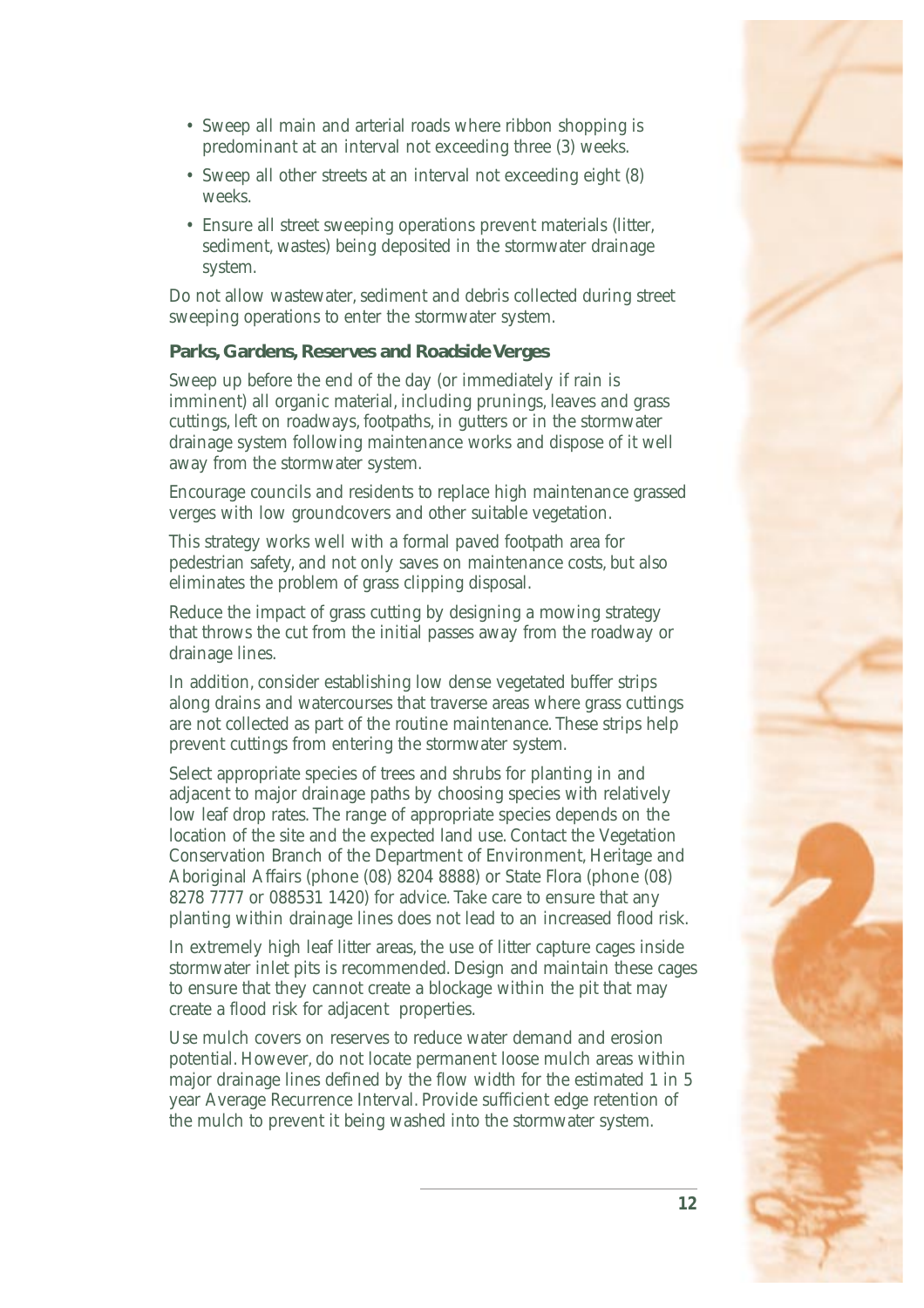Apply fertilisers with care and in a manner that prevents their entry into the stormwater system, through washing off or by leaching and migration through the upper soil zone. Consider the use of slow release organic fertilisers.

Manage large landscaped areas that require regular watering and fertilising under an irrigation and drainage management plan which considers such issues as:

- soil types
- vegetation types
- matching fertiliser application rates to nutrient requirements
- the fate of excess nutrients that could be exported from the site
- selection of the most appropriate irrigation methods
- the potential for recycling of excess irrigation water
- the risk of exporting excess fertiliser with rainfall washoff.

#### **Pesticides**

Consider stormwater drains as part of the natural waterway systems. Pesticides can be introduced into the aquatic environment through spillage or accidental discharge or through waste disposal during production, packaging, storage and use. They can also enter surface and subsurface waters by direct use near aquatic environments or by runoff or leaching from land-based applications. Once pesticides are transported to waterways, some are broken down but some are persistent. Figure 3.1 illustrates the fate of pesticides within the water column.

Pesticides contain an active toxic component and a surfactant to help spread the active component. These surfactants also have detrimental impacts on organisms living in the water.

Factors considered important in determining the likely risks and adverse effects of the use of various pesticides are:

- the toxicity of the pesticide component of the spray mixes
- the mobility of the pesticide
- the half life of the pesticide under a range of conditions
- breakdown products
- the climatic, soil and water characteristics under which the pesticide is applied
- the characteristics (as for the pesticide component) of the surfactant.

Most pesticides are manufactured overseas and very few toxicological studies have been undertaken on Australian indigenous species. A recent study by Bidwell and Gorrie (1995) on glyphosate and Roundup™ is an exception.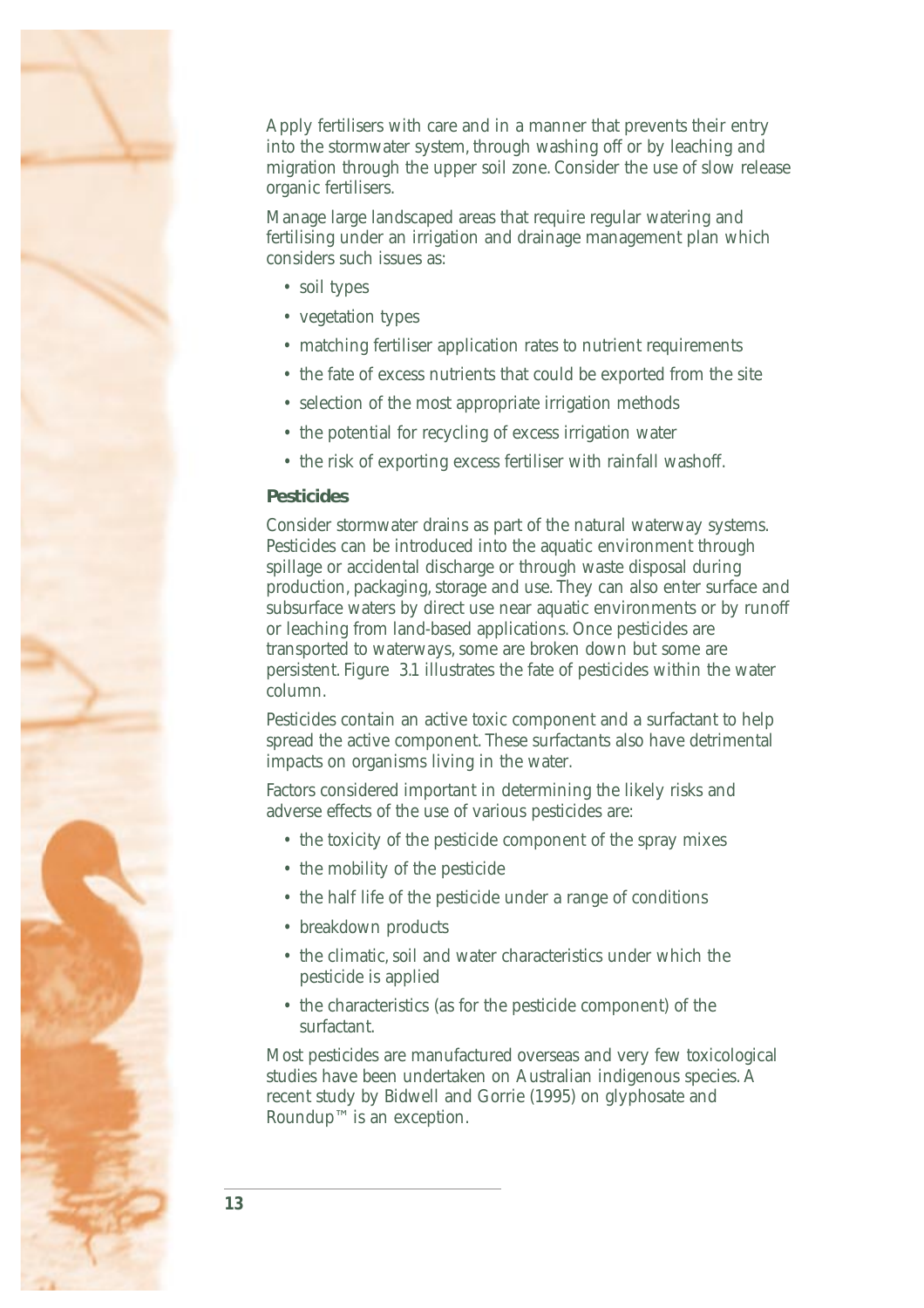Little is known about pesticide movement and its fate in the environment, so minimise the unnecessary release of pesticides into the environment. Use pesticides (which include herbicides, insecticides, rodenticides) in conjunction with a strategic integrated pest management plan. An integrated management plan may involve, for example, the physical removal of plants and physical trapping of animals at optimum times of the year. In the case of plants, take care not to disturb watercourse banks and to replace the pest species with preferred vegetation as soon as possible to both prevent erosion and reinfestation of pest plants.



*Figure 3.1 Pesticide transport and transformation processes.* 

Adopt the following guidelines for the management of pesticides:

- Apply herbicides during the early growth phase of the target plants before flowering (preventing cross pollination with other stands of pest vegetation in the area and eliminating seed set).
- After using the herbicide, physically remove weeds and replace them, preferably with indigenous vegetation suitable to that location or other suitable plants. Non-pest grass species may help stabilise banks until the preferred vegetation establishes. To stop the reinstatement of pest plants, cover the ground as soon as possible with the replacement vegetation and/or matting. Plant during the growth period (autumn or spring for most plants). This corresponds well with spraying at the beginning of the growth period.
- Time the application so continual use of the herbicide is not needed. Do not use during periods of rain. Plants generally require 24 hours to absorb the herbicide through the leaves. Rain in the meantime may wash off the herbicide which can enter the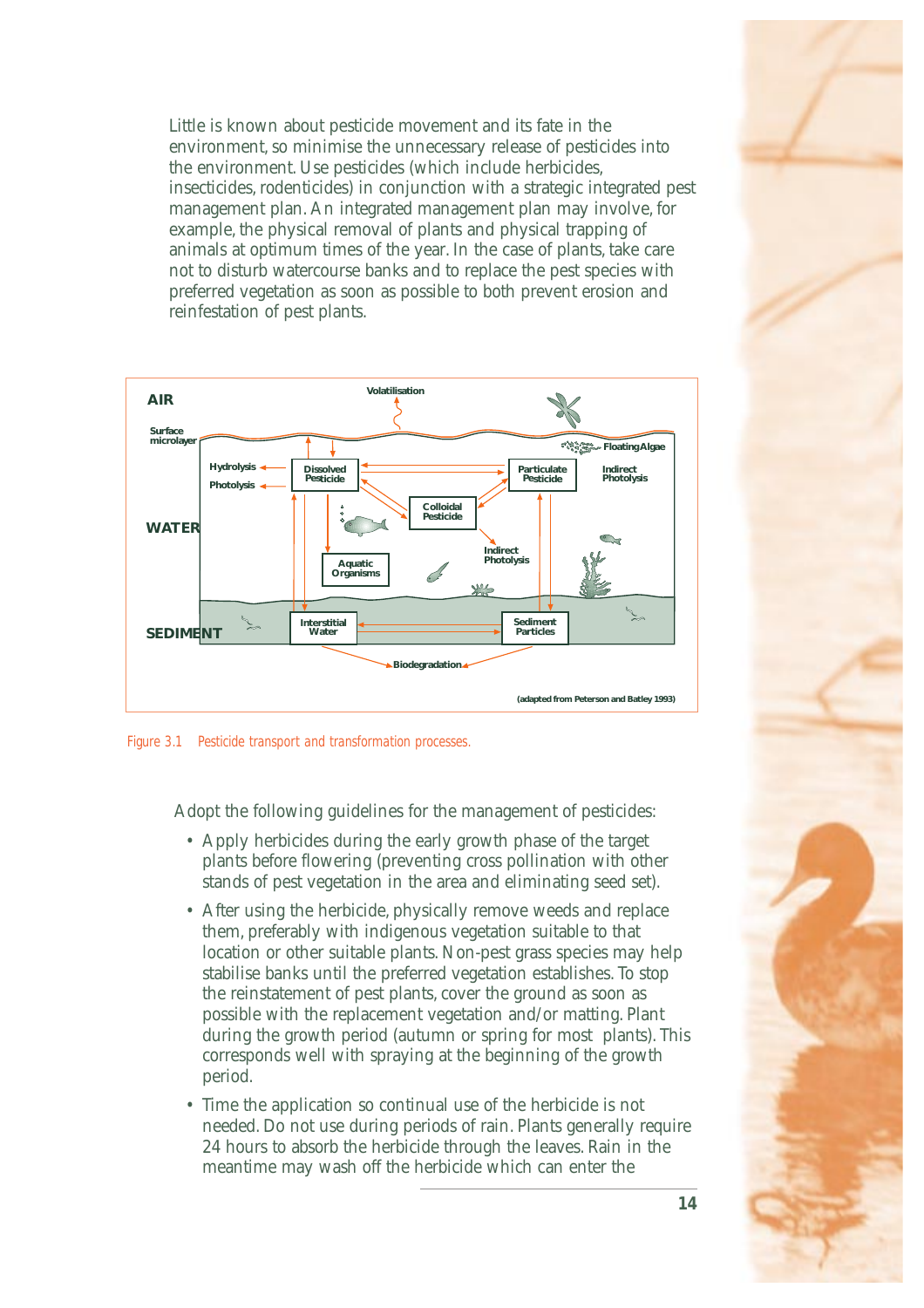

stormwater system and not effectively kill the target vegetation. This may be a particular problem for pre-emergent sprays such as atrazine if applied to soils.

- Wand and paint the herbicide on to leaves or, for woody weeds, cut and paint or inject in preference to spraying, to minimise spray drift. Inject the herbicide immediately after leaf drop in deciduous trees, to prevent the possibility of herbicide entering waterways through the leaf litter.
- Avoid applying herbicides in areas surrounding watercourses. If you cannot avoid it, consult the EPA. Note that very few pesticides are registered for spraying in watercourses.
- Do not spray under windy conditions. The wind may transport spray to non-target species and stormwater systems.
- • Use pre-emergence insecticides such as Bti ahead of adult treatment. Pre-emergence insecticides gradually decrease the source by preventing development of breeding stock.
- Place rodenticide baits so they are not available to indigenous mammals and cannot enter waterways.
- Store pesticides and develop accidental spill contingency plans as for all hazardous chemicals (see Storage, Loading and Unloading Areas; Spills, Clean-up Procedures in section 3.4).
- Colour all herbicides with a suitable non-toxic dye to indicate where they have been used.
- • Dispose of unwanted chemicals at an approved waste depot, and do not tip them into the stormwater system. Dispose of empty pesticide containers at an approved waste depot.
- Follow manufacturer's handling and safety instructions for all applications.

## **Watercourses**

Maintain watercourses (within council or agency owned land) such as swales, ditches, creeks and rivers in a way that minimises scour and erosion from the base and banks. Establish or retain watercourse vegetation to promote bank stability and the natural biological filtering processes. Give preference wherever possible to retaining or re-establishing endemic species.

Avoid planting deciduous trees (such as willow, ash, plane and poplar trees) which drop excessive leaf litter during autumn. The annual onceoff mass load of quickly decaying deciduous leaves unnaturally increases the organic loading of waterways which in turn unbalances the ecosystem. Eucalyptus trees drop leaves throughout the year and the excess may need to be swept up as they are slow to decay, and may block drains and lead to increased flood risks.

Select the appropriate bed and bank stability measures in conjunction with the relevant catchment management authority to ensure that bank batters will be both stable and at a maintainable slope.

**15**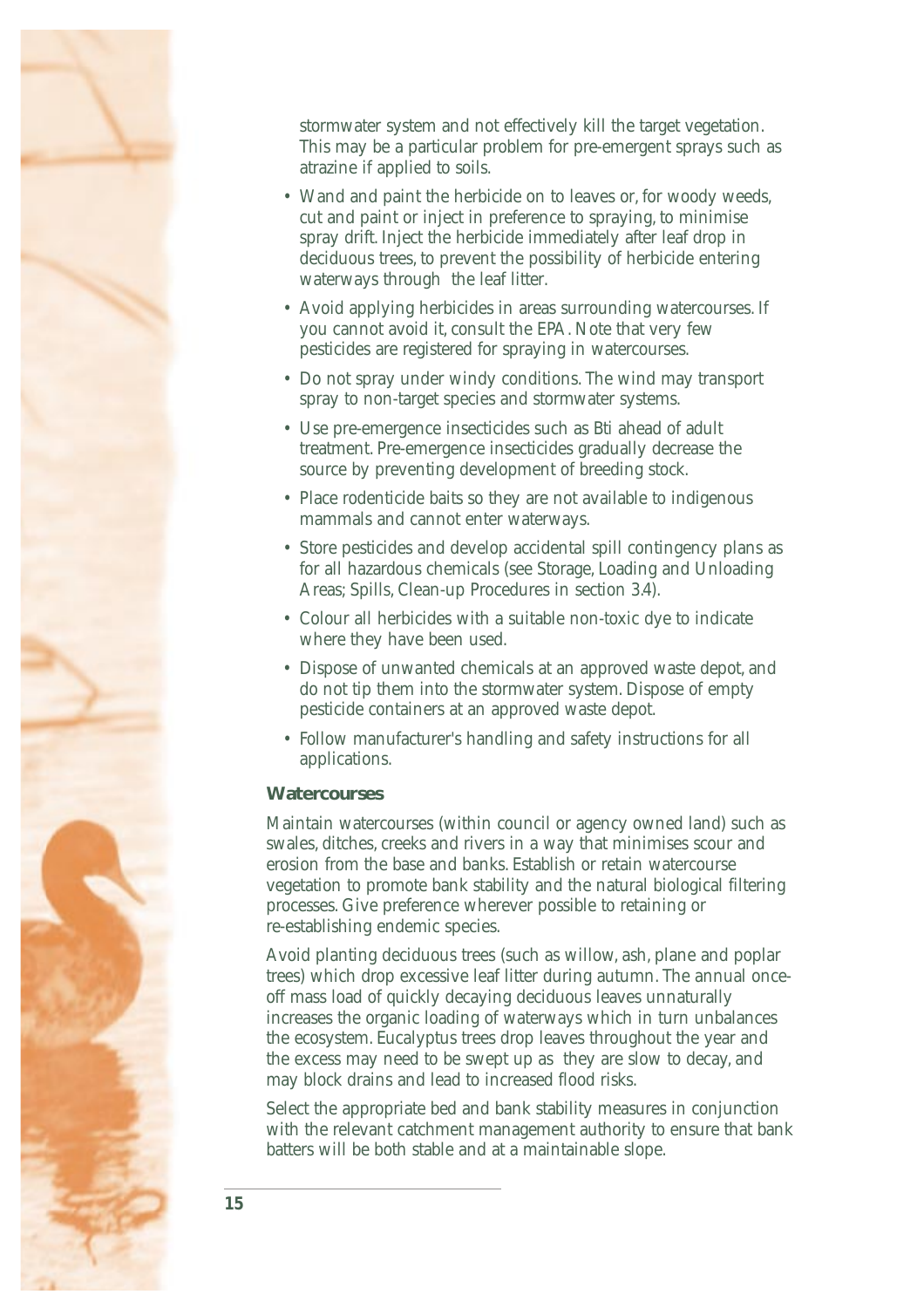

#### **Infrastructure Maintenance**

Maintain any council or agency infrastructure elements in a manner that minimises the pollution of stormwater. The degree of protection will depend on the scope and duration of the maintenance works.

If workers will always be on-site during the entire maintenance period, then clean the site using dry sweeping techniques.

Incorporate the maintenance of drainage systems into an integrated maintenance programme to take account of the likely build up of sediment, leaf litter and debris. In the absence of such a programme, clean stormwater inlet pits at least three times per year, with one clean before winter rainfall begins.

If the maintenance work needs to be conducted over several days, employ temporary strategies to prevent the pollution of stormwater, including:

- planning a maintenance programme that minimises the risk of erosion and silt generation
- conducting stormwater drain maintenance after major leaf fall events and before winter
- locating stockpiles on site away from drainage lines, and protecting them from being washed or blown to the stormwater system with hay bale barriers or silt fences (see section 5.3) at the toe of stockpile batters if necessary, to prevent any loss
- protecting side entry pits with an appropriate temporary sediment trap during the maintenance period if excavated material could be washed into the drainage system (see section 5.3)
- constructing temporary sediment traps within watercourses where the prevention of the entry of silt and sediment is not practicable (see section 5.3)
- servicing and cleaning up on-site equipment in areas where contaminants or wastewater cannot enter the stormwater system
- discharging brick and concrete cutting wastewater through an appropriate filter device to remove all contaminants or storing and disposing to sewer with the approval of the SA Water Trade Wastes Unit, **not** to the stormwater system
- resurfacing or stabilising disturbed areas as soon as practicable (see section 5.2).

## **Graffiti Removal**

Manage washdown water and materials generated during the removal of graffiti so as to minimise their entry into the stormwater system. Refer to the code of practice for High Pressure Water Blasting Activities.

#### **Roadside Erosion Control**

Manage runoff from roadways and service tracks to minimise erosion and sedimentation. Remove the accumulation of loose material on unsealed roads and shoulders.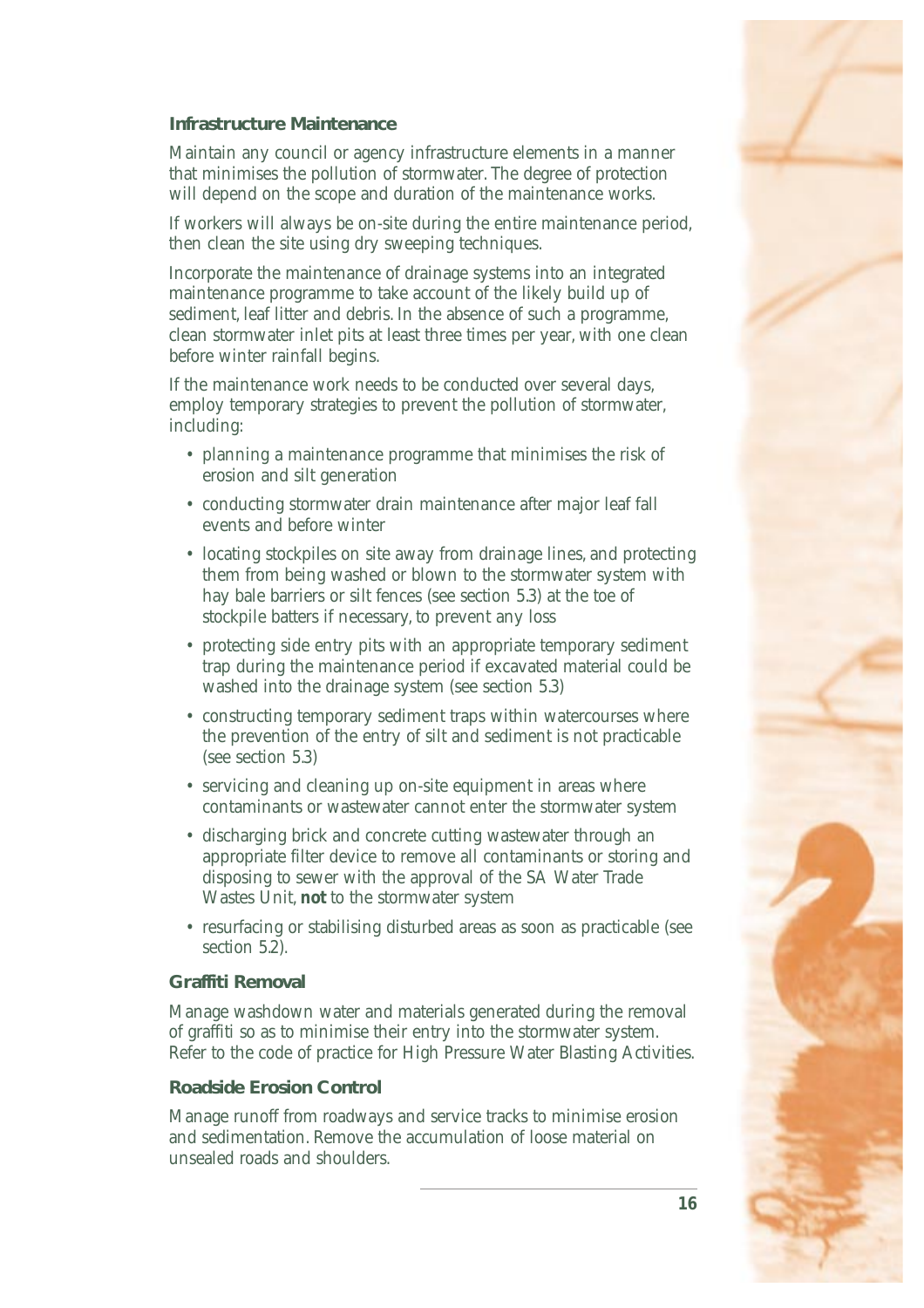Where there is no formal kerbing, use swale drains, stabilised with vegetation, as an alternative. They offer the advantage of removing sediment from the runoff but may require a larger flow area to maintain the required flood capacity.

The grading of road shoulders and swale drains can destabilise the roadside and lead to increased erosion and sedimentation. Compact shoulders by rolling after grading works. Consider small permanent silt traps in areas where unsealed roads are regularly graded. Locate these traps immediately before the entry point to the defined drainage system. Vegetated swale drains can also be effectively used as filtering devices to remove sediment and associated contaminants washed from unsealed roadways.

Where practicable, use a slasher as an alternative measure of controlling vegetative growth, while maintaining the stability of road shoulders. However, take care to ensure permanent vegetation growth immediately adjacent to road shoulders does not adversely affect the structural integrity of the roads.

#### **Emergency Repairs under Wet Conditions**

Conduct all emergency repair works in a manner that prevents the deposition of debris, spoil, excavated material or polluted water into the stormwater system. Pay particular attention to the repairs of water and sewerage infrastructure elements. For minor repair works, use local stormwater inlet silt traps (see section 5.3). For larger scale repair works, use silt fences (section 5.3) to filter sediment from any discharge from the repair activities.

Remove any material accidentally deposited in the stormwater system as quickly and to the maximum extent practicable. Depending on the nature of material deposited, the EPA may require that the material be removed from the stormwater system and taken to an authorised waste depot. Develop contingency plans which address stormwater pollution control for burst water mains and sewer (or common effluent drain) overflow incidents, to be adopted by SA Water and councils where relevant.

#### **Emergency Response Plan**

Councils should have a current drainage network plan of their area available which shows:

- all entry points to the stormwater system and catchment boundaries
- the alignment of all drains and watercourses
- the location of all permanent waterbodies
- the location of all stormwater entry points from industrial and commercial premises
- the location of all sensitive ecological areas and possible upstream spill containment sites.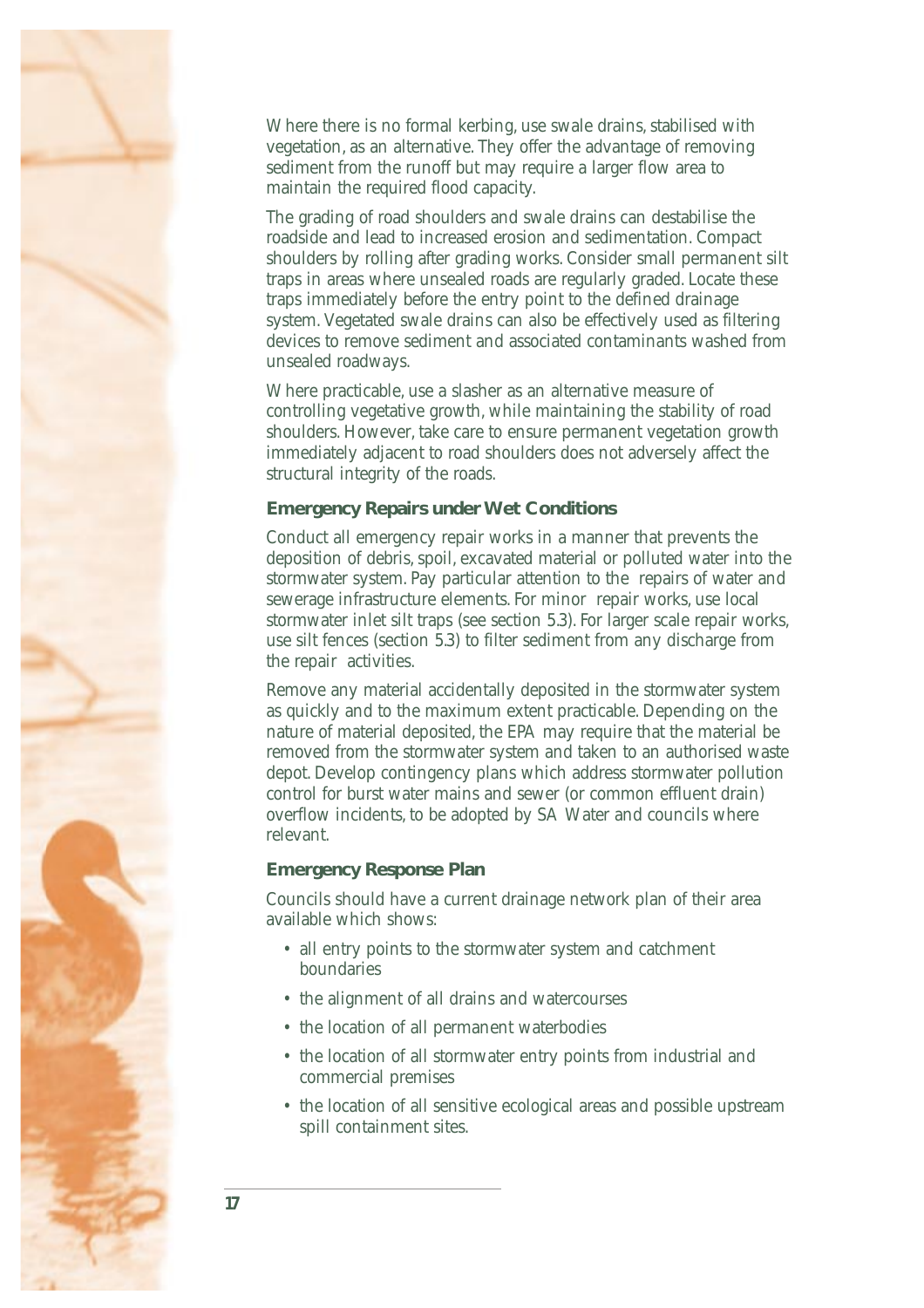<span id="page-22-0"></span>Use the plan as the basis for providing information and/or assistance in response to an emergency that poses a risk of polluting downstream areas. Endeavour to ensure access to the plans and an emergency callout crew is available on a 24-hour basis through the council's emergency callout facilities.

## **3.4 Operational Activities**

**Minimise the generation of water and wind borne material by any council or agency operational activity.** 

## **General**

Do not allow non-stormwater discharges to the stormwater system from council or agency premises. Undertake a thorough site audit of all premises to ensure this requirement is satisfied. The EPA may approve, as a voluntary environmental audit, a specified programme of action to evaluate performance with respect to compliance with the Act. Information produced and approved for this purpose is subject to privilege against proceedings under the Act.

The EPA may also enter into an environment performance agreement with any other person or persons (including a Minister or public authority). This agreement may contain terms providing for any matter that the EPA considers appropriate for securing the objects of the Act, including terms binding a party (other than the EPA) to undertake programmes of any kind directed towards the protection, restoration or enhancement of any part of the environment.

The Act enables the EPA to issue an Environment Protection Order, or Clean-up Order, to secure compliance with an EPP or the duty to prevent or minimise environmental harm. An Environment Protection Order may require a person, or council or agency, to take specified action within a specified period.

Dispose of all spills and wastes to a licensed waste depot or to sewer, if approved by the SA Water Trade Wastes Unit. Spills and wastes can only be disposed to local council STEDS with the formal approval of the relevant council.

## **Animal Husbandry, Zoos and Wildlife Parks**

Clean yards regularly and dispose of solid waste away from watercourses. Zoo and park managers may wish to sell solid waste to fertiliser or mulch companies.

Direct stormwater runoff from the maintained yards and stockpiles to the sewer with approval from SA Water Trade Wastes Unit.

If sewer facilities are not available, direct stormwater runoff to an artificial wetland or other treatment device to remove organic material and nutrients such as phosphates and nitrates.

The runoff water may also be stored and used for irrigation (refer to the Australian and New Zealand Environment and Conservation Council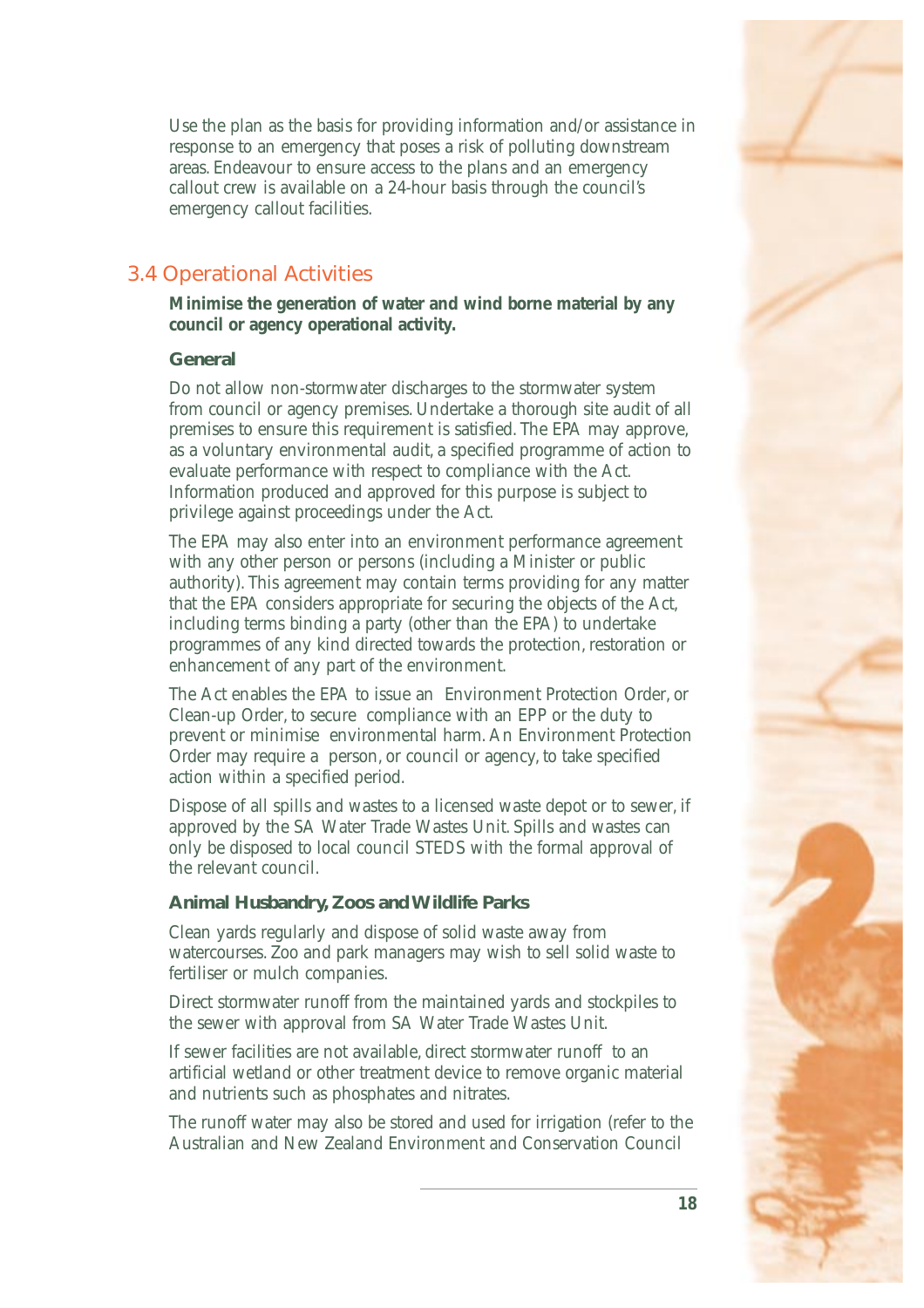

## (ANZECC) *Australian Water Quality Guidelines for Fresh and Marine Waters 1992*).

Whatever the method used, divert yard runoff away from waterways.

Use the following specific guidelines or policies for the appropriate activities:

- • *Environment Protection (Milking Shed Effluent) Policy*
- • *Guidelines for the Establishment and Operation of Intensive Piggeries in South Australia* (Primary Industries SA, EPA, Murraylands Development Board)
- • *Guidelines for the Establishment and Operation of Cattle Feedlots in SA*  (Primary Industries SA, EPA)
- • *Code of Practice for the Growing of Freshwater Crayfish in South Australia*  (Australian Freshwater Crayfish Association, SA Branch, Primary Industries SA, EPA)

To obtain copies, telephone the EPA on (08) 8204 2004.

## **Refuelling Facilities**

Cover fuel dispensing areas and isolate them from surface runoff generated elsewhere on site by utilising surface grades, bunds and/or diversion drains.

Do not discharge cleaning or wash waters generated from fuel dispensing areas directly or indirectly to stormwater. Discharge all runoff generated from fuel dispensing areas into a well-maintained separate system, with the necessary pretreatment facilities for discharge to sewer or a temporary storage facility. Contact the SA Water Trade Wastes Unit if you propose to install facilities for such discharges to sewer.

Train employees to reduce pollution risks by eliminating refuelling spillage.

For temporary refuelling activities, remove any contaminated soil from site once work is completed.

## **Workshops**

Isolate the floor drainage of covered work areas from the stormwater system by using surface grades, bunds and/or diversion drains. When floor areas are cleaned, use dry absorbents and dry sweeping to minimise the generation of wastewater.

Pretreat wastewater or washwater in an approved manner (consult with SA Water Trade Wastes Unit) prior to disposal to the sewer. Regularly maintain any required collection and pretreatment system.

## **Uncovered Work Areas**

Work activities that involve potentially polluting materials such as fuel, oil, grease, coolant, chemicals, solvents and/or cleaning agents that could drain, leak or spill should be relocated to undercover areas which contain pretreatment devices connected to sewer. Where this is not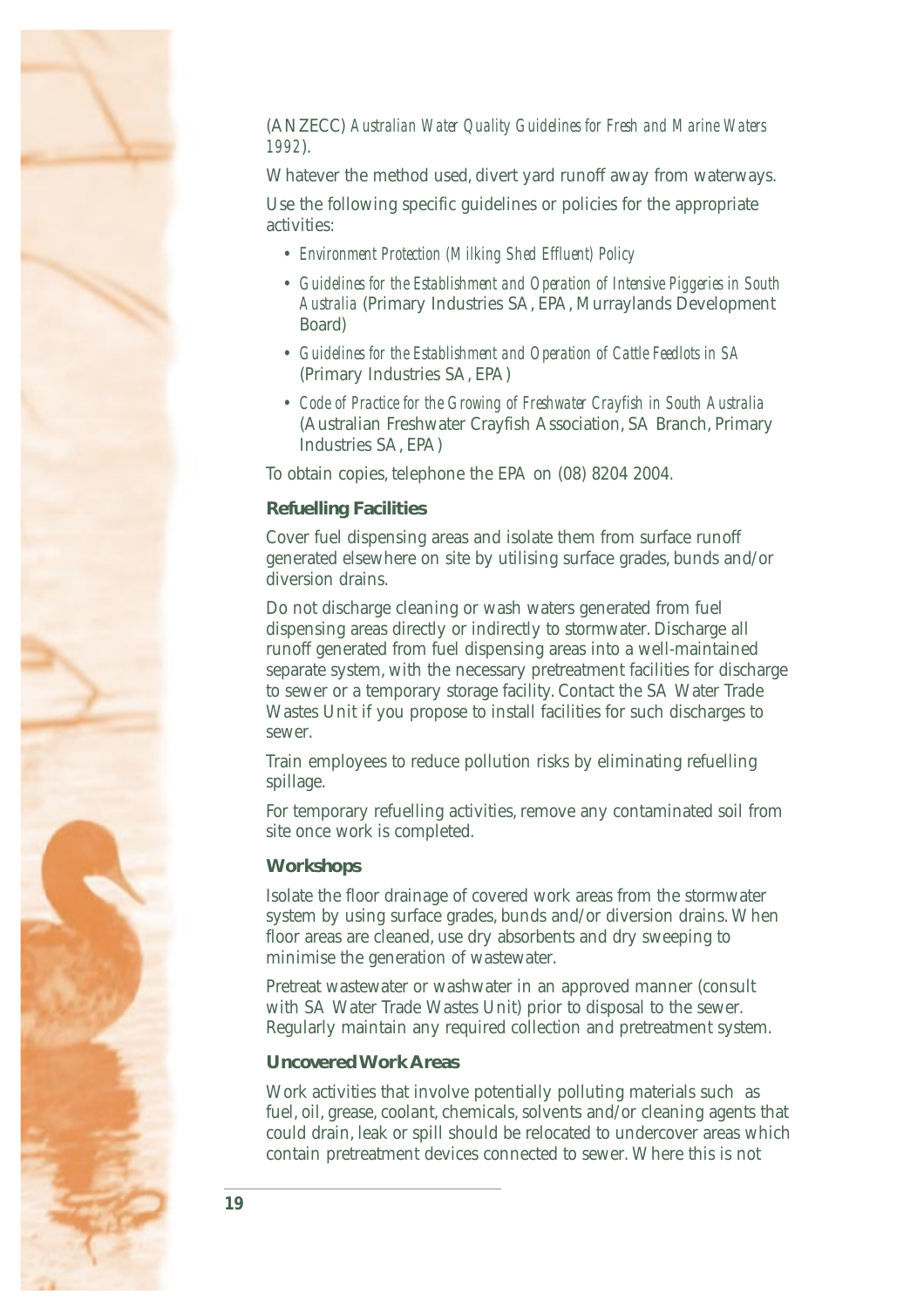

possible, regularly cleaned and maintained drip pads or containers must be used. Spilt material that could pollute stormwater must not be left unattended, but should be cleaned using dry absorbents and dry sweeping wherever possible.

## **Storage, Loading and Unloading Areas**

Store and handle all materials in a manner that avoids contamination of stormwater. Direct stormwater drainage around or away from all stockpiles that could potentially cause pollution of stormwater. Cover hard stockpile areas or locate them so as to prevent erosion of the stored material and subsequent pollution of stormwater.

Store and handle carefully all liquid materials that are potentially hazardous to the environment to avoid leaks and spills. Locate large quantities within a bunded compound that is:

- impervious to infiltration
- able to safely contain at least 120% of the volume of the largest container located within the bund
- roofed to minimise the collection of rainwater inside the bunded compound.

Cover and bund liquid handling facilities to prevent possible stormwater contamination as well as to help control any spills.

## **Vehicle, Plant and Equipment Cleaning Areas**

Clean vehicles, plant and/or equipment in a covered area that discharges all wastewater and washdown water to sewer in an approved manner. Do not discharge to the stormwater system.

## **Parking Areas**

Regularly dry sweep parking areas and paved open areas discharging to the stormwater system. Fit these areas with devices capable of preventing litter and sediment from entering the stormwater system. Where necessary, install grease and oil separators within the internal drainage system to remove the pollutants regularly washed off parking areas.

Use any opportunities to direct runoff from parking areas on to vegetated filter strips before it discharges into the stormwater system.

## **Hard Waste Disposal, Landfill and Borrow Pit Sites**

Operate all solid waste disposal sites, landfills and borrow pits in a manner that prevents the pollution of surface water, including stormwater.

Isolate areas that could give rise to contaminated runoff from uncontaminated areas. Exclude or divert stormwater from surrounding areas around the site of any potential contamination. Protect a watercourse traversing an area of potential contamination, from contamination by appropriate measures including lining, enclosure, cutoff banks and/or vegetated buffer zones.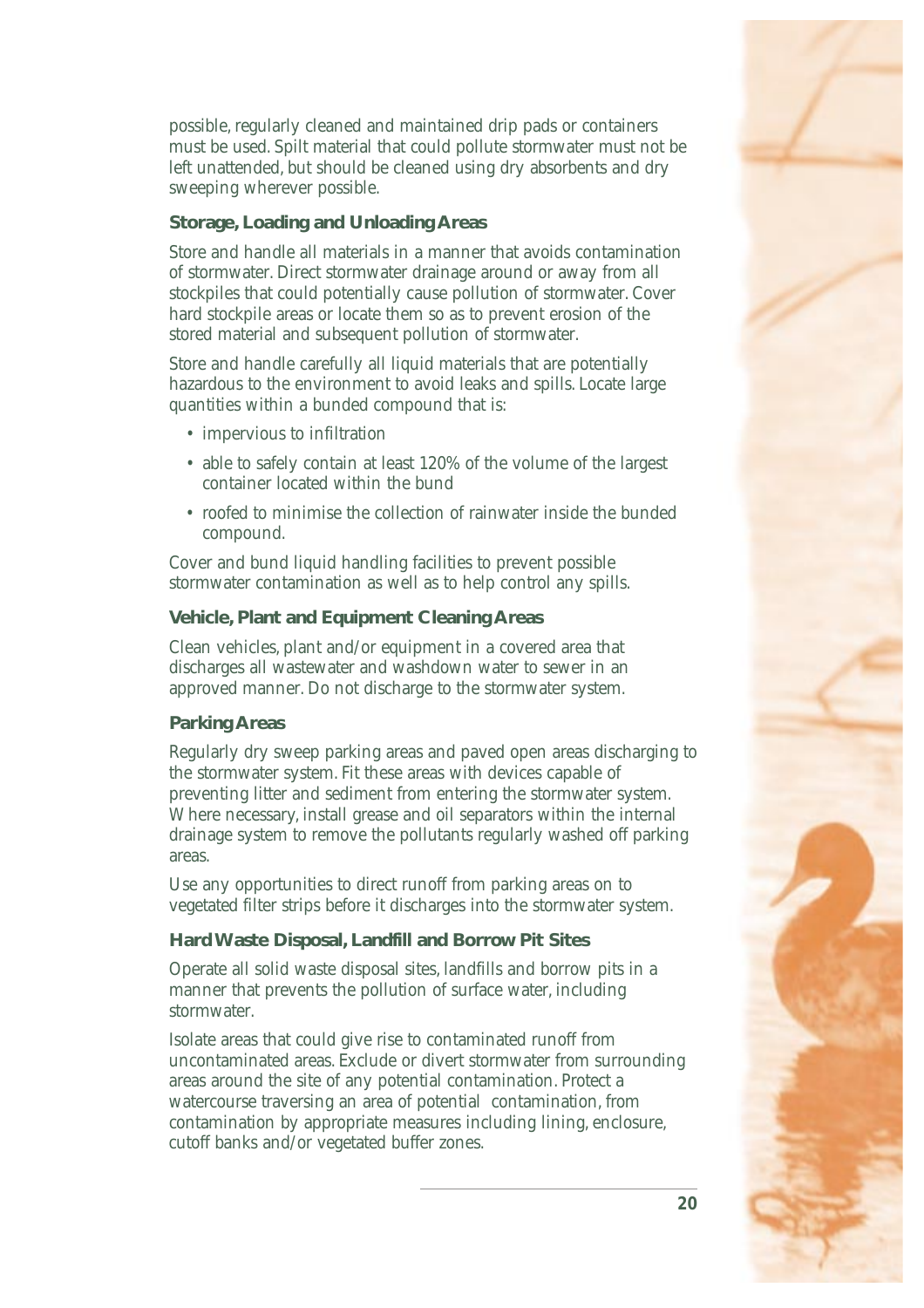

Collect any surface water discharged from a contaminated area and store it for assessment and/or treatment before it is released from the site. Encourage the internal reuse of treated runoff from these areas.

Landfill licensees are required to follow the EPA's S*pecification for Surface Water Sampling at South Australian Landfills* which outlines the requirements for metropolitan landfill licensees when undertaking a surface water runoff monitoring programme at designated landfill sites. Any agency operating a landfill site should refer to this specification, and the *Interim Criteria for Major Landfill Depots.* 

## **Composting**

Refer to the *Draft Environmental Guidelines for Composting and/or Organic Waste Recycling Facilities.* 

## **Spills, Clean-up Procedures**

Any property that contains hazardous and/or potentially polluting material should have an emergency spill response plan.

Keep a copy of the Material Safety Data Sheets readily available for all materials on site.

Prepare spill response procedures, train employees and provide appropriate clean-up materials at all sites that deal with potentially polluting material. As a minimum, a basic spill response procedure must make employees aware of the need to contain spills and not to wash spills into the stormwater system.

In the event of a spill, stop the spill source quickly and safely, and isolate and contain the spilt material from the stormwater system and waterways. The spill must be cleaned up in accordance with the Material Safety Data Sheets.

#### **Emergency Response to Spill or Leakage of Hazardous Material**

Seek help and advice from the appropriate emergency authorities for large or hazardous spill incidents. Ensure a copy of the State Government's *Emergency Response to a Leakage or Spillage of a Hazardous Material during Transport, Storage or Handling: The Role and Responsibilities of the Emergency Services and other Government Agencies* (the Blue Book) is readily available on site. In the first instance, notify the South Australian Police of a hazardous material incident.

Under the Act, the EPA must be notified as soon as practicable of all events or conditions causing or threatening serious or material environmental harm (pager 08 8415 7930 24 hour Emergency Response Only).

Under the Blue Book emergency response procedure, the EPA is a support agency and may be called upon by the emergency services to provide specialist advice and assistance on the environmental impact of dangerous substances involved in emergency incidents.

The EPA is also called upon to advise and assist in situations where the National Plan to combat oil spills at sea is initiated.

In addition, the EPA also has responsibilities under the Act to protect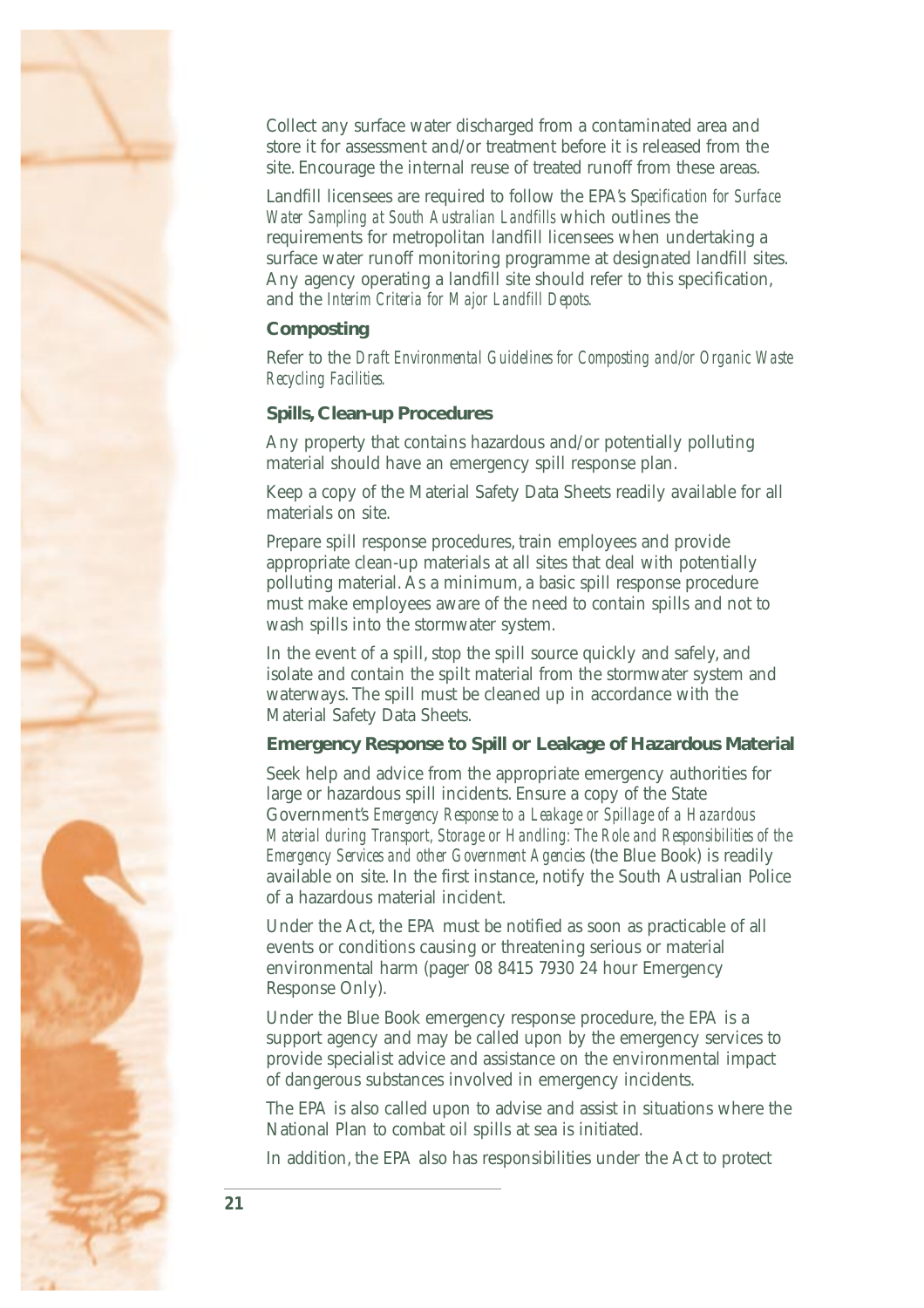<span id="page-26-0"></span>the environment, minimise environmental impact and ensure that appropriate clean-up and disposal measures are undertaken.

Although the EPA's role is advisory for clean-ups where potential or actual environmental impacts are apparent, if the responsible council or agency refuses to take action upon EPA advice, the EPA can, if it deems that environmental harm will eventuate, undertake clean-up and subsequently bill the responsible council or agency.

## **3.5 Transport — Road, Rail, Sea, Air**

**Minimise the quantity of pollutant source that may be created during the transportation of materials. This applies to both construction and maintenance activities.** 

Transport all goods and materials (by an agency, council and/or nominated contractors) in a manner that prevents accidental spills and leakage. Totally and securely cover loads that may be blown by the wind.

Clean up any accidental spills immediately to prevent the material from entering the stormwater system.

## **3.6 Marinas, Ports and Slipways**

Land-based discharges from marine vessels are subject to the *Environment Protection (Marine) Policy 1994.* 

Discharge sewage and sullage to sewer. If a sewer is not available, a sullage tanker service can remove the wastes for disposal at an appropriately licensed waste installation. The requirements of MARPOL (the convention on marine pollution) must be met. Contact the local marine safety authority for marine-based discharges and the relevant local council for river-based discharges.

Discharge bilge, ballast water or sludge in ballast tanks or sea chests to sewer if available, with approval from SA Water Trade Wastes Unit.

Clean equipment on wharves (including imported equipment) in washdown bays connected to appropriate pretreatment systems which are connected to sewer with approval from SA Water Trade Wastes Unit.

Dispose of all soil particulate and other materials washed or cleaned from equipment, wharves and stormwater drains, to an authorised landfill site.

On slipways, conduct maintenance undercover and drain or pump waste to a local collection pit or to sewer for disposal with approval from SA Water Trade Wastes Unit. If this is not possible, carry out all maintenance above mean high-water mark in an area draining liquid wastes and solids to a collection pit to be collected by a licensed liquid waste transporter.

Carry out allowable maintenance with screens or tarpaulins placed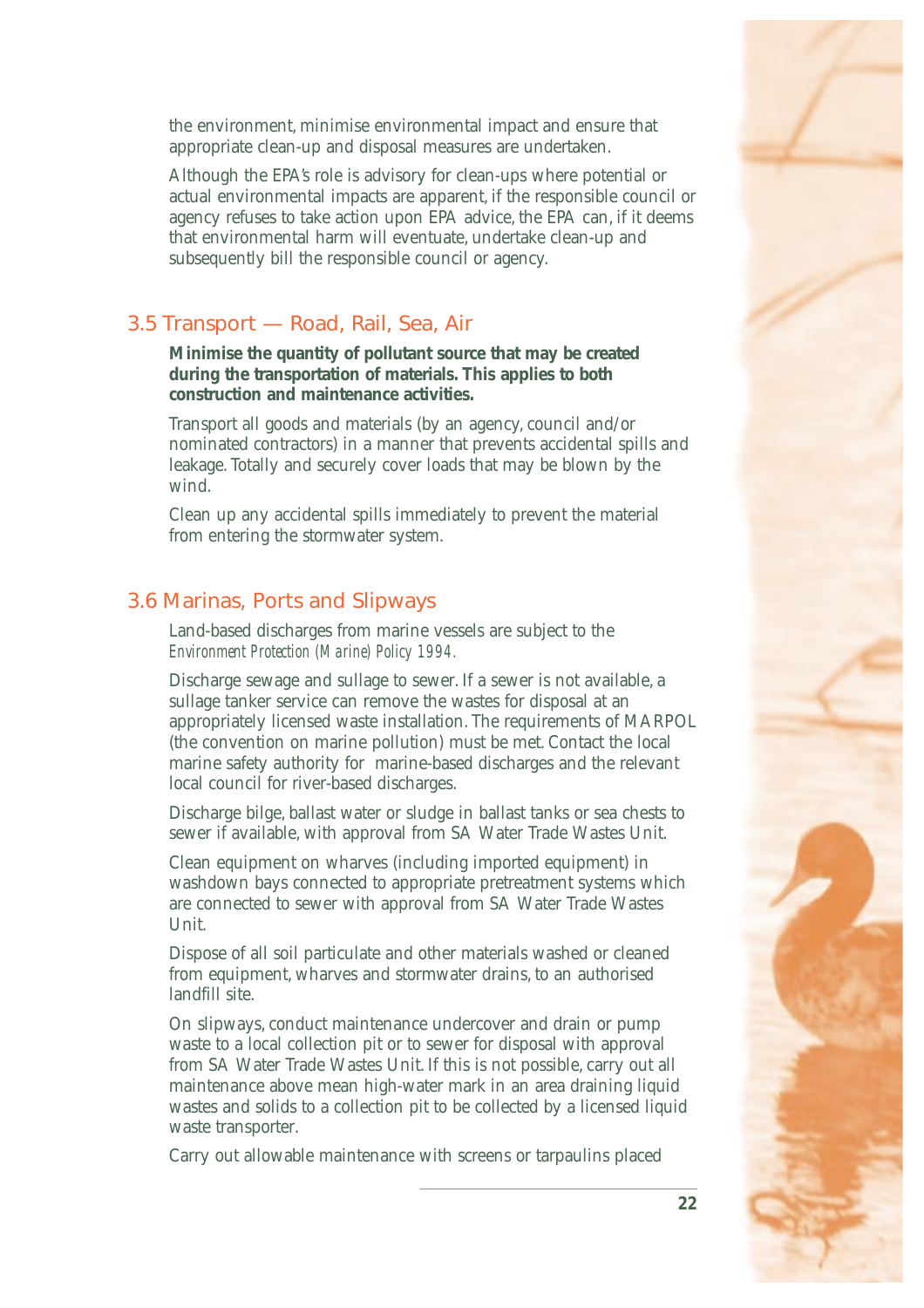<span id="page-27-0"></span>around and under the vessel to catch and retain all particulates. Take the waste to a secure storage at the completion of each job and finally dispose of it to an approved landfill.

Provide all workshop areas with an effective enclosure to eliminate the risk of waste blowing, washing or falling into the water. A bund may also be required around the workshop area to ensure the area is not affected by maximum high water levels, and wastes cannot escape through the wall and floor junctions.

ANZECC is developing a Code of Practice for the application, use, removal and disposal of anti-fouling substances. This code will apply to the measures discussed in the preceding two paragraphs and, when finalised, must be adhered to where appropriate. It is anticipated that the consultation draft will be available in late 1997.

ANZECC has also produced guidelines for waste reception facilities. In addition to the measures in the guidelines, provide clearly labelled litter bins placed in prominent positions on all marina walkways, workshop and retail business areas to the satisfaction of the local council. Provide bins with self closing lids that are sealed to prevent leakage and dispersal of litter by wind, water or animals.

## **3.7 Drainage Design**

**Include best management practices in agency or council stormwater drainage design policies that consider water quality objectives.** 

The design of stormwater drainage systems is a significant factor in determining the removal efficiency of stormwater pollutants. Water quality is one of several objectives to consider during the design of stormwater systems.

Design stormwater drainage systems in accordance with an integrated and total catchment management policy, and incorporate best management practices.

Works and measures for the control of stormwater pollution vary between catchments. Consider measures such as the following:

- Retain natural creek and waterway systems wherever possible to promote the natural filtering and pollutant removal processes and help prevent scouring and erosion.
- • Rehabilitate degraded creek and waterway systems to achieve the same objective.
- Implement scour and erosion protection strategies and devices along the waterway system. Pay particular attention to the protection works necessary at the outlet of all high velocity drainage systems.
- Incorporate water quality improvement works, such as sedimentation basins, inlet pit baskets, trash racks, pollution removal devices and wetland systems as an integrated part of the complete drainage system.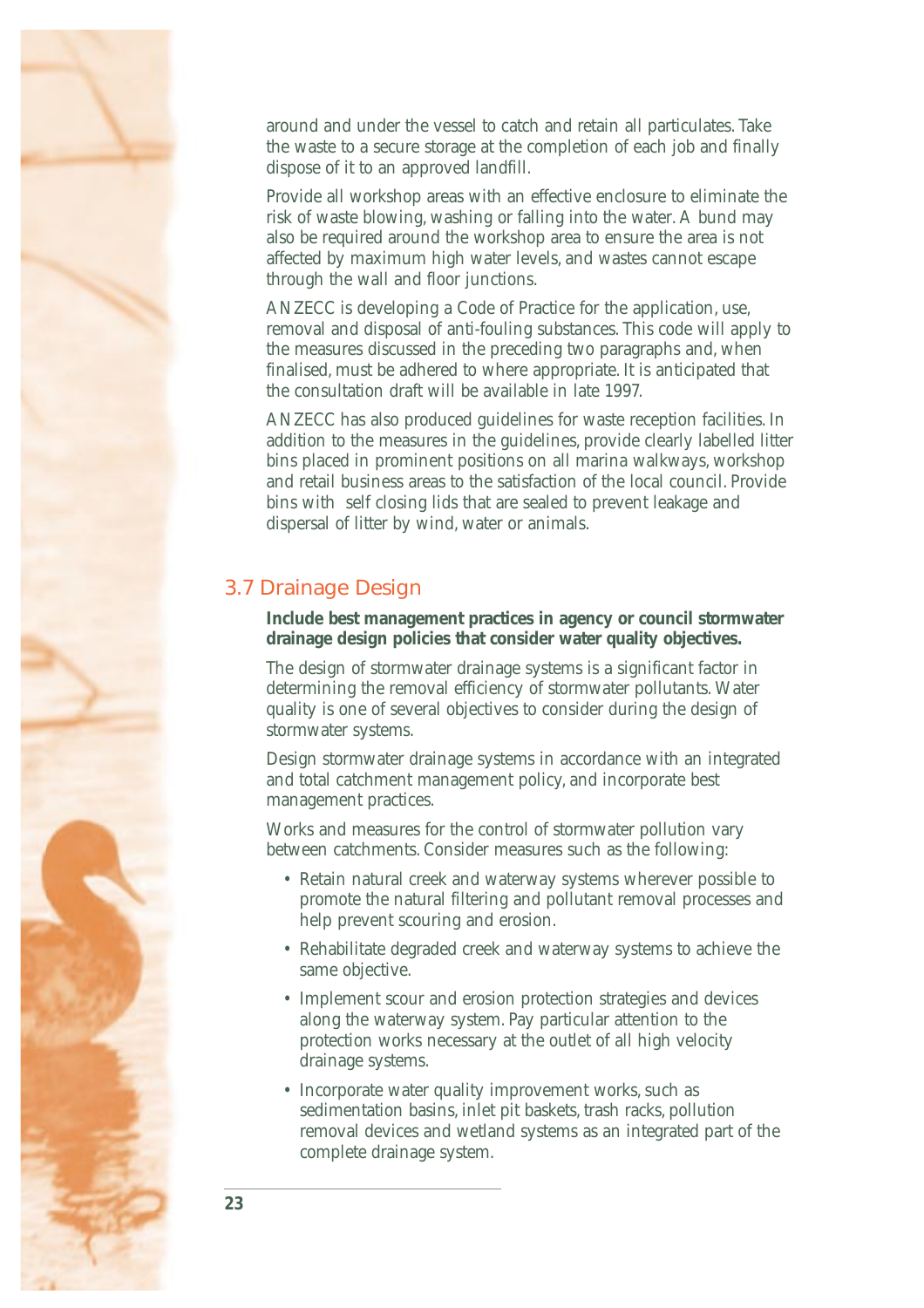

- <span id="page-28-0"></span>• Protect ecologically sensitive areas from the erosion and pollution potential of stormwater runoff as follows:
	- Protect remnant bushland and open space areas from the impact of stormwater runoff.
	- Place velocity dissipators at the exit of all concentrated stormwater discharges to create non-erodible conditions in the downstream watercourse.
	- Stabilise watercourses, if necessary, immediately downstream of stormwater outlets to allow for the transition of high velocity flows to non-erodible velocities.
	- Use level spreaders to convert concentrated stormwater flows into shallow sheet flows that discharge across stable vegetated areas.
	- Minimise the discharge of all forms of pollutants from the stormwater before discharge into the sensitive areas, including the removal of excess nutrients, silt, organic matter containing pest species and litter.

## **3.8 Community Involvement Campaigns**

Many community involvement campaigns focus on the source control of stormwater pollution in South Australia, for example:

- local environment action groups
- Landcare groups
- Waterwatch.

Encourage and assist, wherever possible, any community-based education, public awareness and land rehabilitation campaigns that could have a direct or indirect impact on stormwater quality. Local community involvement in stormwater and land development projects allows for more effective control of stormwater pollution, particularly from non-point sources.

Under the *Soil Conservation and Landcare Act 1989* (see appendix 2) there are 27 soil conservation boards established around the State, made up of community representatives appointed by the Minister for Primary Industries, Natural Resources and Regional Development. These boards have powers to oversee good land management. The boards in rural areas could potentially be the focus for initiating community education and involvement in issues of stormwater pollution control.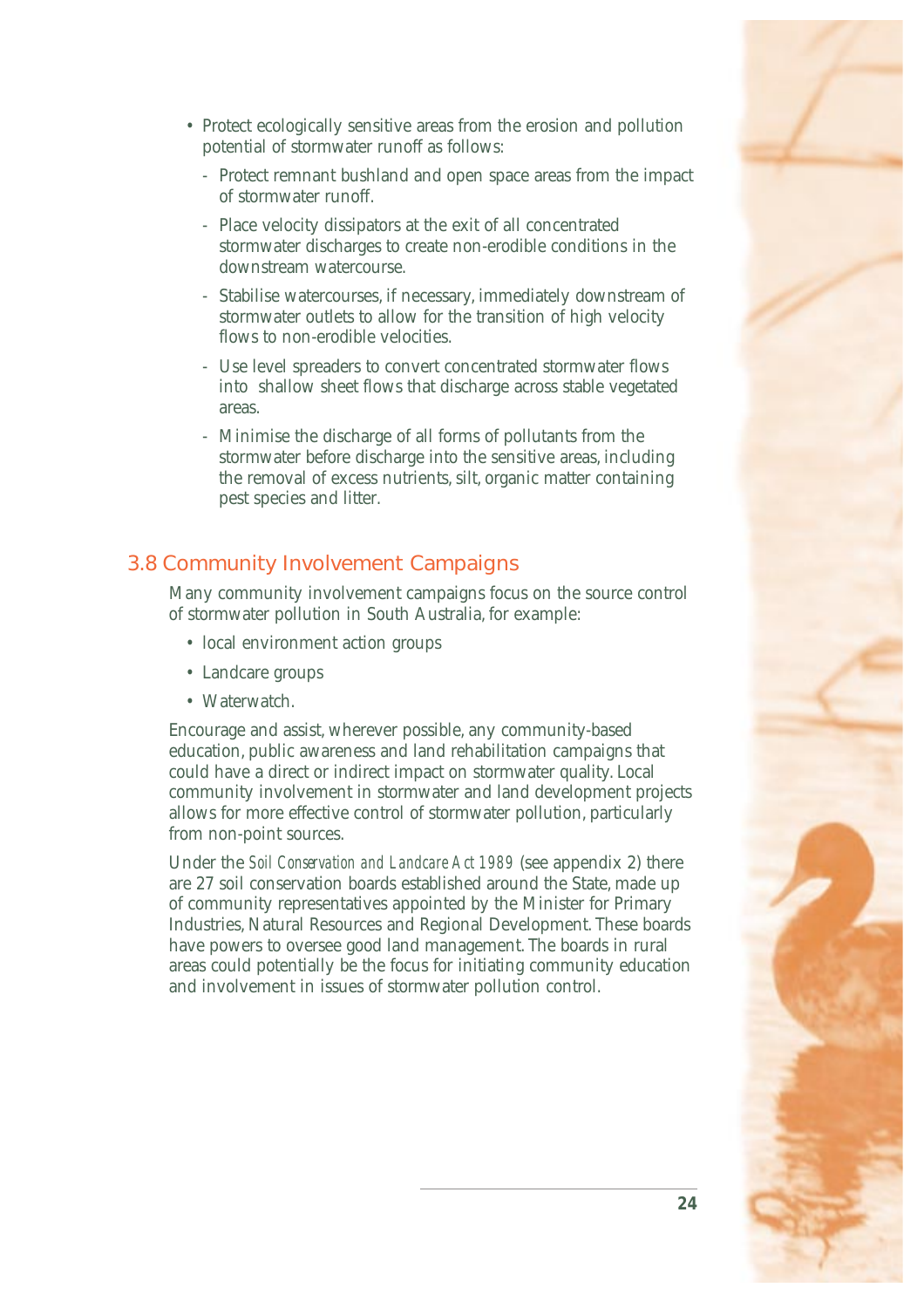## <span id="page-29-0"></span>4 APPROVAL CONTROLS

## **4.1 General**

This section of the code covers all works and activities over which councils or government agencies have some indirect control through the relevant approval processes, including land development and construction works.

Land development and most building works require the approval of either council or the Development Assessment Commission. Some development work may also require approval by the Department of Transport under the Stormwater Drainage Subsidy Scheme.

Development projects undertaken by Federal Government agencies should adopt the principles of this code as part of the agreed resolutions under the Intergovernmental Agreement on the Environment.

Development works undertaken by councils or agencies, not requiring formal approval by an external authority, should still adopt the principles outlined in the following sections in order to satisfy their general environmental duty.

## **4.2 Land Development and Construction Works**

**Minimise the potential for site erosion and subsequent sedimentation during land development and construction works.** 

## **General**

Land development is the most critical stage for the generation of sediment pollution. Sediment eroded from development and construction sites can cause damage to adjacent properties, block stormwater systems, and be deposited in creeks, rivers, dams, lakes and eventually the marine environment. This section of the code defines the requirements to adopt as part of a soil erosion control strategy during land development and construction works.

Minimise the potential for soil erosion downstream of any development site, both during the construction period and following its completion. Erosion can result from concentration of flow paths, increased peak flow rates and duration of runoff due to the addition of impervious areas and extended periods of low trickle flows resulting in continuous wetting of the soil.

The key elements to a soil erosion control strategy are:

- construction planning to minimise the risk of erosion
- installation of erosion control structures and strategies
- installation of sediment collection structures
- stabilisation and rehabilitation of all disturbed areas.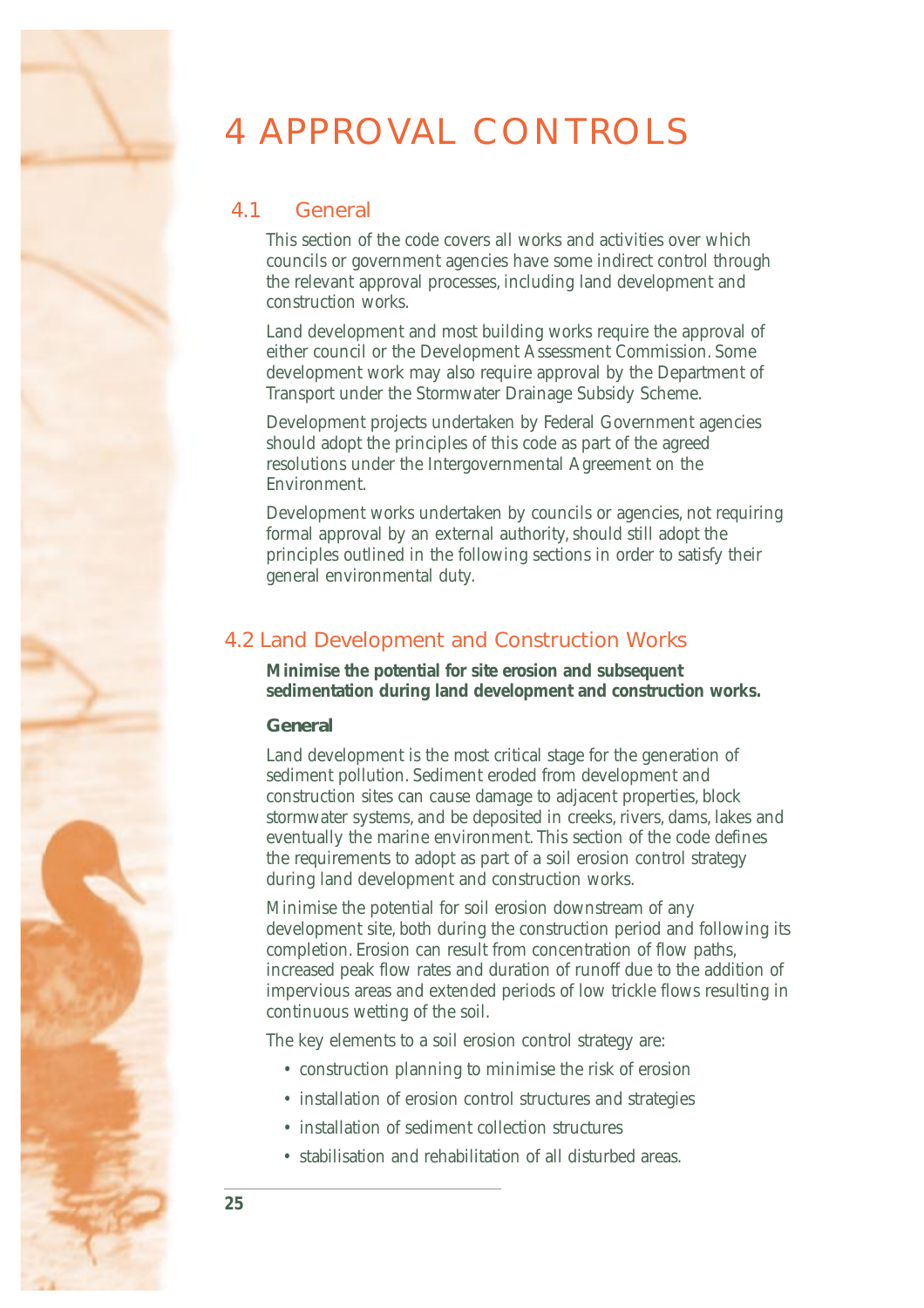For many land development projects, these elements can be implemented through relatively simple, low cost measures.

The measures discussed in this section of the code represent the minimum requirements for erosion and sediment control works. Compliance with these requirements does not remove the obligation of the developer or designer to exercise the necessary general environmental duty of care. Since these are minimum guidelines only, special site and environmental conditions may require greater levels of protection than those contained in this code.

The following major development and construction activities require appropriate soil erosion control strategies to ensure that the minimum amount of silt, litter or debris leaves the site or pollutes any receiving waters or stormwater drains:

- subdivision projects
- large site developments
- road and transport projects
- underground utilities
- building projects
- channels and floodways.

## **Construction Planning and Practice**

Minimise development costs associated with erosion and sediment control by planning to cater for the physical limitations and constraints of the site, including:

- avoiding development of areas with high to extreme erosion hazard potential
- scheduling earthworks so as to retain as much protective groundcover as possible at all times
- programming slope stabilisation and revegetation works to follow as soon as possible after the completion of earthworks formation
- minimising the amount of site disturbance beyond the limit of approved development works
- undertaking earthworks that conserve the original soil horizons.

As construction work progresses, minimise site erosion by adopting the following practices:

- diverting drainage from outside the site around all disturbed areas
- intercepting and redirecting runoff on the site to protect all exposed areas
- using simple, temporary measures where appropriate to treat runoff from small areas that may be exposed for only a short period of time
- installing erosion and sediment control structures before all site disturbance and construction works begin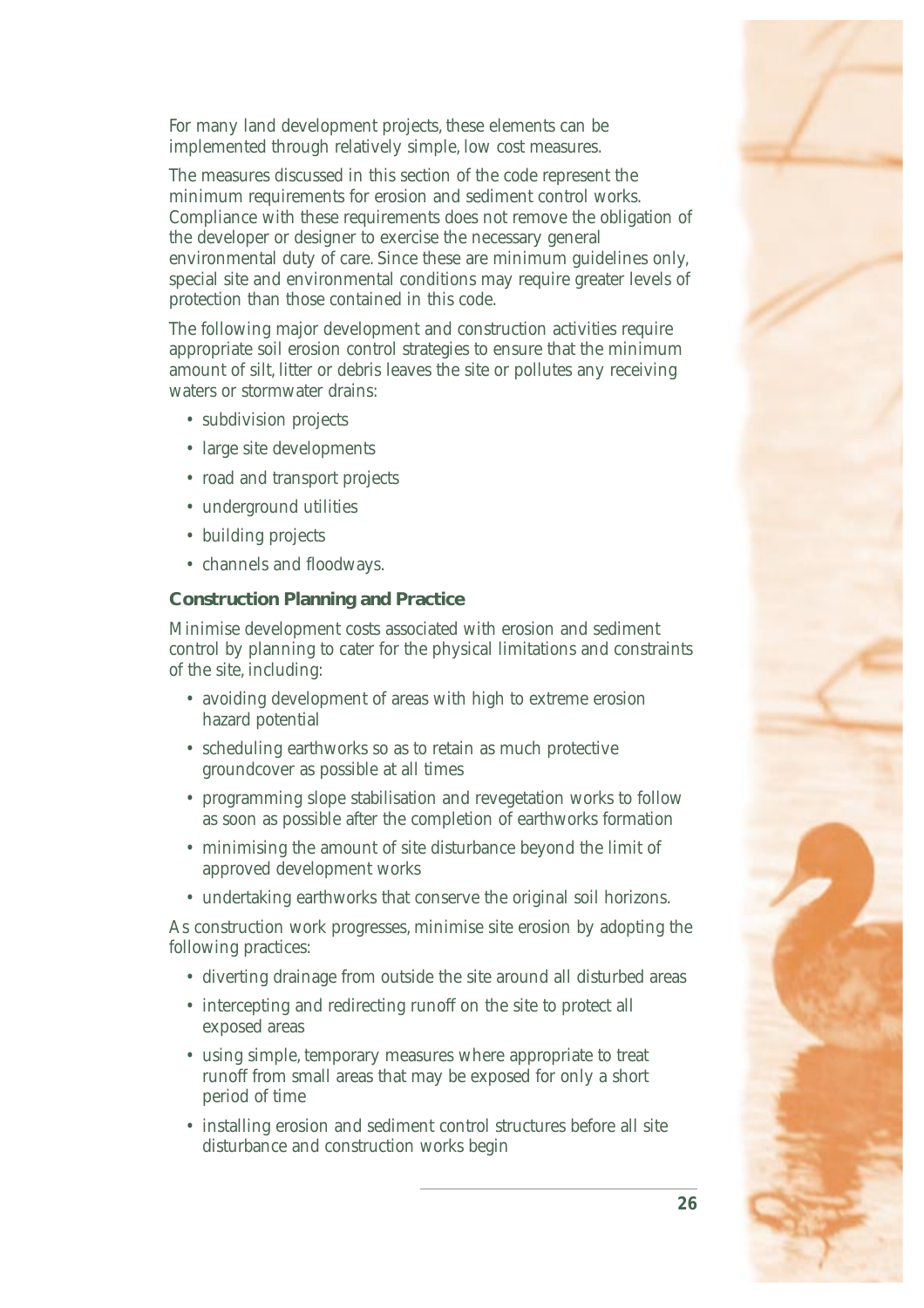

• retaining topsoil for later use in revegetation works. Stockpile the topsoil on site outside all drainage path lines and stabilise spoil heaps kept on site for more than 14 days with vegetation by seeding with a sterile, non seed-setting vegetation cover if natural regeneration does not occur. Cover stockpiles that cannot be stabilised by vegetation cover with an appropriate wind- and waterproof membrane. Surround all spoil heaps by a silt fence at the toe of the stockpile (see section 5.3).

During the construction period, make provision on site for the orderly collection and temporary storage of all site debris and waste. Locate this storage facility away from all drainage paths to prevent litter and debris from entering the stormwater system. Keep the storage facility covered at all times if it contains material that can be blown away.

## **Erosion Control Structures and Strategies**

Install erosion control structures and implement erosion control strategies to significantly reduce the need, size and hence cost of the sediment collection structures.

These structures and strategies can include:

- locating catch drains, which direct the runoff to diversion drains, at the top of proposed cuttings, where adjacent land drains towards the cutting
- • constructing diversion drains to protect slopes by directing intercepted surface water to a stable outlet
- constructing batter toe or catch drains to collect runoff from batter slopes and direct it to drainage systems or natural watercourses
- • constructing level spreaders to convert a concentrated flow of runoff into sheet flow at a non-erosive velocity on to an undisturbed area stabilised with vegetation
- rehabilitating all disturbed areas that are not built on or otherwise developed within 14 days of final land formation for each area
- keeping all exposed ground surfaces damp to minimise dust emission and if not practicable, installing a 40% porous (eg 60% shade cloth) wind break fence (effective over a distance of about 15 times its height) on the windward side of the site
- establishing a temporary cover of a dense ground crop utilising sterile, non seed-setting species (such as 'barley wheat') on all disturbed areas that will otherwise remain exposed for more than 14 days before permanent stabilisation works are undertaken.

These works are discussed in further detail in section 5.

## **Sediment Collection Structures**

Install devices to remove sediment from the runoff before it leaves the site. These devices may be temporary, for use only during the construction period, or permanent. Design the sediment collection structures so that they will not be overtopped by events more frequent than the estimated 1 in 5 year Average Recurrence Interval storm.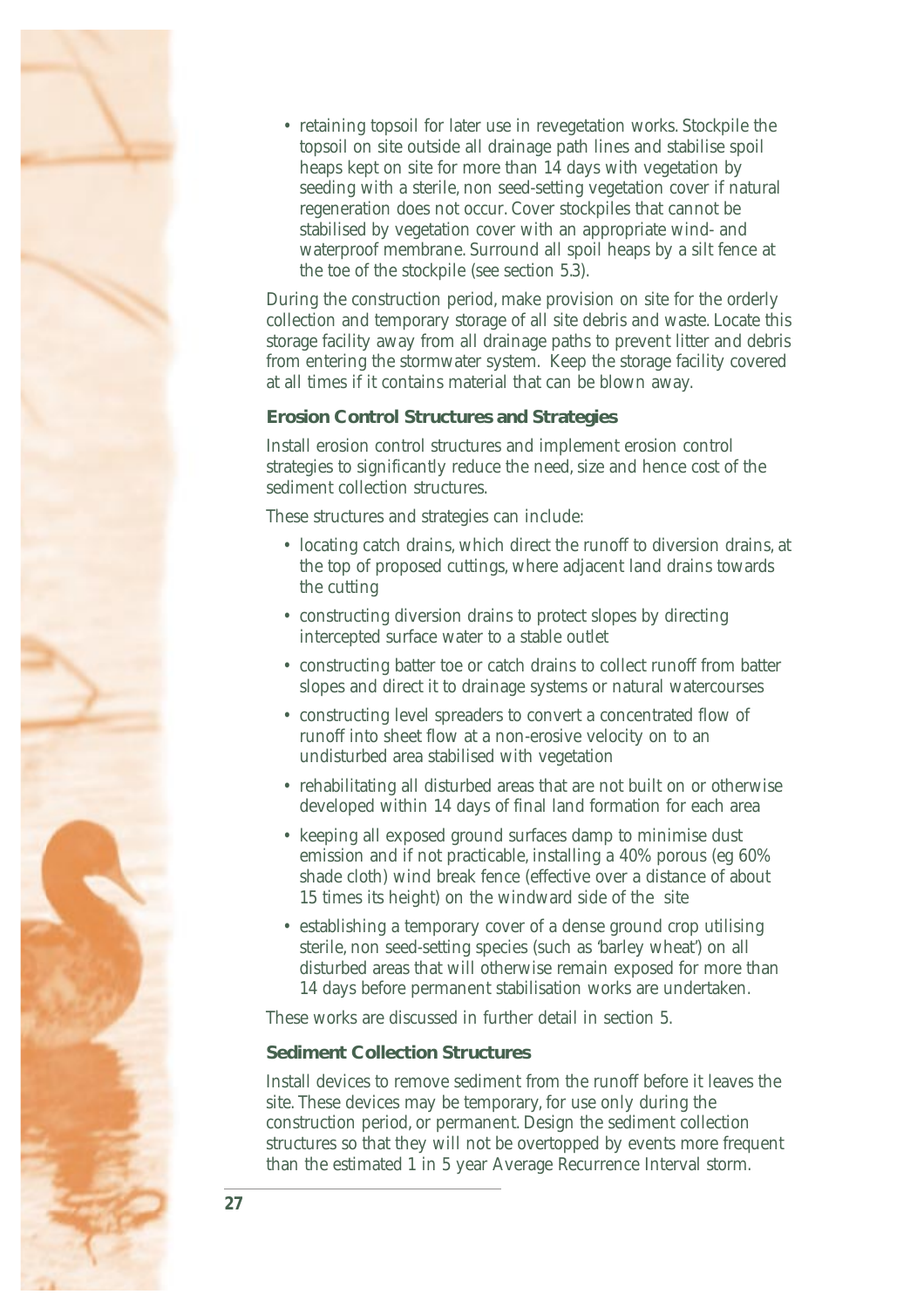Install the devices before the site is disturbed. Regularly inspect and maintain the structures, especially after each significant runoff event, for damage or clogging by silt and debris.

The devices discussed in section 5.3 of this Code of Practice are included as a representative sample of the available structures. Typical guideline values for their scope of application are given for average conditions and may be used in the absence of more detailed information. Select the most appropriate measures for the hydrological and geophysical conditions of each site.

Sediment collection structures have the potential to create stagnant pools of water that could attract such pests as mosquitoes and rodents. Ensure that any permanent wet areas are accessible to within at least 1.0 metre in case emergency baiting is required for pest control purposes.

The following sediment collection structures are suitable in the circumstances given. Other suitable structures may be available:

- Place interception filter devices such as hay bale barriers and silt fences across minor drainage lines to filter sediment from runoff from small areas. The devices are typically suitable for development sites where the disturbed area is less than 0.5 ha.
- Install temporary construction exit pads at all exits from the site to prevent the transportation of sediment on to public roads from vehicle tyres, chassis and sides.
- Use sedimentation traps, constructed from hay bales or gabions to allow settling of sediments from small construction sites where the disturbed area is less than 1.0 ha. For larger construction sites, use stone weirs comprising a core of hay bales or stone contained by a timber framework on either side.
- Use filter strips of vegetation, comprising tall dense grasses, as a simple, effective and economical sediment trap. The flatter (ground slope) and wider the filter strips are, the greater their ability to trap sediment.
- Sedimentation basins may be temporary, semi-permanent or permanent, depending on the size and nature of the development. Construct the basins off-line and use them to collect sediment laden runoff generated from the construction site.
	- Use temporary sedimentation basins for a disturbed construction area that exceeds 0.5 ha but is less than 2.0 ha and the entire site will be completely developed at the end of the proposed construction works.
	- Use semi-permanent sedimentation basins for a disturbed construction area that exceeds 0.5 ha but is less than 2.0 ha and the entire site will not be completely developed at the end of the proposed construction works, such as a staged development proposal or land subdivision application.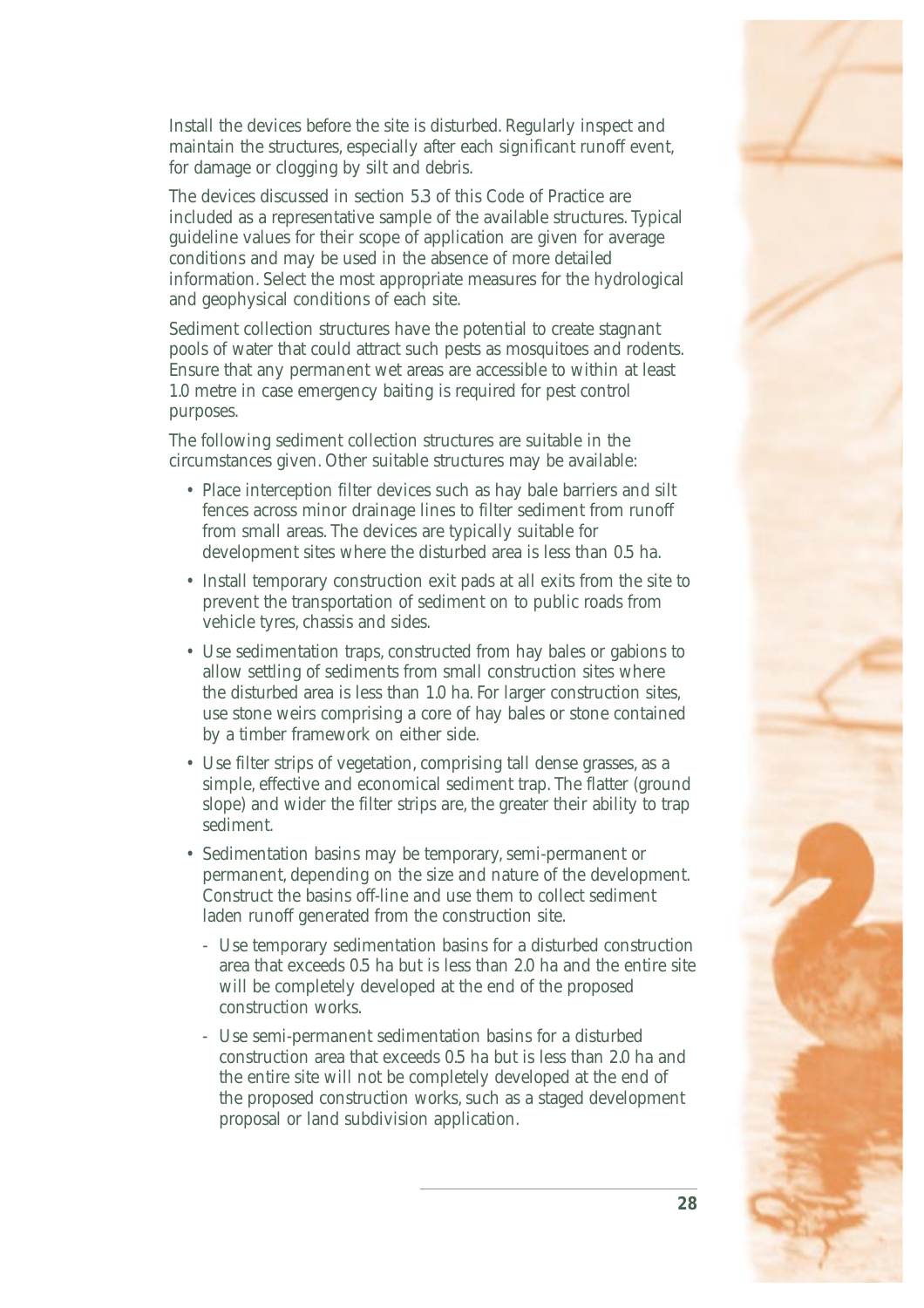

- Use permanent sedimentation basins, incorporating a gross pollutant trap, for:
	- a disturbed construction area exceeding 2.0 ha without permanent source control measures provided as part of the development
	- an application including parking areas for more than 10 vehicles without a grassed or vegetated filter strip provided to treat runoff from the parking area.
- Size all sedimentation basins in accordance with a specified maintenance interval.

## **Stabilisation and Rehabilitation of all Disturbed Areas**

Vegetation is the most effective erosion and sediment control measure for all surfaces that are to remain unsealed. Therefore, re-establishing the vegetation cover on all disturbed areas, as soon as practicable, is a critical element of any soil erosion and sediment control strategy.

Progressively establish permanent vegetation on all disturbed areas as each stage is completed to the point of no further construction. Maintain and protect these rehabilitation areas from any damage from activities on adjoining parts of the site. Revegetation is discussed further in section 5.2

## **Stormwater Requirements for Building Works**

Include the following strategies as requirements for the development approval for building works to help reduce pollution from each site.

- Do not allow non-stormwater discharges to the stormwater system from the site.
- Discharge, where practicable, runoff from potentially polluted surfaces on to a suitable vegetation filter strip before the stormwater leaves the site. Otherwise, fit a stormwater treatment device capable of removing litter, sediment and oil products from the runoff.
- Drain runoff from uncontaminated surfaces, such as roof areas, directly to council's stormwater system and not on to polluted surfaces within the site.
- • Provide all industrial land-use sites with an inspection pit on all boundary connections to the stormwater drainage system. Cover the outlet from each pit by a stainless steel or hot dipped galvanised screen with a maximum grid opening of 10 mm, to help trace any illegal or accidental discharges into the drainage system.
- Regularly dry sweep parking areas and open hard stand areas and keep them clean of waste. Clean spills using dry absorbents followed by dry sweeping. Do not wash them off into the drainage system.
- • Apart from erosion and sedimentation, the most significant problem associated with building sites relates to the tidiness of the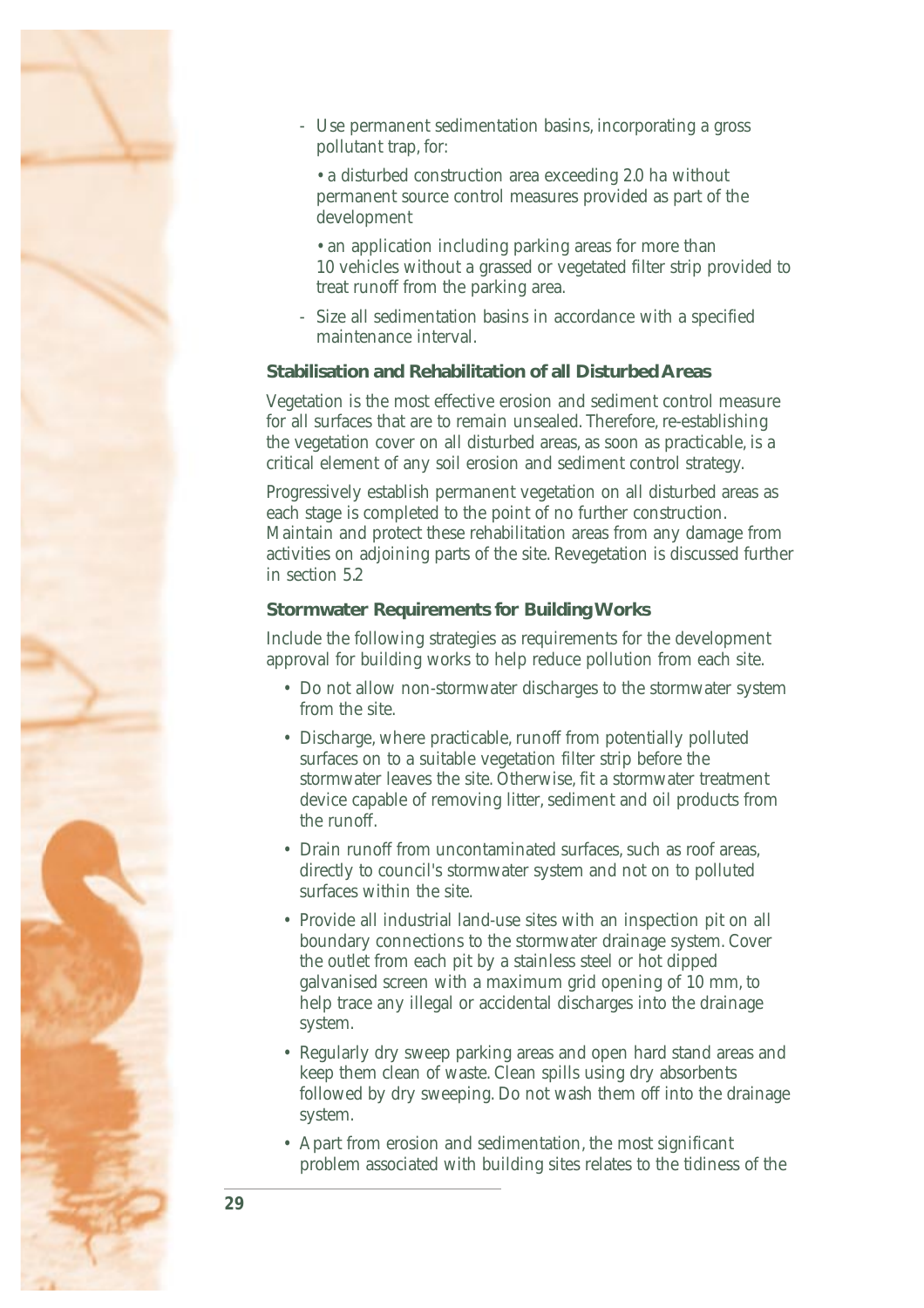<span id="page-34-0"></span>builder. Keep all refuse containers covered and located on the site to prevent contamination of stormwater runoff.

- Store all hard waste on site in a manner that prevents any materials from entering the stormwater system either by wind or water action.
- Provide permanent water quality improvement structures (such as sedimentation basins or artificial wetlands) as a part of any development works which would have detrimental impacts downstream of the site. These structures may need to be able to remove pollutants from stormwater discharges, as well as reduce peak flow rates and velocities to within non-erodible limits.

## **4.3 Protection and Maintenance of Watercourses**

Under section 634 of the *Local Government Act 1934*, councils are responsible for the protection of all watercourses within their areas. However, the *Water Resources Act 1997* broadly defers watercourse management responsibility to catchment water management boards where they exist.

Unless authorisation is given by the relevant council:

- nothing can be deposited in a watercourse
- watercourses may not be obstructed
- the course of watercourses may not be altered
- nothing can be removed from the bed and banks of a watercourse.

Developments associated with a natural waterway should retain the watercourse as a natural waterway, or if the opportunity arises, improve it through weed control, revegetation and/or bank stabilisation.

The advantages of retaining the natural watercourse are:

- decreased velocity of flow
- prevention of erosion
- improved water quality
- • provision of native wildlife habitat
- increased adjacent property values.

Publications are available from the Catchment Resource Centre, Mount Barker on watercourse stabilisation and rehabilitation in South Australia (see Bibliography).

Councils should consider the following guidelines whenever activities prescribed under section 635 of the Local Government Act are proposed or ongoing.

## **Deposition in a Watercourse**

Where approval is sought to deposit anything in a watercourse, including the stormwater system, councils should be satisfied that the

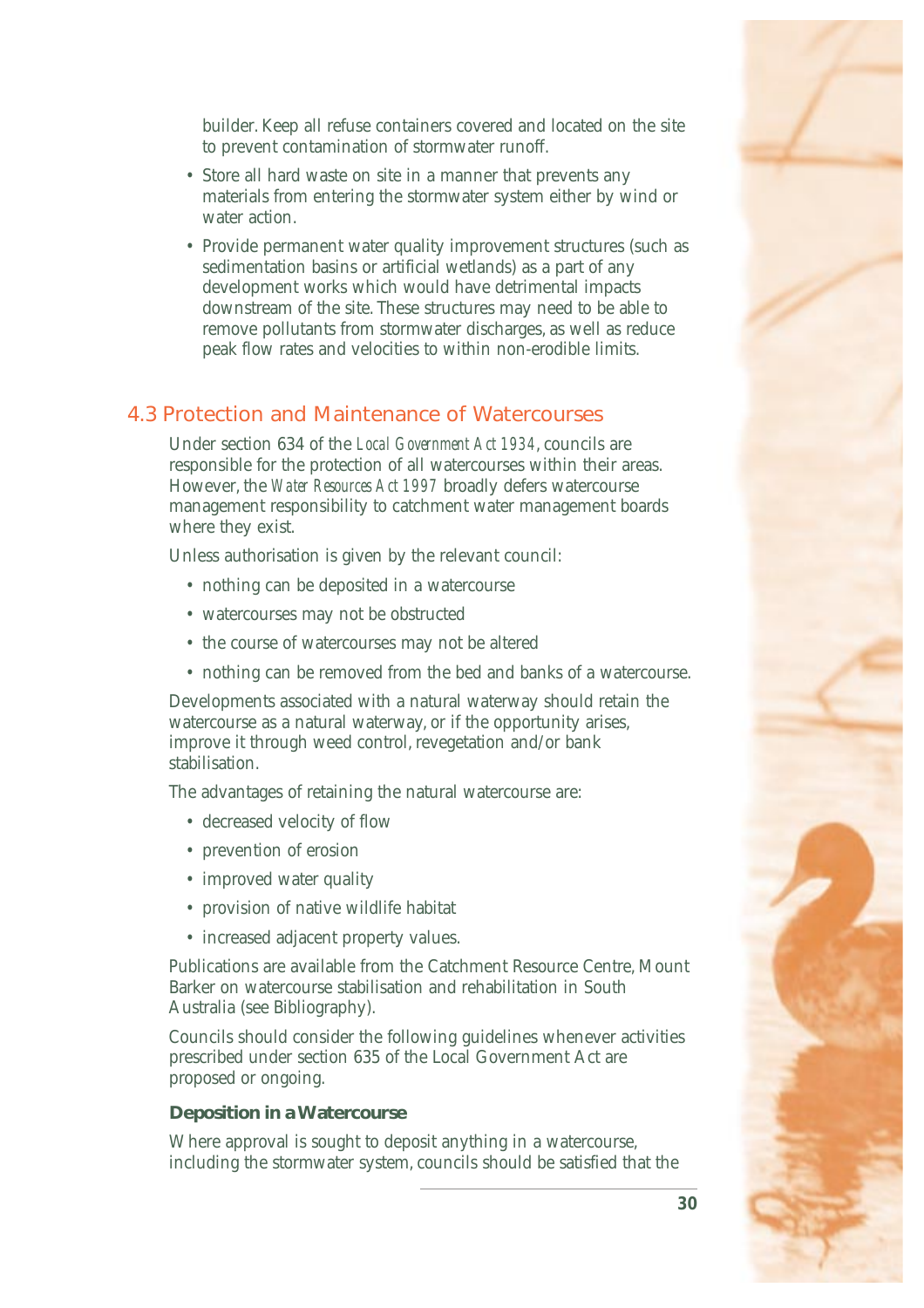activity will not cause any pollution of the stormwater. Examples of cases where approvals are necessary include the discharge of wastewater from extractive industry activities and site dewatering.

It is envisaged that most of these activities will ultimately be covered by their own Codes of Practice.

## **Alteration to a Watercourse**

When approval is sought to alter a watercourse, seek the following objectives from the proponent to maintain and improve the quality of stormwater.

- Preserve natural systems.
- • Minimise impacts of approved alterations on adjacent sections of the watercourse.
- Provide for the rehabilitation of natural watercourses within private lands.
- Make all alterations in a manner that prevents the export of material from the site.
- Leave all alterations in a stable state. Use erosion control matting on all surfaces that will require time for the establishment of a vegetative cover.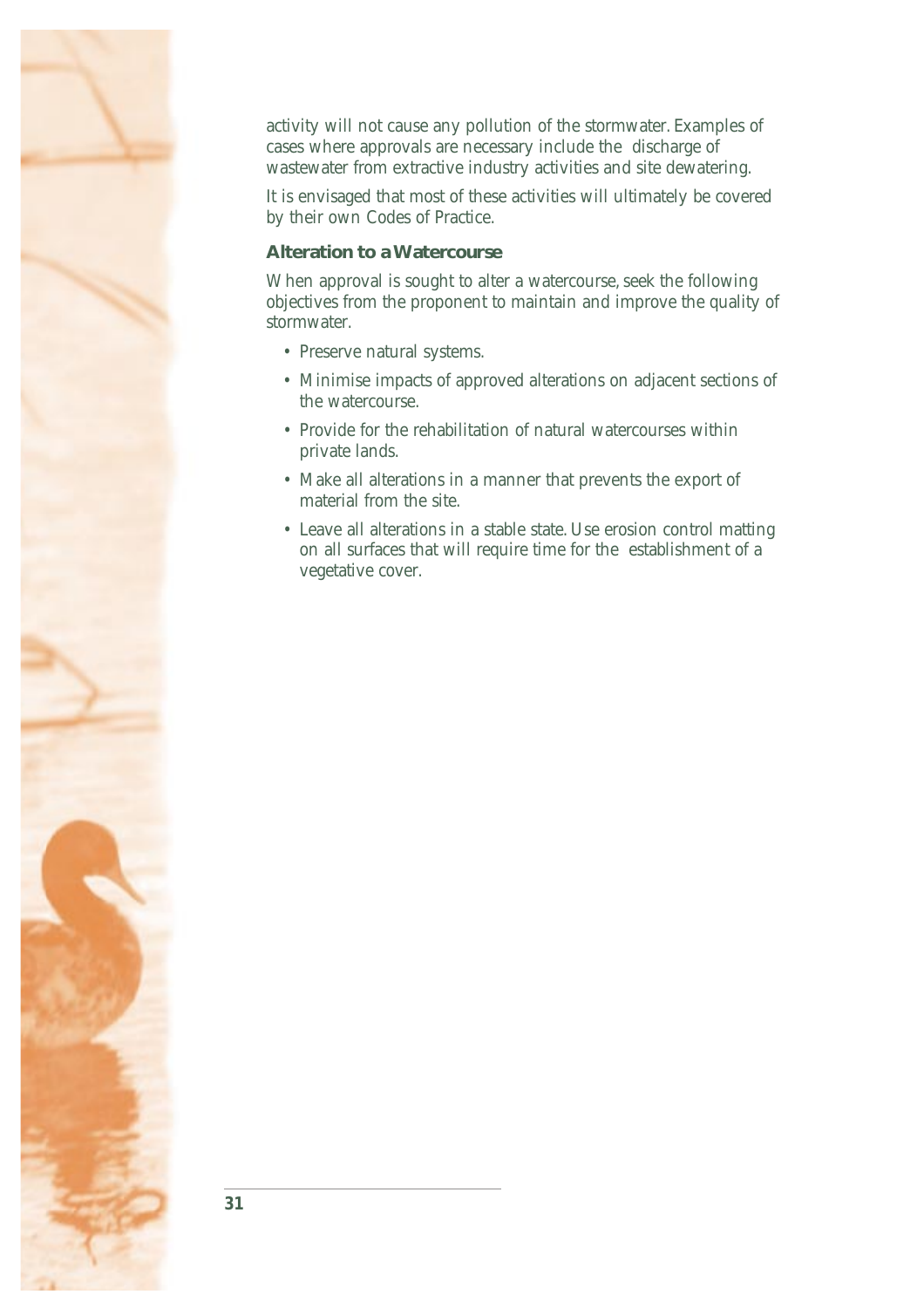## <span id="page-36-0"></span>5 SOIL EROSION AND SEDIMENT CONTROL STRUCTURES

## **5.1 General**

This section contains a brief description of the soil erosion and sediment control structures referred to in the code. Further details on the design and implementation of these measures and devices can be obtained from the reference texts and manuals listed in the Bibliography.

Select the appropriate controls, measures and design details of structures with reference to the geological, soil, landform and hydrological characteristics of the site. Not all measures and devices will be applicable for all sites. Select treatment devices that achieve the principal objectives contained within this code.

Figure 5.1 provides an example of the use of site development measures.



*Figure 5.1 Examples of site development measures.* 

## **5.2 Erosion Control Measures**

## **General**

Measures described in this section are source controls that limit the amount of site erosion. The measures rely on the principles of limiting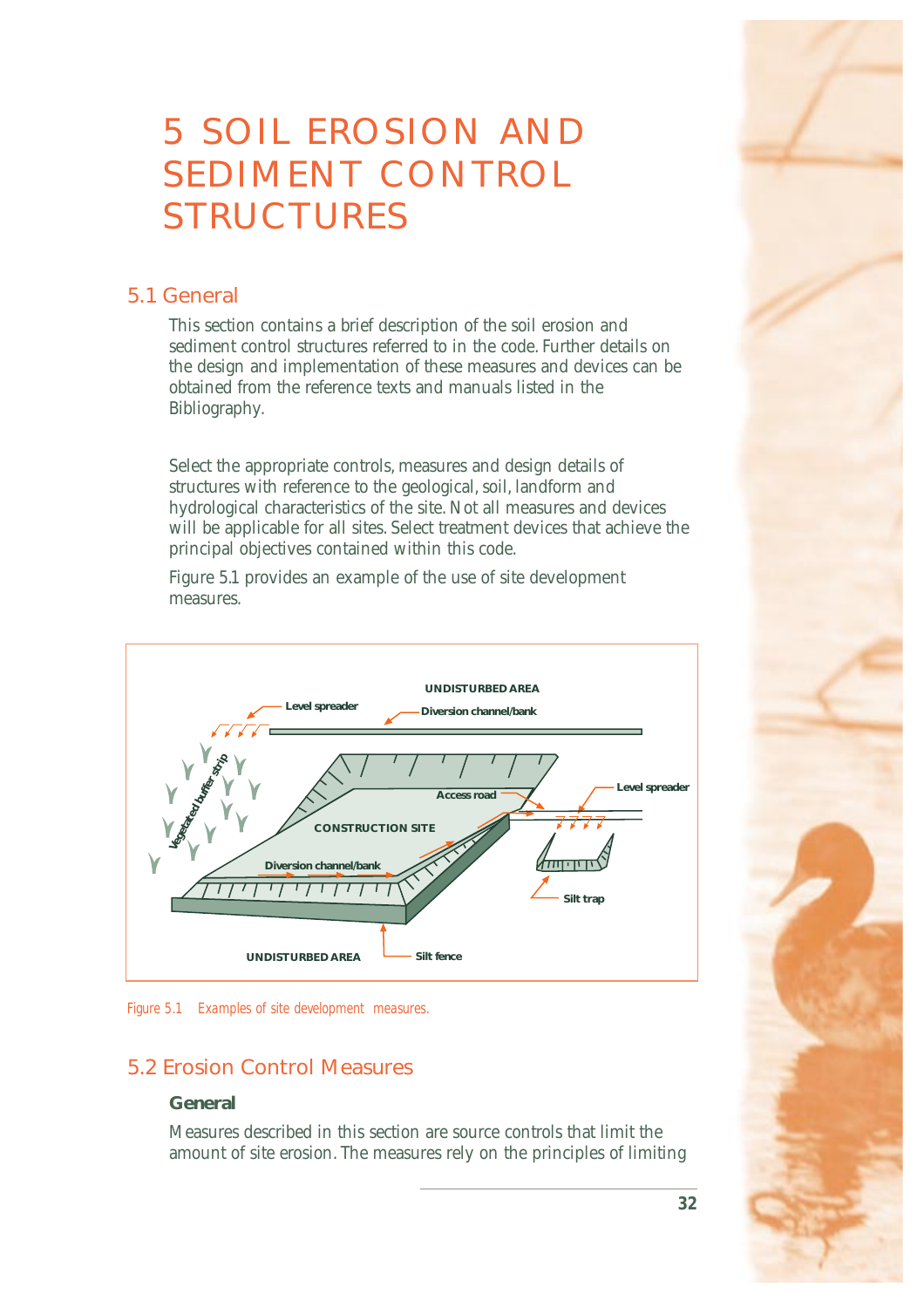

runoff velocities and stabilising disturbed surfaces to limit erosion. Select the appropriate controls, or combination of controls, to suit the relevant site conditions.

## **Catch or Diversion Drains**

Catch or diversion drains, as shown in figure 5.2, are constructed across a slope to intercept sheet runoff and divert it at a non-scouring velocity to a stabilised outlet or area. The channel may be combined with an embankment on the downslope side to increase its capacity.

Use diversion drains to direct flow from upslope catchments around disturbed areas and to reduce long cut or fill slopes to shorter nonerodible sections. The channels require construction on a relatively flat grade to minimise velocities and prevent scour. Use channel stabilisation measures if the grade is not relatively flat.

Diversions of runoff around disturbed areas minimise the quantity of runoff requiring treatment for the removal of sediment. Drains across disturbed slopes intercept overland sheet flow and reduce its sediment load. The drains are relatively easy and cheap to construct if earthmoving equipment is available on site.

## **Revegetation**

Revegetation, by providing a dense groundcover, is effective in reducing soil erosion from disturbed sites. A range of methods can establish a vegetation cover for the control of scour by protecting the soil surface from rain impact, increasing infiltration, reducing runoff velocity, binding the soil and filtering runoff. Do not expect revegetation to provide complete erosion protection for a soil that is not stable because of its inherent structure, texture or excessive slope. Use erosion control matting on all revegetation areas on excessive slopes to provide interim protection until the vegetation cover can be fully established.





**33**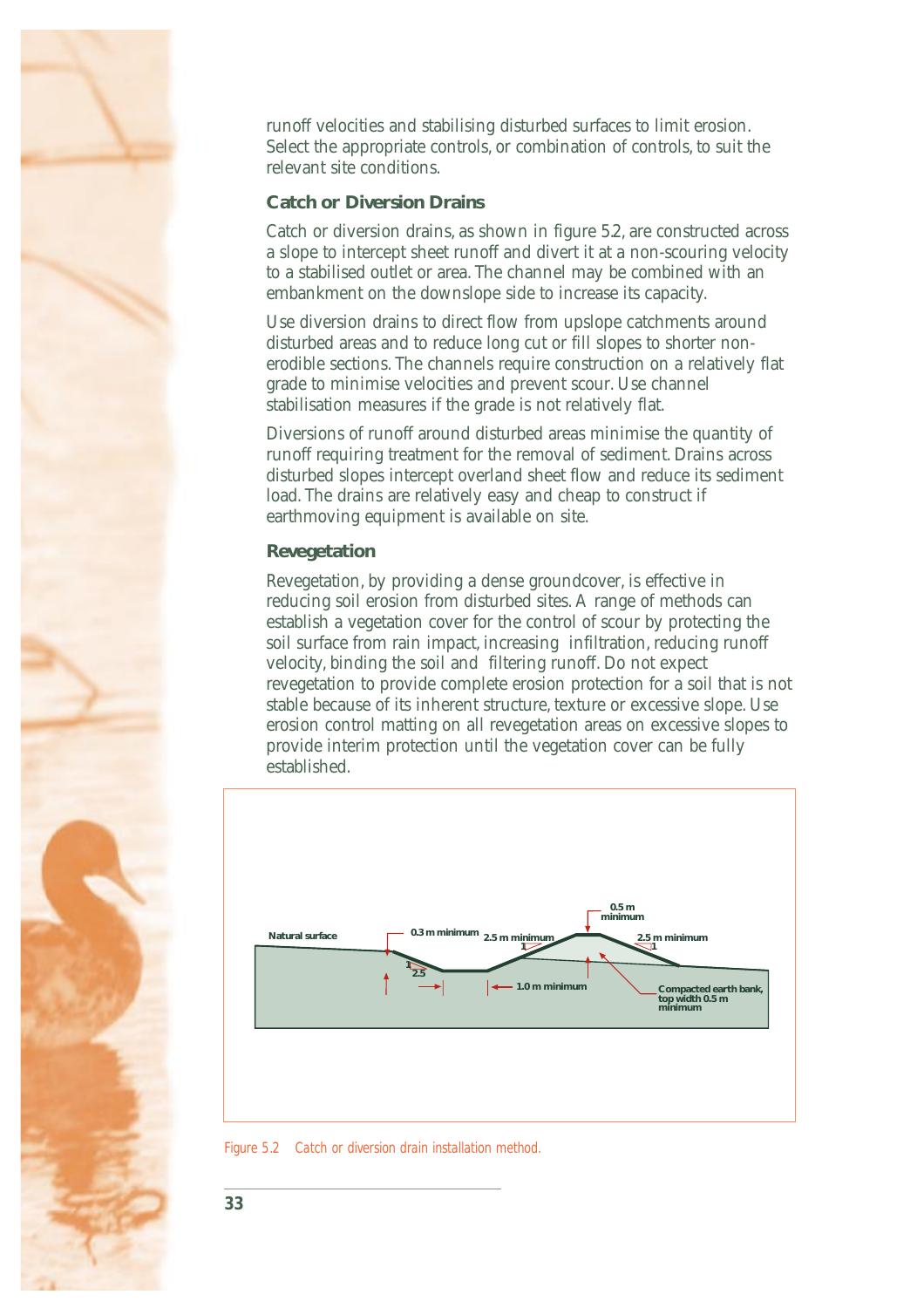Revegetate all disturbed areas as soon as practicable following the completion of earthworks. Apply the measures on a broad scale to control erosion from a large area, or apply them to a more localised extent to protect newly constructed formations against scouring effects. Adequately fence all revegetation areas to prevent damage from adjacent activities.

## **Level Spreaders**

A level spreader is a structure built across the slope at the outlet of a channel or drain, which has a wide level outlet sill discharging on to an undisturbed area stabilised by vegetation cover. The level spreader converts a concentrated, potentially erosive outflow from a drain or channel into non-erosive sheet flow.

Level spreaders are generally used at the outlet of diversion channels but can be more widely used at any concentrated discharge outlet.

Carefully construct the spreaders to ensure that the outlet sill is level over its entire length, is parallel to the slope and discharges on to a stabilised vegetated area. Allow discharge from the sill only as a shallow, slow moving sheet flow and ensure that the discharge does not become concentrated into rivulets across unstable areas. Do not use level spreaders in potential flow path areas.

Refer to figure 5.3 for the installation method of level spreaders.



*Figure 5.3 Level spreader installation method.* 

## **Stabilised Waterways**

Stabilised waterways are open earth channels that have a trapezoidal or shallow rounded cross section. They are protected by a dense grass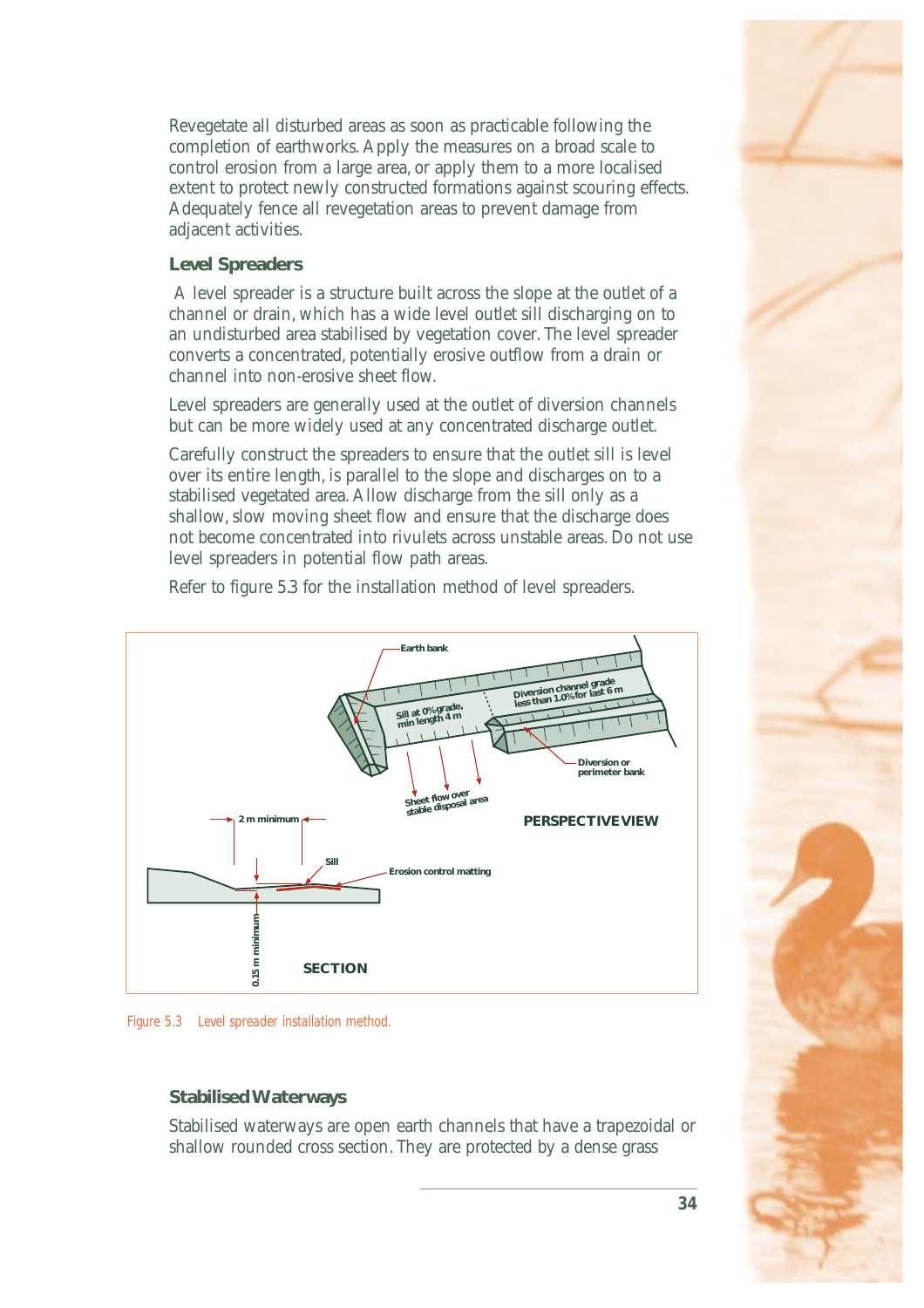<span id="page-39-0"></span>cover and, in the case of larger watercourses that collect urban stormwater, generally incorporate some form of invert protection or a low flow pipe. The waterways are usually landscaped and do not need to follow a linear alignment.

The primary function of such channels is to reduce the scour along drainage lines of concentrated flow. Use stabilised waterways for both minor drains or swales and larger major drainage lines. The methods adopted for stabilising the channel bed and banks depend on its size and frequency of use.

Stabilisation of open earth channels can reduce the requirements for maintenance; less work is required to replace or repair scoured sections and remove sediments. Select appropriate species for the vegetation cover to help minimise vegetation maintenance.

Waterways stabilised with landscaped vegetation cover correspondingly increase in aesthetic appeal which in turn could be reflected in an increase in adjacent property values. Stabilised waterways require more land than conventional drainage systems but landscaping can create active and passive recreation areas along the watercourse.

## **5.3 Sediment Collection Structures**

#### **General**

Measures described in this section are small scale devices for use on construction sites to remove sediment from site runoff. Most of them would normally be temporary, being required only until the disturbed surfaces in the catchment that they serve have become permanently stabilised.

Select the appropriate controls, or combination of controls, based on the expected rate of sediment export and the duration of the construction works. All sediment control structures require regular inspection and periodic maintenance and/or replacement. Take care to ensure that sediment removed from the structures during maintenance operations is not allowed to be remobilised and exported from the site.

#### **Hay Bale Barriers**

Hay bale barriers, as shown in figure 5.4, are a temporary sediment control device constructed from bales of hay positioned to intercept sediment laden runoff, and retain the sediment and reduce runoff velocities.

Place hay bale barriers across minor drainage lines to filter runoff from small catchment areas of up to about 0.5 ha. Use hay bales as a temporary perimeter bank around disturbed areas preventing runoff from leaving the disturbed area without being treated. They can also be placed around stormwater inlet pits, particularly during the construction phase of a development, to prevent sediment entering the underground drainage system.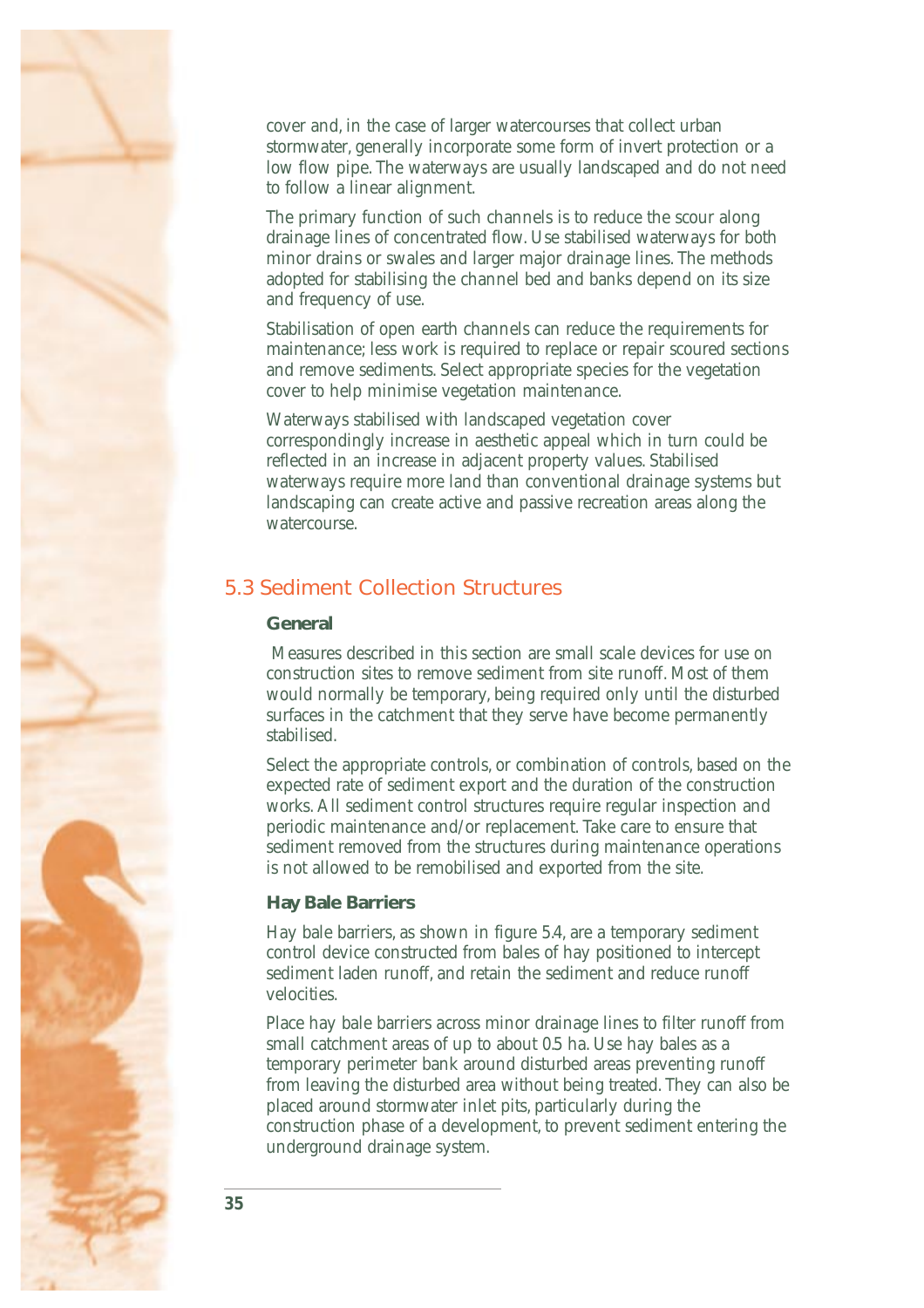Hay bale barriers are relatively inexpensive and easy to install but only have an average three-month life span (depending on the rainfall events) and therefore require regular inspection and repair or replacement. Ensure that the hay bales do not contain any potential pest plants.

Hay bales used on development sites can be used as mulch after their useful life span.

Inspect hay bale barriers after each rain event for displacement, undercutting and overtopping, and repair them immediately. Most hay bale barrier failures are related to the following installation problems:

- bales not staked firmly into the ground
- bales not embedded into the ground
- bales not butted tightly end-to-end
- insufficient space provided for sediment entrapment
- access for cleaning not provided
- bales displaced by site operations or equipment and not restored to their original position at the end of the working day
- barrier not located in the centre of, and perpendicular to, the flowpath
- • bales providing habitats for vermin.

Take care on sites prone to vandalism as hay bales may be subject to arson attacks.



*Figure 5.4 Hay bale installation method.*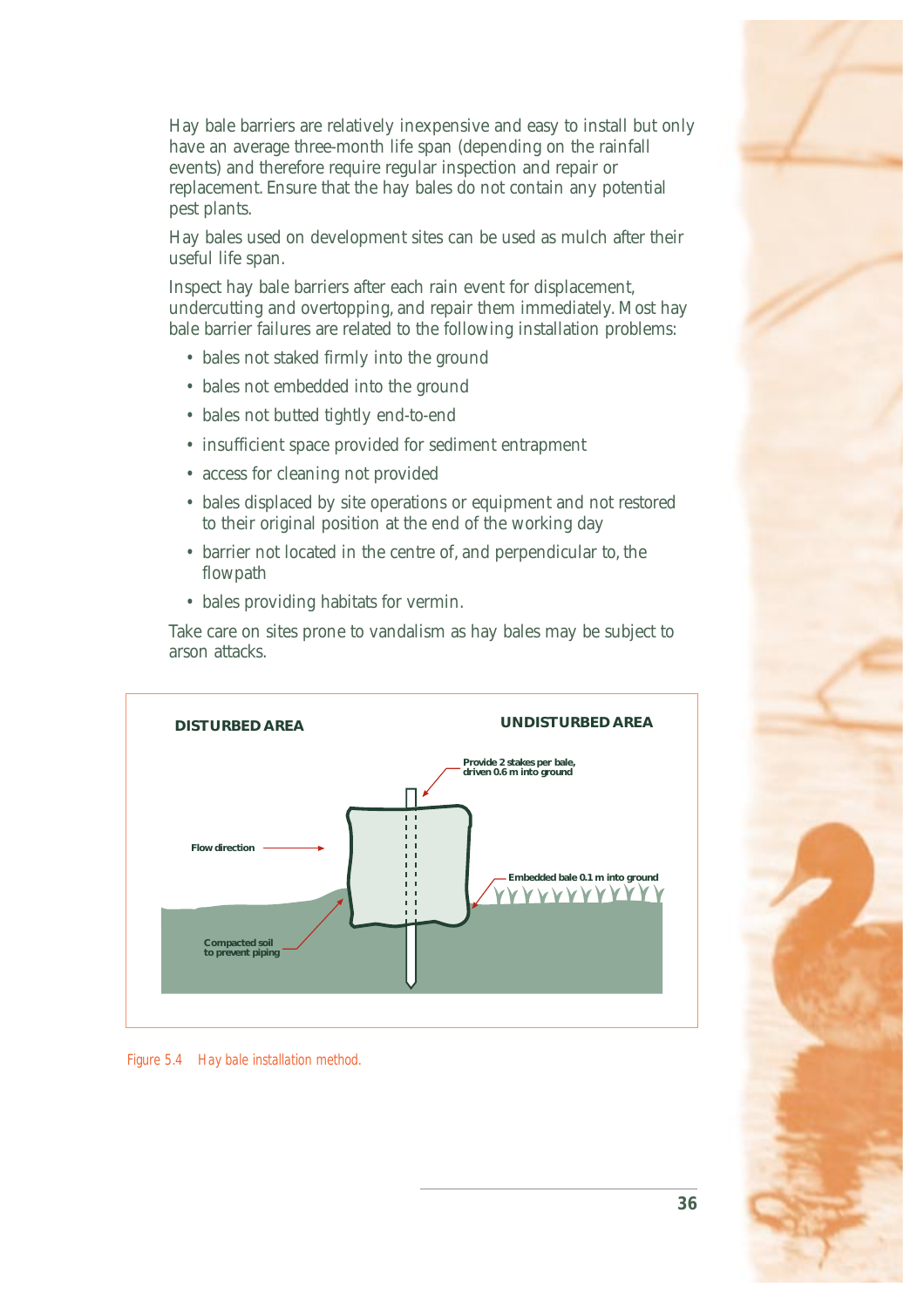

## **Silt Fences**

Silt fences, as shown in figure 5.5, are a temporary sediment control measure constructed from woven wire fencing mesh and filter fabric to intercept sediment laden runoff, and retain sediment and reduce runoff velocities.

Place silt fences to intercept sheet flow from disturbed areas or around the toe of stockpiles to prevent the unwanted migration of material from the stockpile. In some instances, silt fences can also be placed across minor drainage lines to act as a sediment trap. Under these conditions, the total catchment area draining to the fence should be less than about 0.5 ha.

The fences are relatively quick and easy to install, and may be moved from location to location as required. The design life of the silt fence is governed by the ultra-violet stability of the fabric, which is generally about 6 months. Commercially available silt fences offer complete prefabricated systems and greater ultra-violet stability.



*Figure 5.5 Silt fence installation method.* 

## **Stormwater Inlet Pit Traps**

Stormwater inlet pit traps, as shown in figures 5.6 and 5.7, are temporary devices used to prevent silt from entering stormwater drainage pipes during construction or maintenance works. Take care when installing these devices to ensure that total blockage of the approach to the inlet pit does not create a risk of flooding adjacent properties.

Two types of inlet pit traps can be used, one for drop inlets and the other for side entry inlets. Both are constructed from heavy gauge wire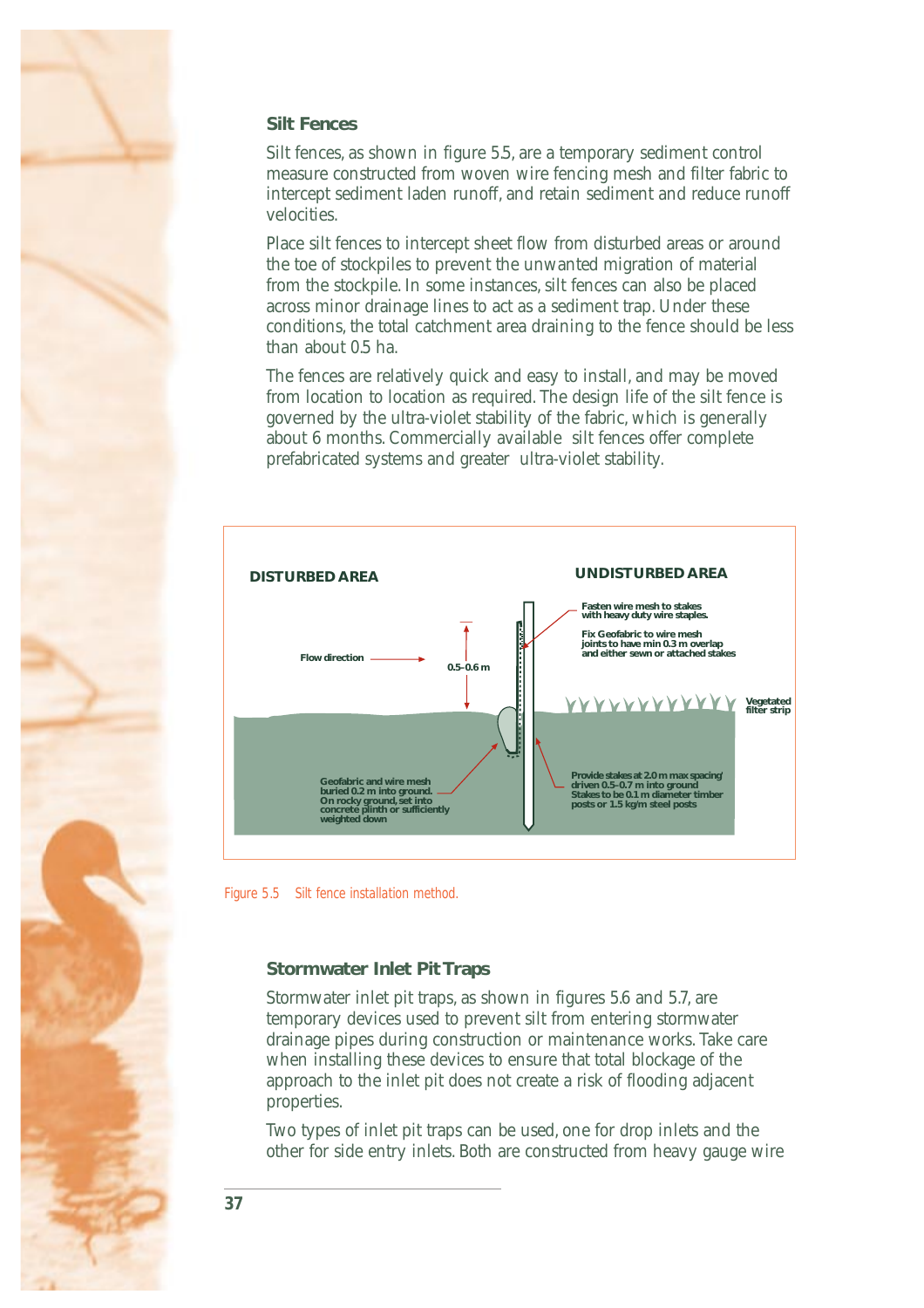netting or mesh supporting a geotextile filter fabric, protected and held in place by a layer of 50–75 mm gravel, preferably prewashed.

A semi-portable version can be manufactured for use in both cases. A long 'sausage' manufactured from the wire netting, filter fabric and gravel can be laid around the approach to both types of inlets, or used as a series of interceptors laid diagonally across road gutters. Ordinary house bricks can be used as spacers to set the filter sausage back from the face of the inlet so the filter device can be overtopped during flood events.



*Figure 5.6 Drop inlet pit trap.* 



*Figure 5.7 Side inlet pit trap.*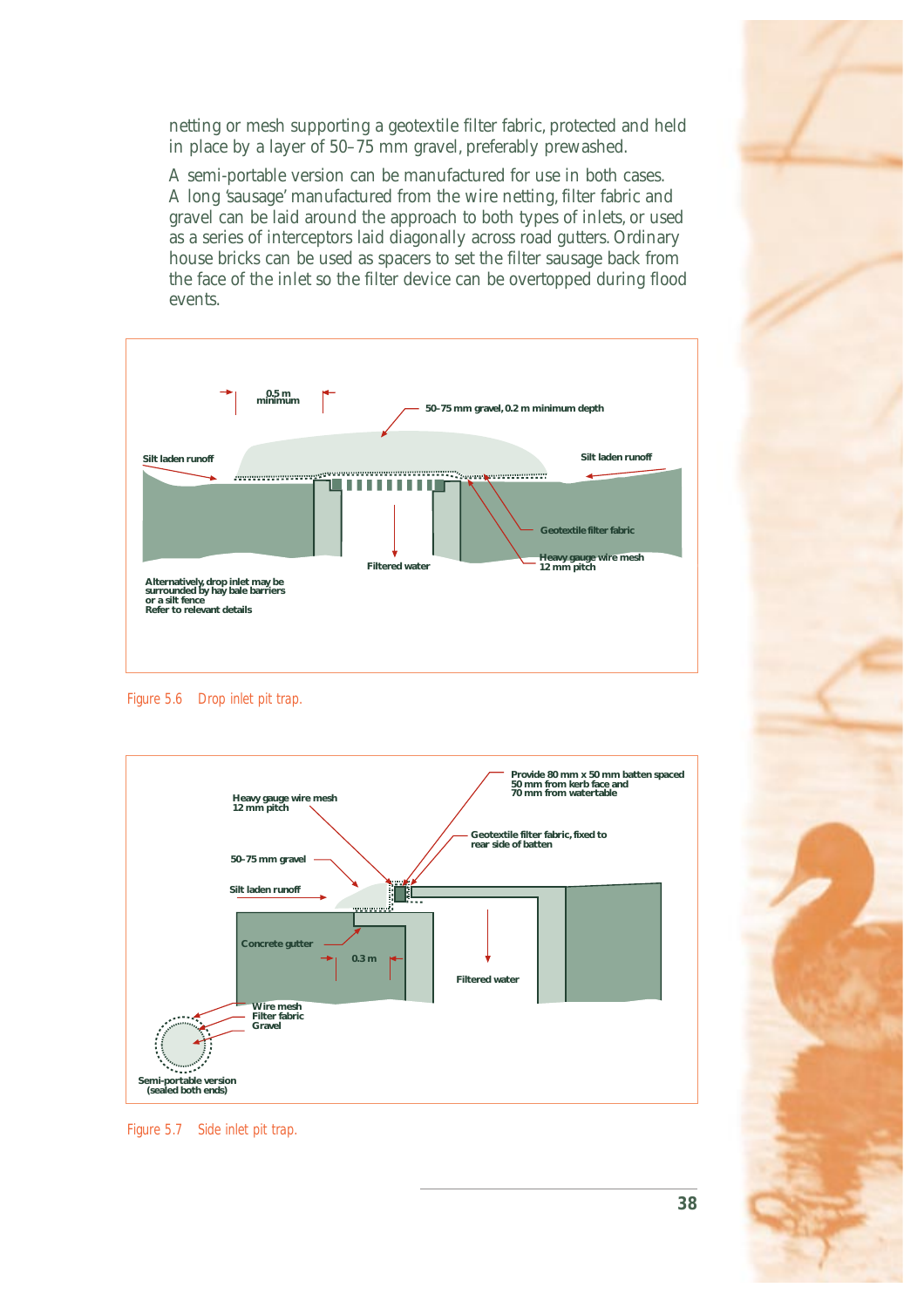

These small scale devices need frequent cleaning to remain effective over a long period. They are ideal for use during short term maintenance projects.

## **Sediment Traps**

Sediment traps are temporary structures used to intercept runoff and capture silt. The traps take a number of forms, but usually involve the excavation of a small basin and the creation of an embankment along its downhill side. The sediment trap captures a concentrated sediment laden flow and stores it under quiescent (still) conditions to allow the silt to deposit in the bottom of the trap.

Locate sediment traps on drainage lines downstream of small catchment areas expected to generate a high sediment load. (For low sediment loads, hay bale barriers or silt fences may be more suitable.) Install the traps before any land clearing operations begin and site them to capture runoff from disturbed areas. To minimise the size of the sediment trap required, divert runoff from areas outside the site or from stable areas around the trap.

Depending on the arrangement adopted, sediment traps can be used for catchment areas of up to about 5.0 ha. Do not locate the traps within main drainage lines, otherwise they may be frequently overtopped and the trapped sediment resuspended.

Traps can be constructed economically in areas with ready access to earthmoving equipment. They require regular maintenance and clearing of silt to maintain their efficiency and capacity. Improve the effectiveness of the traps to remove fine particles by placing filter fabric along the uphill face of the embankment.

## **Vegetated Buffers**

Vegetated buffers take the form of a strip of undisturbed or established vegetation, left to intercept sediment laden sheet flow and remove silt by the filtering action of the vegetation and reduced runoff velocities.

They are usually located around disturbed areas to intercept the sheet flow which then discharges into adjacent waterways or stormwater inlets. Buffers must be continuous and are most effective for shallow flow spread over a large area.

The buffer strip length data given in table 5.1 are a guide for use in the absence of more detailed information. These lengths are based on the assumption that the average flow depth through the filter was approximately 30 mm.

Use buffer strips within waterways or swales to intercept and filter runoff. Improve the effectiveness of vegetation in swales by ensuring that the flow through the vegetation is shallow and does not flatten the vegetation.

Vegetated buffers are relatively cheap to incorporate, particularly if the existing vegetation cover can be used. In addition, buffer areas are aesthetically pleasing and can form a final part of the site's landscaping, becoming a permanent sediment removal feature.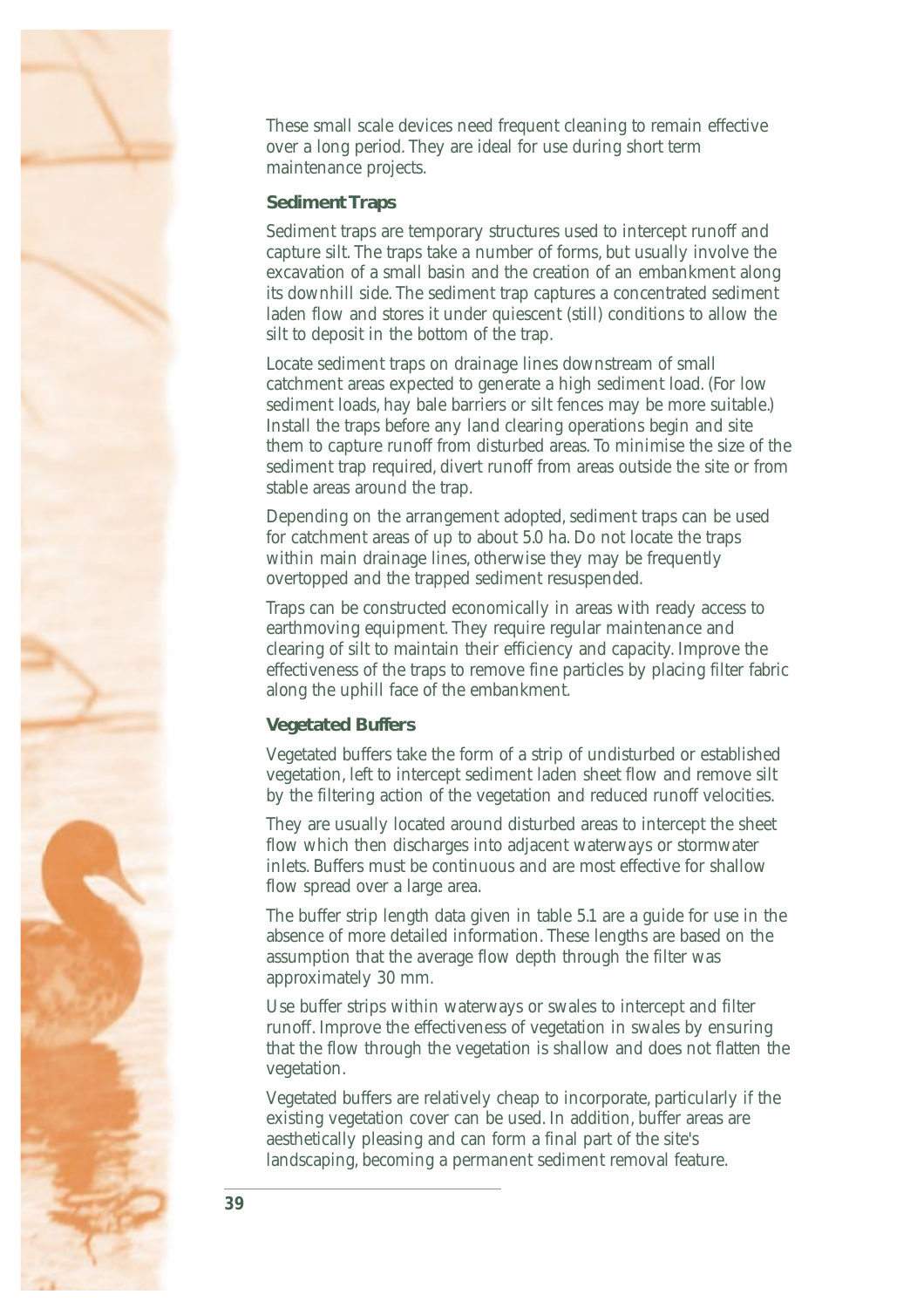#### *Table 5.1 Minimum vegetated buffer strip lengths for slope of buffer strip.*

| <b>Vegetation Type</b>       |       | Minimum strip lengths (m) |       |       |       |       |       |  |
|------------------------------|-------|---------------------------|-------|-------|-------|-------|-------|--|
|                              | 2%    | 4%                        | 6%    | 8%    | 10%   | 12%   | 14%   |  |
|                              | slope | slope                     | slope | slope | slope | slope | slope |  |
| Trees with dense groundcover | 10    | 10                        | 10    | 10    | 15    | 15    | 15    |  |
| Dense grassed cover          | 15    | 20                        | 30    | 40    | 50    | 60    | 70    |  |
| Light grassed cover          | 30    | 60                        | 90    | 120   | 150   | 180   | 220   |  |
|                              |       |                           |       |       |       |       |       |  |

The effectiveness of vegetated buffers is dependent on the ground slope, catchment size and density of vegetation. Dense strips of vegetation in waterways increase roughness and the size of waterways needs to be increased to compensate for the loss of hydraulic capacity.

#### **Temporary Construction Exit**

Install temporary construction exits, as shown in figure 5.8, at any point traffic leaves a construction site. The construction exit minimises the transportation of sediment, on the wheels, chassis and sides of vehicles, from construction sites on to public roads or adjacent properties. Temporary construction exits consist of an elevated pad of coarse gravel overlaying a geotextile fabric. A timber or metal shaker ramp is often located on top of the gravel pad. Provide facilities for vehicles to be washed down on the pad before leaving the site; in muddy conditions the shaking action of the pad may not be sufficient to dislodge material attached to the outside of the vehicles.

Direct all drainage from the exit pad to a sediment trap or sedimentation basin. A mountable berm, immediately adjacent to the site boundary, may be necessary to prevent drainage from the pad discharging on to the exit road.



*Figure 5.8 Temporary construction exit.* 



**40**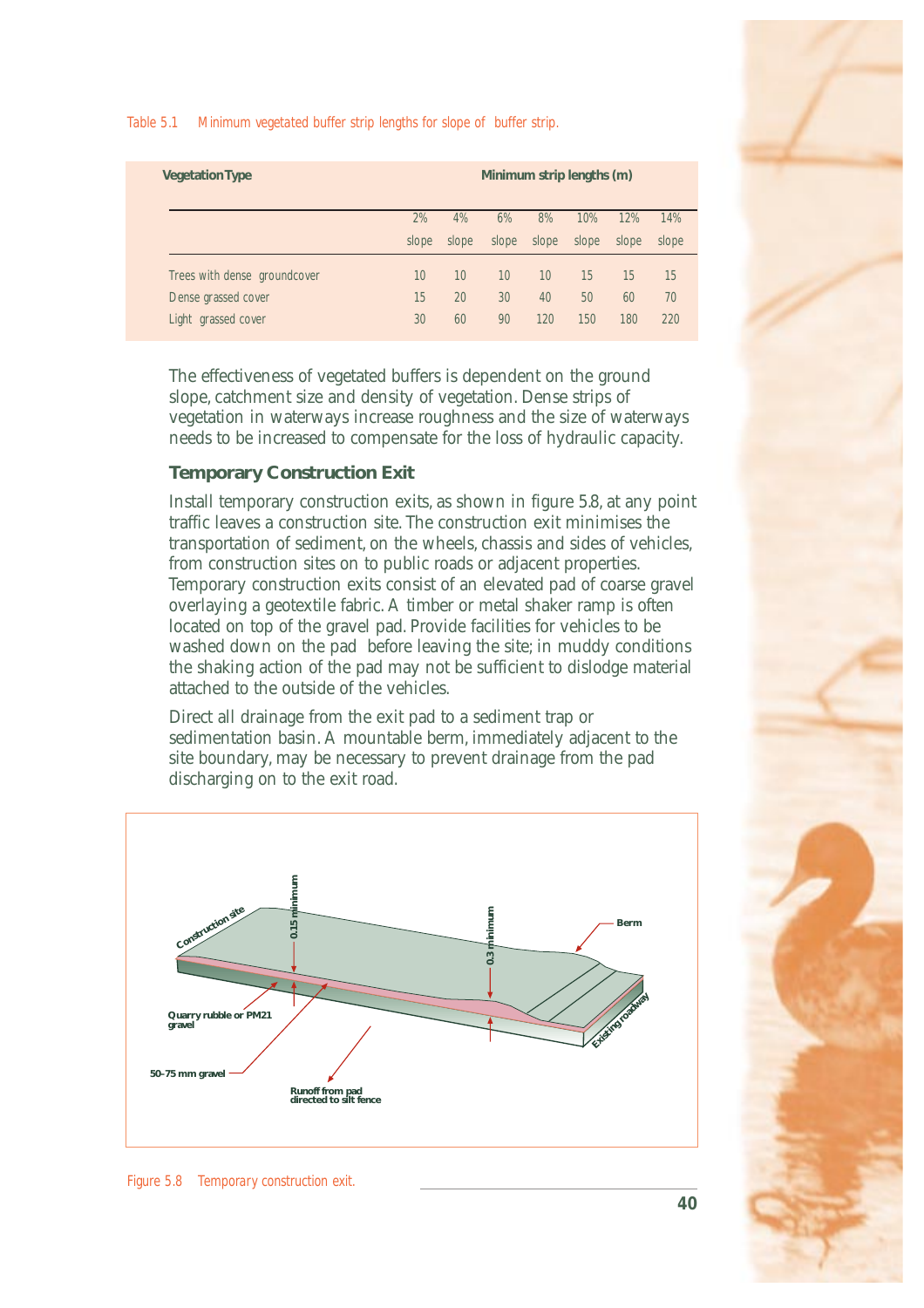

Ensure the exit pad has a minimum width of 3.0 metres but is not less than the maximum available width at the site exit. The minimum length of the exit pad should be 15 metres, except for single residential allotments where a 6 metre minimum length applies.

Construct the gravel pad from 75 mm aggregate, to a minimum thickness of 150–200 mm. It may require periodic topping up.

For building sites with only small areas of disturbed soil that are not accessible to construction traffic, temporary construction exits may not be required.

For all construction sites, remove any sediment deposited on public roads or adjacent properties using dry sweeping methods at least once daily following the conclusion of the daily construction activities. Increase the frequency of cleaning if rainfall is likely.

## **Sedimentation Basins and Wetlands**

Use sedimentation basins and wetlands as a last resort to improve the quality of stormwater discharge from a site and do not use them as the sole means of controlling the export of sediment from a site. Incorporate permanent sedimentation basins and wetlands into an integrated total catchment management plan under the direction of the relevant catchment management board, drainage authority or council. Wetlands have the advantage of being a potential source of water for reuse, such as for irrigation.

Sedimentation basins may be temporary or permanent structures used to intercept runoff and capture silt. The basins capture concentrated sediment laden runoff and store it under quiescent conditions to allow the silt to settle. Construct a compacted earthen embankment across a drainage line to make the basin.

Provide a perforated and filtered riser pipe as an outlet to ensure an appropriate detention period. In principle, the longer the detention period, the smaller the particle that settles.

Place sedimentation basins on drainage lines immediately downstream of disturbed areas or locate the basins off line and treat sediment laden runoff from catch and diversion drains. Install the basin before any land clearing work begins. The basins may be able to treat runoff from larger catchment areas of up to 40 ha. Basins for large catchments require careful siting and design to ensure safety and the correct operation. Take extreme care in the design of sedimentation basins whose embankment failure could pose a threat to properties and communities. Provide emergency spillways on all sedimentation basins to allow flood flows to pass over.

Sedimentation basins usually do not effectively remove fine silt and clay sized particles because of the length of time they take to settle. Sedimentation efficiency can be improved if emergent aquatic vegetation is established within the basin which, if kept permanently wet, will provide some of the advantages associated with wetlands.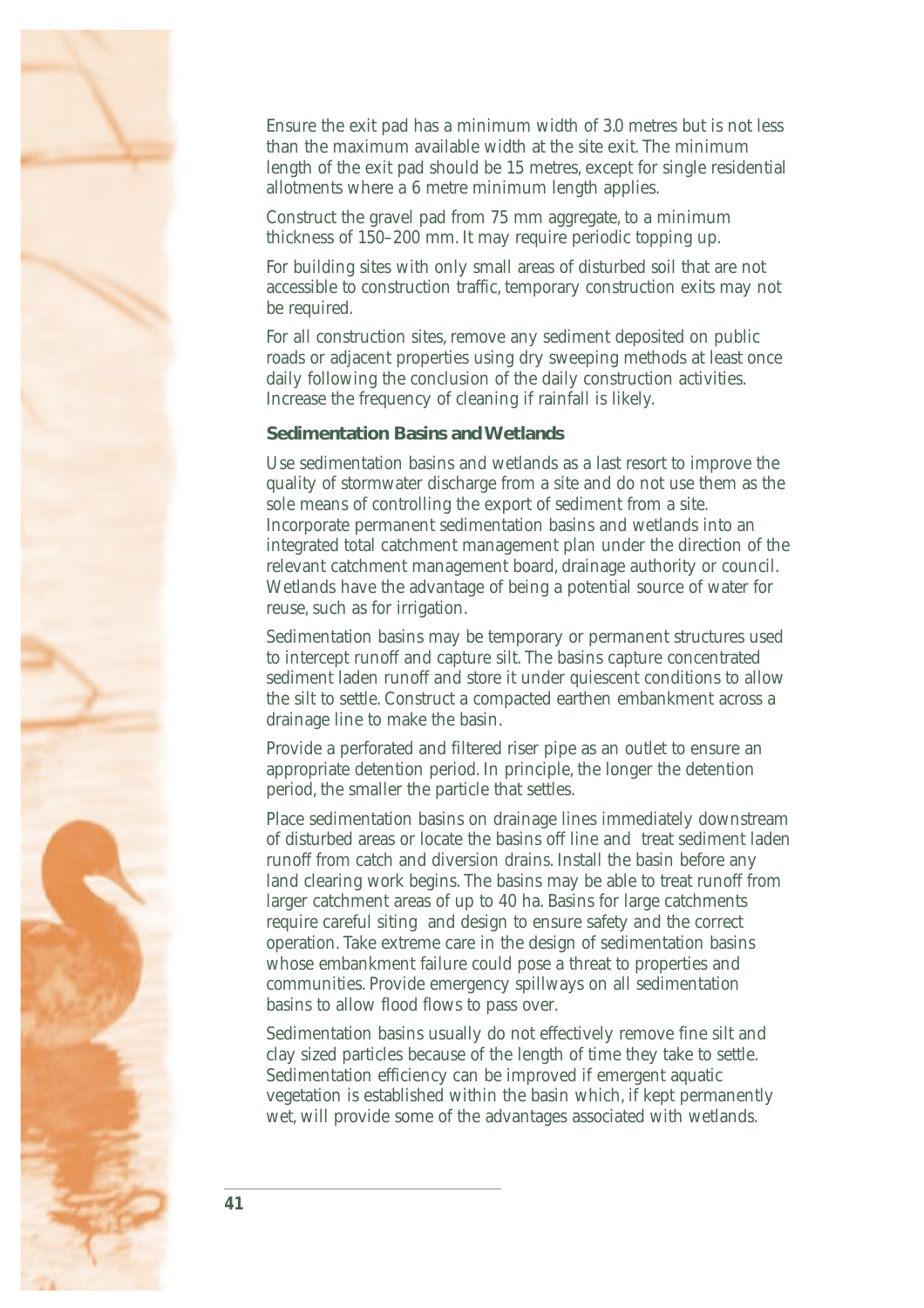

<span id="page-46-0"></span>Wetlands have the added benefits of:

- additional pollutant removal mechanisms, particularly soluble impurities, and plants acting as physical barriers to sediment movement
- enhanced aesthetic value
- creation of more diverse habitats for wildlife
- being a significant education resource for schools and communities on the importance of stormwater pollution control.

Design and manage artificial wetlands in accordance with the requirements and objectives of the relevant catchment management board, drainage authority or council. Consider such factors as:

- mosquito control, preferably by natural methods based on providing a diverse habitat for mosquito predators and the creation of wave action
- maintenance requirements, particularly with regard to the desilting of the wetlands
- the fate of any sediments removed from the wetlands, particularly with possible metal contamination
- the need for a harvesting schedule of wetland vegetation to prevent the release of captured nutrients during the plant die-off period.

Natural wetlands must not be used for the treatment of stormwater pollution.

## **5.4 Soil Erosion and Drainage Management Plan**

#### **General**

**For any site development, integrate the planning and implementation of a soil erosion and drainage management strategy into the initial development plan.** 

Prepare a SEDMP if either of the following applies:

- There is a risk of significant sediment pollution to adjoining lands or receiving waters.
- The total area to be disturbed, or left disturbed, at any one time exceeds 0.5 ha.

The plan should demonstrate the following major objectives of the site's erosion and sediment control strategy:

- Ensure the least land is exposed to the risk of erosion for the shortest period of time.
- Effectively control surface runoff entering and leaving the site.
- Install erosion control works and measures to minimise the extent of site erosion.
- Install sediment collection devices to prevent the export of sediment from the site.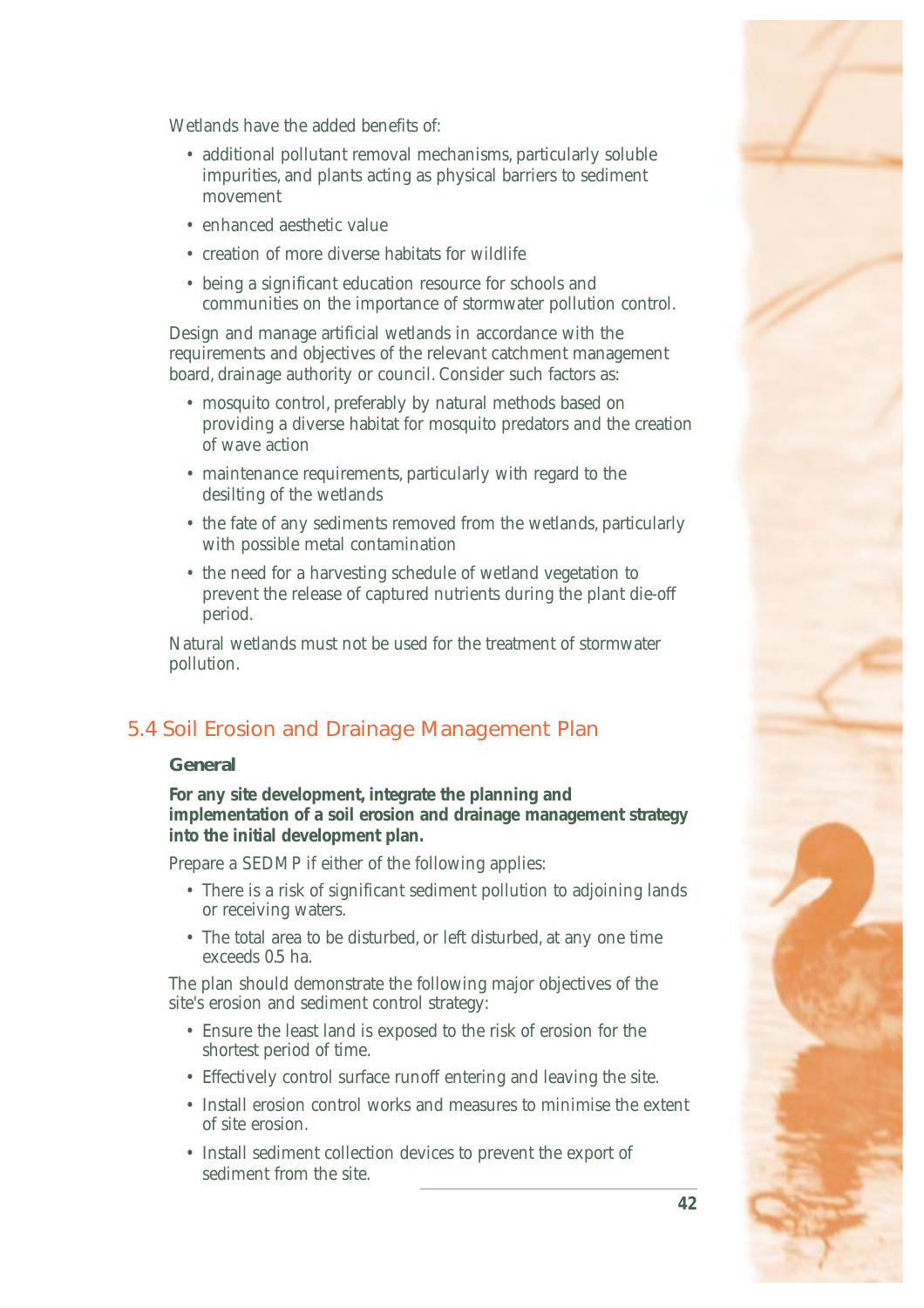- 
- • Rehabilitate all disturbed areas as soon as possible.
- Maintain erosion control and sediment collection devices.

Prepare an effective SEDMP by following this sequence of steps:

- 1. Investigate the site characteristics.
- 2. Integrate all clearing and grading works with the site layout design.
- 3. Determine the existing and proposed drainage patterns.
- 4. Select the appropriate erosion control practices.
- 5. Select the appropriate sediment collection devices.
- 6. Outline the site rehabilitation programme.

The preparation and lodgement of a SEDMP should be a necessary condition of consent for land development and construction works. Lodge the SEDMP before engineering designs are submitted to councils. It may be necessary to have the SEDMP approved and certified by suitably qualified and experienced organisations to avoid additional processing work by council or agency staff. For works requiring external approval, such as by the relevant council, Development Assessment Commission or EPA, the SEDMP must be endorsed by the relevant approval authority.

For construction and maintenance works carried out by a council, agency, or its nominated contractor, prepare a SEDMP as part of the usual planning and design processes. In this instance, the council or agency would need to perform a self regulatory role.

The SEDMP should be approved by someone nominated within or by the council or agency to specifically undertake this task for these works.

The SEDMP should comprise:

- • Plans
	- Major drainage plan
	- Site plan
- • Supporting documentation
	- Report
	- Calculations
	- Preliminary design sketches.

## **Plans**

## **Major Drainage Plan**

Include on one or more maps at a maximum scale of 1:2500:

- the development site boundaries and the total contributing catchment area boundary (including all external areas) to the most downstream point(s) of the site
- all existing major drainage systems and creeks within the total catchment area, and contours within the total catchment area at a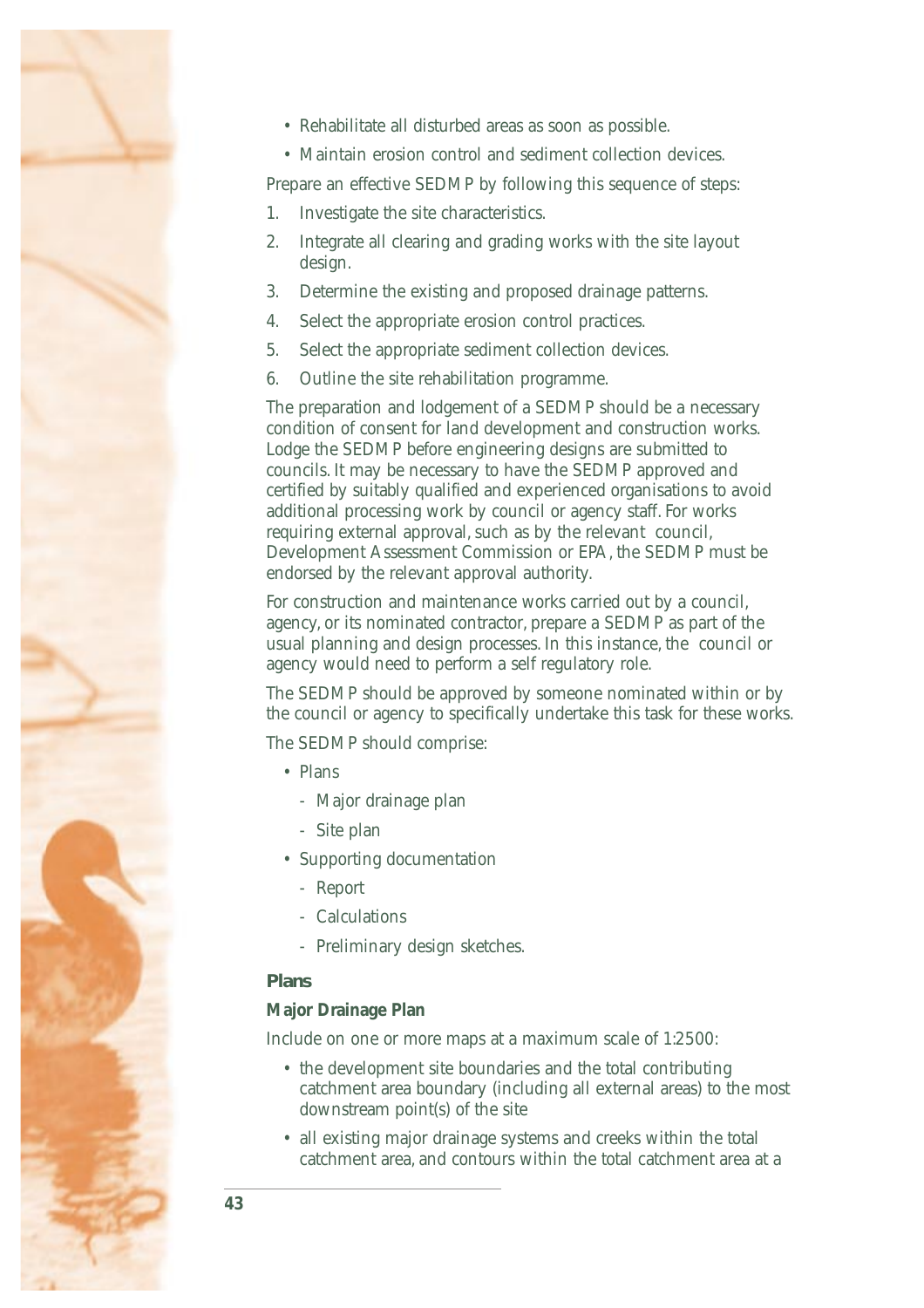sufficient interval to adequately define general drainage paths

- the location of any sensitive ecological areas in the vicinity of the development site
- the location of the proposed stormwater discharge point(s) from the site, both during and following completion of the final land development.

### **Site Plan**

Include on one or more site plans at a scale of either 1:200 or 1:500:

- existing contours at a maximum interval of 2 metres
- interim (if applicable) and final design contours at a maximum interval of 2 metres
- site boundaries and existing adjoining land use
- location of identified critical areas within or near the proposed development with potential for serious erosion problems
- limits of site disturbance including areas of cut and fill volumes at each disturbance location and proposed stockpile areas
- areas of existing vegetation to remain undisturbed and type of site protection measures to be used
- the location and size of all temporary, semi-permanent and permanent erosion and sediment control structures, devices and measures
- details of the proposed permanent stormwater management system, including all inlets, drains and outlets
- site rehabilitation proposals, including all permanent vegetated areas.

## **Documentation**

Provide documentation to support the proposed SEDMP such as:

- SEDMP report containing:
	- brief description of the nature and purpose of the development
	- description of the existing site topography, soil erodibility, vegetation and drainage pattern(s)
	- description of neighbouring areas, such as creeks, lakes, reserves and existing development that may be affected by the land disturbance
	- statement regarding the impact of the proposal on the existing drainage pattern within and adjacent to the development site
	- description of the methods adopted to control erosion and sediment during construction
	- brief description of how the site will be stabilised after construction is completed

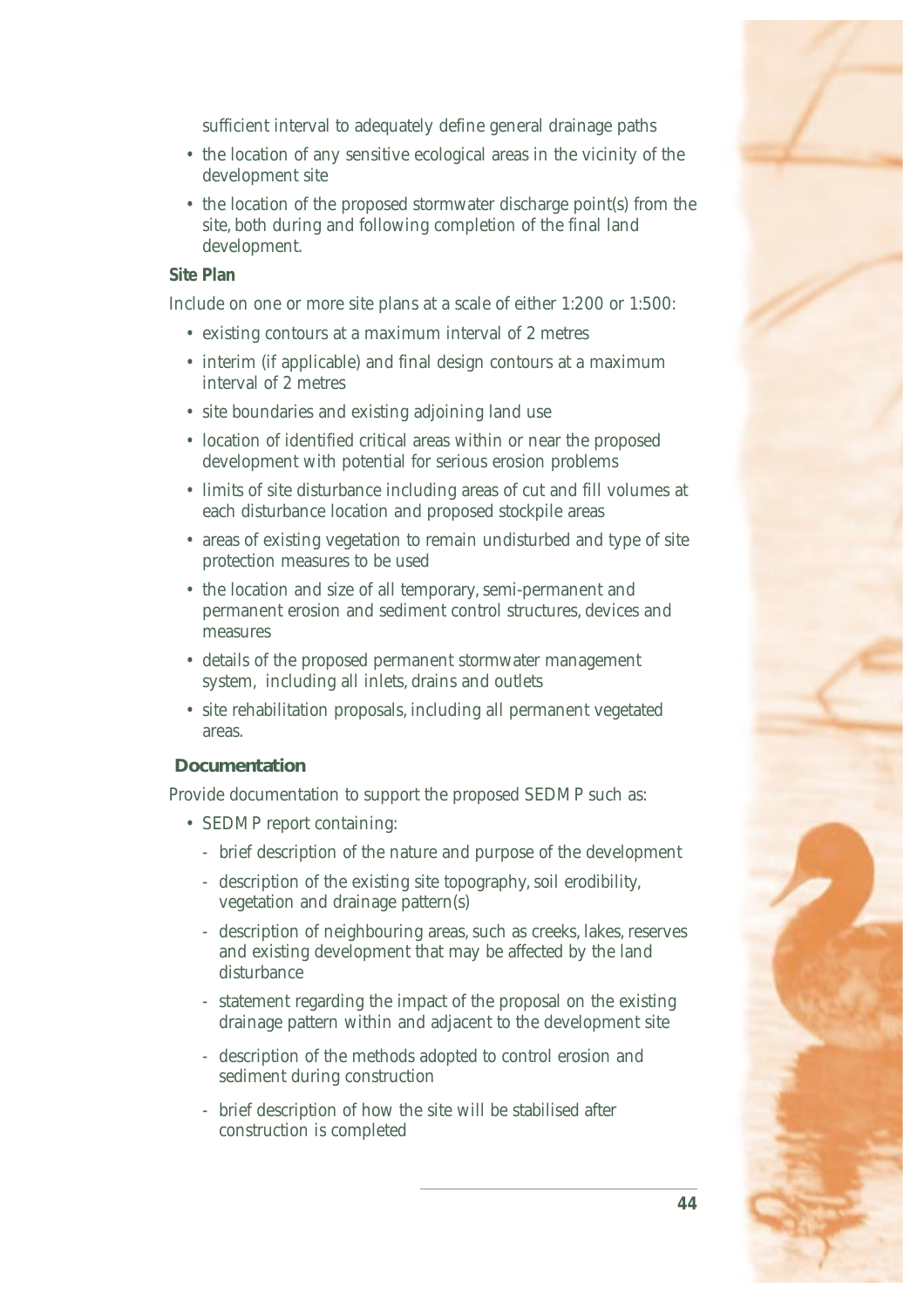

- construction schedule including the -
	- phasing of land disturbance works
	- staging of the rehabilitation of the disturbed areas
	- implementation of the temporary or permanent erosion and sediment control structures and strategies
- maintenance schedule of regular inspections, cleaning and repairs of all erosion and sediment control structures.
- Calculations supporting the selection of the size of any temporary or permanent erosion and sediment control structures. These calculations should be in sufficient detail to enable the preliminary sizing of all structures, such as the silt storage capacity of a sediment trap.
- Preliminary drawings of all major temporary or permanent structures such as sedimentation basins that are not standard structures or devices.

## **Detail**

The amount of detail required for a SEDMP will vary between projects. Use suitable risk management techniques to determine not only the appropriate recurrence interval standard for the works to comply with this code, but also the amount of detail required for a SEDMP. In essence, assess the exposure risk created by the council's or agency's activity to the likely environmental harm or damage. Consider factors such as:

- the size and nature of the external contributing catchment
- the scale of the project
- the estimated duration of the works involved with the project
- • erosion susceptibility of exposed surfaces
- ecological sensitivity of the surrounding environment
- consequences of the failure of any of the SEDMP works
- ability to instigate effective emergency clean up procedures in the event of a failure
- season
- likelihood of short term rainfall
- • climate
- natural vegetation growth.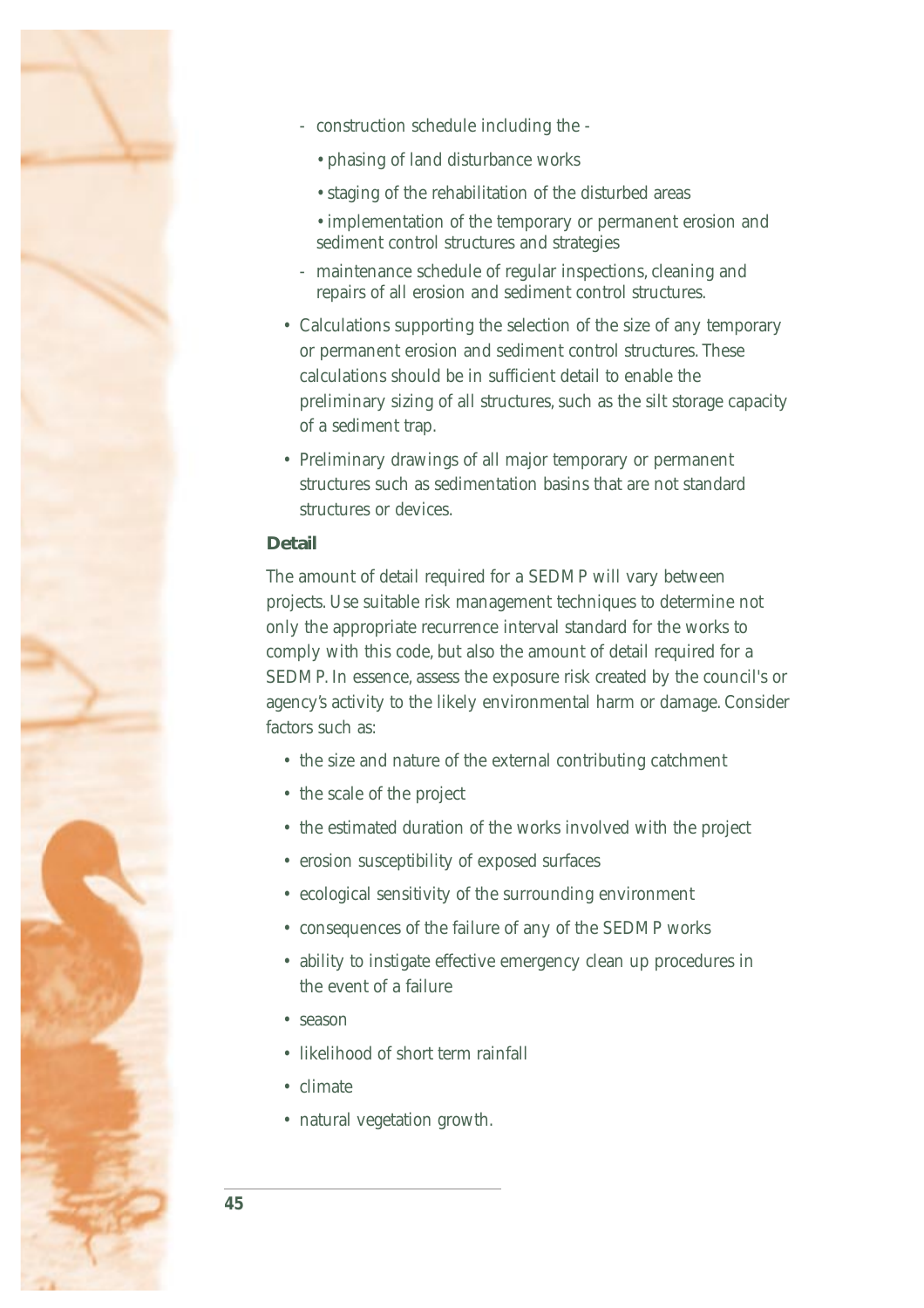## **Standard Symbols**

Adopt the standard symbols shown in Figure 5.9 when preparing the SEDMP.

|      | CB - CB - CB - Catchment Boundary        | 'l=F                      | <b>Level Spreader</b>         |
|------|------------------------------------------|---------------------------|-------------------------------|
|      | HHHHHHH-Site Boundary                    | YYYYYYY                   | <b>Vegetated Filter Strip</b> |
|      | -XX-XX-XX- Limit of Clearing and Grading | — HB —<br>$-$ HB $-$      | Hay Bale Barrier              |
|      | HHHHHH Protective Fence                  | SF - SF - SF - Silt Fence |                               |
|      | Plant and Equipment Compound             |                           |                               |
| SSP. | Soil Stock Pile                          | $\mathsf{lsb}$            | <b>Sedimentation Basin</b>    |
|      | <b>Temporary Construction Exit</b>       | <b>ST</b>                 | <b>Sediment Trap</b>          |
|      | - Diversion/Catch Drain                  | XXXXXXXXXXXXX             | <b>Stabilised Waterway</b>    |

*Figure 5.9 SEDMP standard symbols.* 

## **Examples**

The two examples of site plans illustrated are for single residential allotment development (figure 5.10) and for residential subdivision roadworks formation (figure 5.11).



*Figure 5.10 Single residential development example.* 

**46**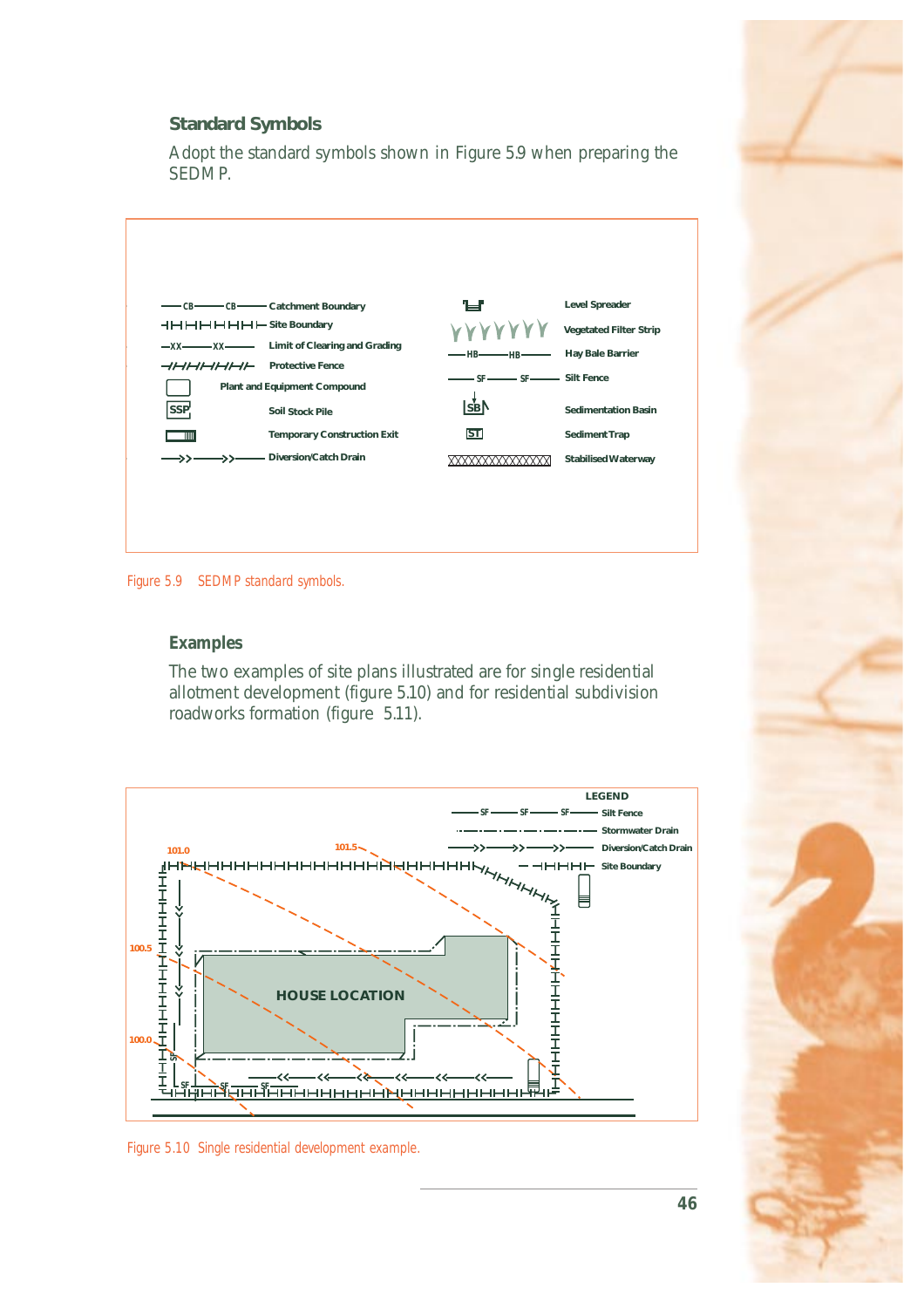

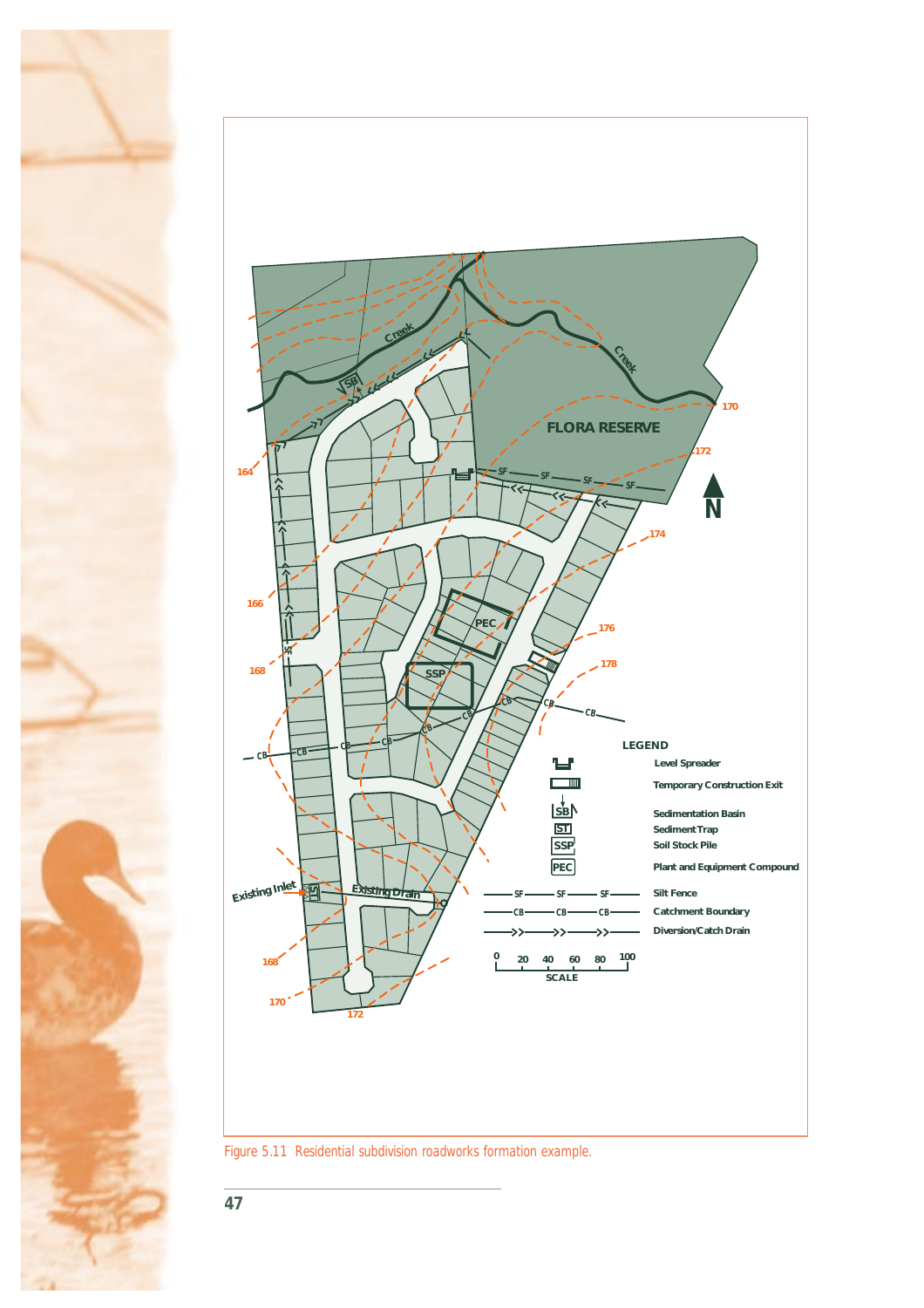## BIBLIOGRAPHY

Australian and New Zealand Environment and Conservation Council (ANZECC) 1992. National Water Quality Management Strategy. Australian Water Quality Guidelines for Fresh and Marine Waters.

BC Tonkin & Associates, and Eco Management Services. 1992. *Guideline manual Urban stormwater runoff quality control measures for the Mount Lofty Ranges watershed.* Engineering and Water Supply Department.

Bidwell JR and Gorrie JR. 1995. *Acute toxicity of a herbicide to selected frog species. Final report*. Western Australian Department of Environmental Protection.

Carter, J. 1995. *Watercourse processes: A guide for watercourse managers in the Mount Lofty Ranges.*Water Resources Group, Department of Environment and Natural Resources.

Carter, J and Collingham, E. *Guide to control measures for small watercourses in the Mt Lofty Ranges.* Available from Catchment Resource Centre, 5C Cameron Street, Mount Barker, 5251, Phone: (08) 8391 7500, Fax: (08) 8391 7524

*Emergency Response to a Leakage or Spillage of Hazardous Material during transport, Storage or Handling: the Roll and Responsibilities of the Emergency Services and other Government Agencies.* 1997*.* Government of South Australia.

Environment Protection Authority. 1997. *Stormwater pollution prevention Code of Practice for the Community.* Department of Environment and Natural Resources.

Hunt, JS (Ed). 1992. *Urban erosion and sediment control.* Department of Conservation and Land Management.

Morse McVey & Associates. *Soil and water management for urban development.*  NSW Department of Housing

Peterson SM and Bately GE. 1993. The fate of pesticides in Australian Rivers. *Chemistry in Australia*, Aquatic and Environmental Chemistry Supplement, August 1993.

Scott & Furphy Pty Ltd. 1988. *Design manual for urban erosion and sediment control.* National Capital Development Commission.

State Pollution Control Commission. 1989. *Pollution control manual for urban stormwater.* 

Catchment Resource Centre Waterwise Information Pamphlets:

- Revegetation of watercourses
- Watercourse management
- Exotic trees along watercourses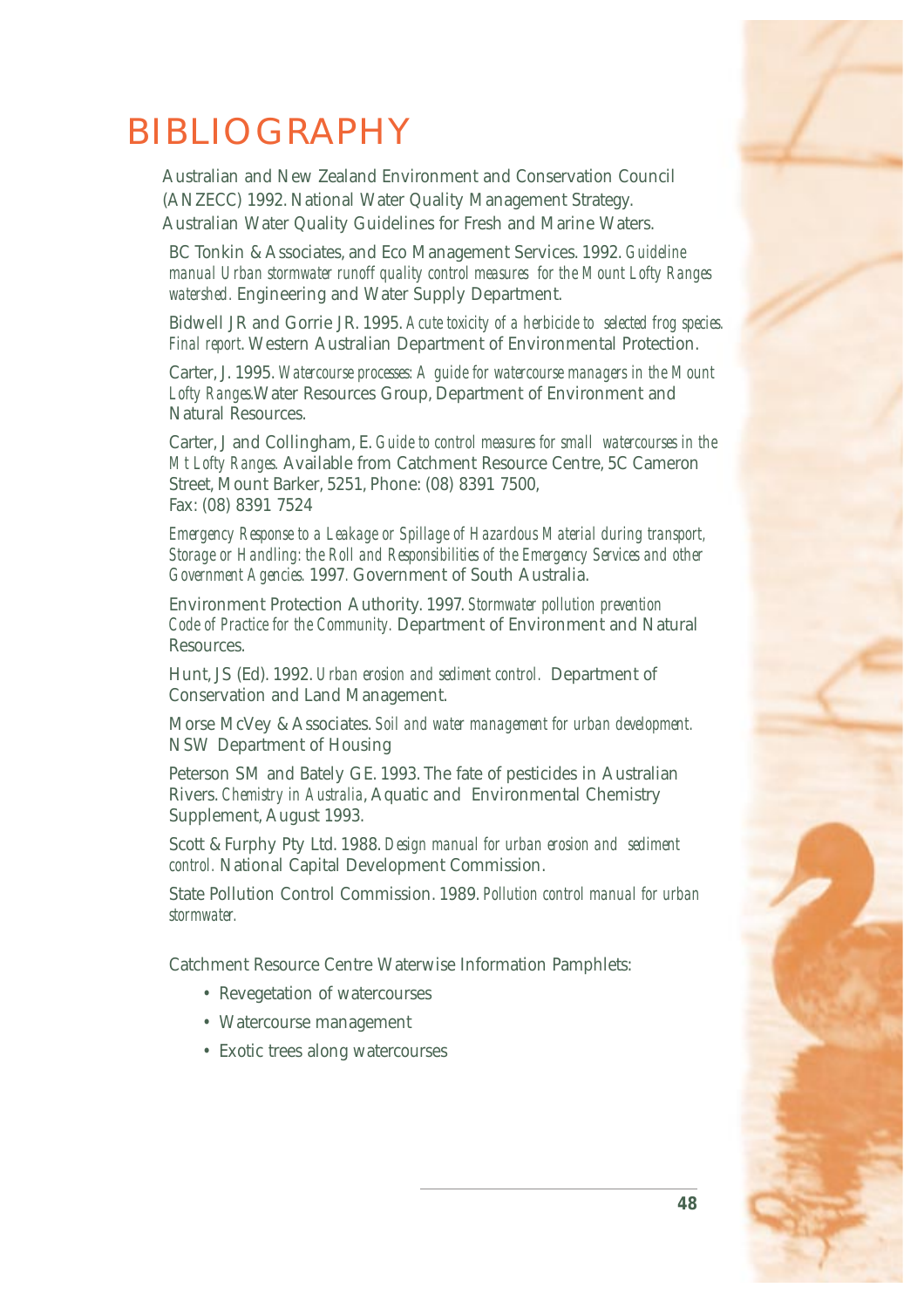<span id="page-53-0"></span>

## ACKNOWLEDGMENTS

The help and assistance in the preparation of this Code of Practice of the following personnel and organisations is gratefully acknowledged.

## **Local Government Reference Group**

(SA Div) Mr Richard Crabb City of Burnside Mr David Elliot City of Salisbury Mr Dean Mathews City of Noarlunga Mr Harry Pitrans City of Tea Tree Gully

Mr John Andrews City of Hindmarsh-Woodville Mr David Bradshaw District Council of Willunga Mr David Cowell **Aust Institute of Environmental Health** 

## **State and Federal Government Agency Reference Group**

Mr Greg Cock Primary Industries SA Mr Van Kennewell SA Water Mr Hoang Nguyen ETSA Corporation Mr Bernard Wesselingh Services SA Mr Les Williams Telstra

Mr Laurie Bruggeman Defence Centre, Adelaide Mr Gavin Dougherty SA Metropolitan Fire Service Mr Peter Francis Federal Airports Corporation Mr David Kernich Department of Transport

## **The City of Tea Tree Gully**

for permission to include material from their Stormwater Management Bulletin.

## **BC Tonkin & Associates, Adelaide**

for permission to include material from the Mount Lofty Ranges Watershed Urban Stormwater Guideline Manual.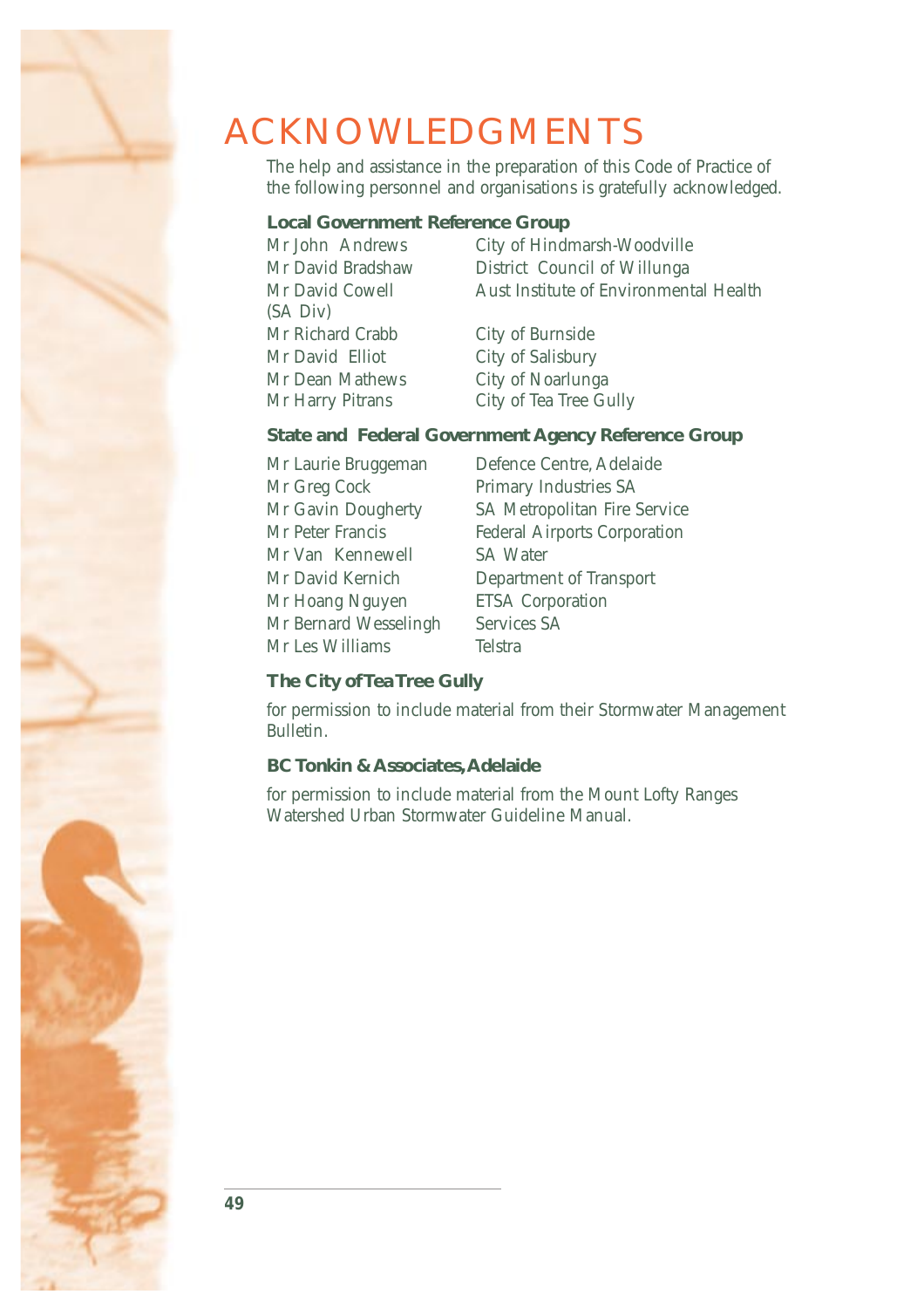## <span id="page-54-0"></span>APPENDIX 1 PISA FORESTRY ENVIRONMENTAL MANAGEMENT GUIDELINES

PISA Forestry have developed and are continually updating and self auditing their own codes of practice and management guidelines including the following:

- • Environment Management Guidelines for Plantation Forestry in South Australia
- • Code of Practice for Safe Handling and Use of Agricultural Chemicals (Pesticides)
- PISA, Forestry Manual Vol 2
- • Harvesting and Transportation of Roundwood Products Specification comprising Tender and Contract Conditions
- Raising of Roading Material Specification comprising Tender and Contract Conditions
- Plantations Establishment Proposal Documents
- • Forest Roading Syllabus for Training
- • Guidelines for Firebreak and Fire Access Tracks
- Control Burning Guidelines
- Native Forest Management Plans
- PISA Forestry is involved in the development of National Plantation Guidelines and is currently involved in a CSIRO audit of their management techniques
- Soil Conservation Board District Plans
- • Regional *(Development Act 1993)* Strategy Plans (eg Mt Lofty Ranges)
- • Groundwater monitoring for weedicide residues in conjunction with MESA and Department for Environment, Heritage and Aboriginal Affairs.

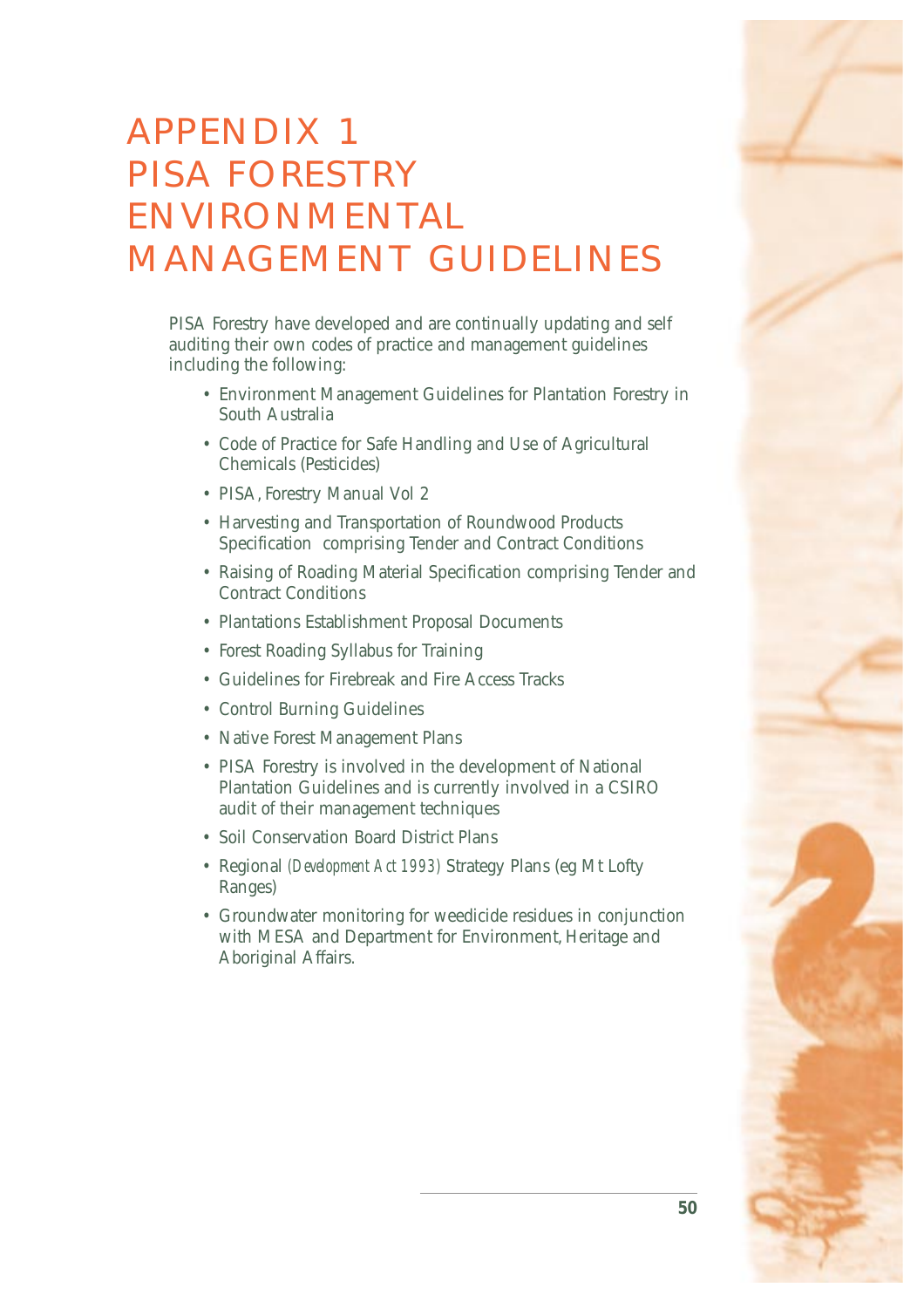## <span id="page-55-0"></span>APPENDIX 2 RELEVANT LEGISLATION

This appendix contains additional information about legislative controls that may apply when considering the objectives of this Code of Practice.

## **Environment Protection Act 1993**

### **Codes of Practice and Environment Protection Policies**

Codes of Practice are the vehicles currently being used by the EPA to achieve improved stormwater quality. The purpose of the codes is to provide guidelines on how to prevent pollution from leaving sites where the pollution originates, by the use of long term planning, modification of practices and treatment at source where appropriate.

It is intended that a period of approximately 12 months will be allowed for the particular community sectors (in this case government agencies) to alter behaviours if necessary and to practise and trial the suitability of techniques and activities outlined in the code. After this period of time, these codes will be linked to the water quality EPP under the Act, aspects of which may be mandatory where appropriate, or non-mandatory.

Following the formation of the EPP, agencies will have a period of time to implement actions to adhere to the mandatory provisions of the EPP, on condition that the agencies demonstrate that they are making appropriate changes towards meeting the provisions of the EPP.

## **Authorised Officers**

The Act allows for the following persons to be appointed as authorised officers:

- appointed by the EPA (with the approval of the Minister)
- all members of the police force
- a council employee or officer as appointed by the relevant council after consultation with the EPA (powers of council appointed authorised officers may be limited by regulation).

Fully authorised officers are empowered to:

- require compliance with the mandatory provisions of an EPP
- enter and inspect places or vehicles including, on the obtaining of a warrant from a justice, breaking into a place or vehicle
- require documents or information to be produced and to take copies of such documents or information
- take samples for analysis, examine or test plant, equipment or vehicles
- take photographs, films, audio, video and other recordings
- • seize material evidence
- require a person to provide their name and address and to answer questions.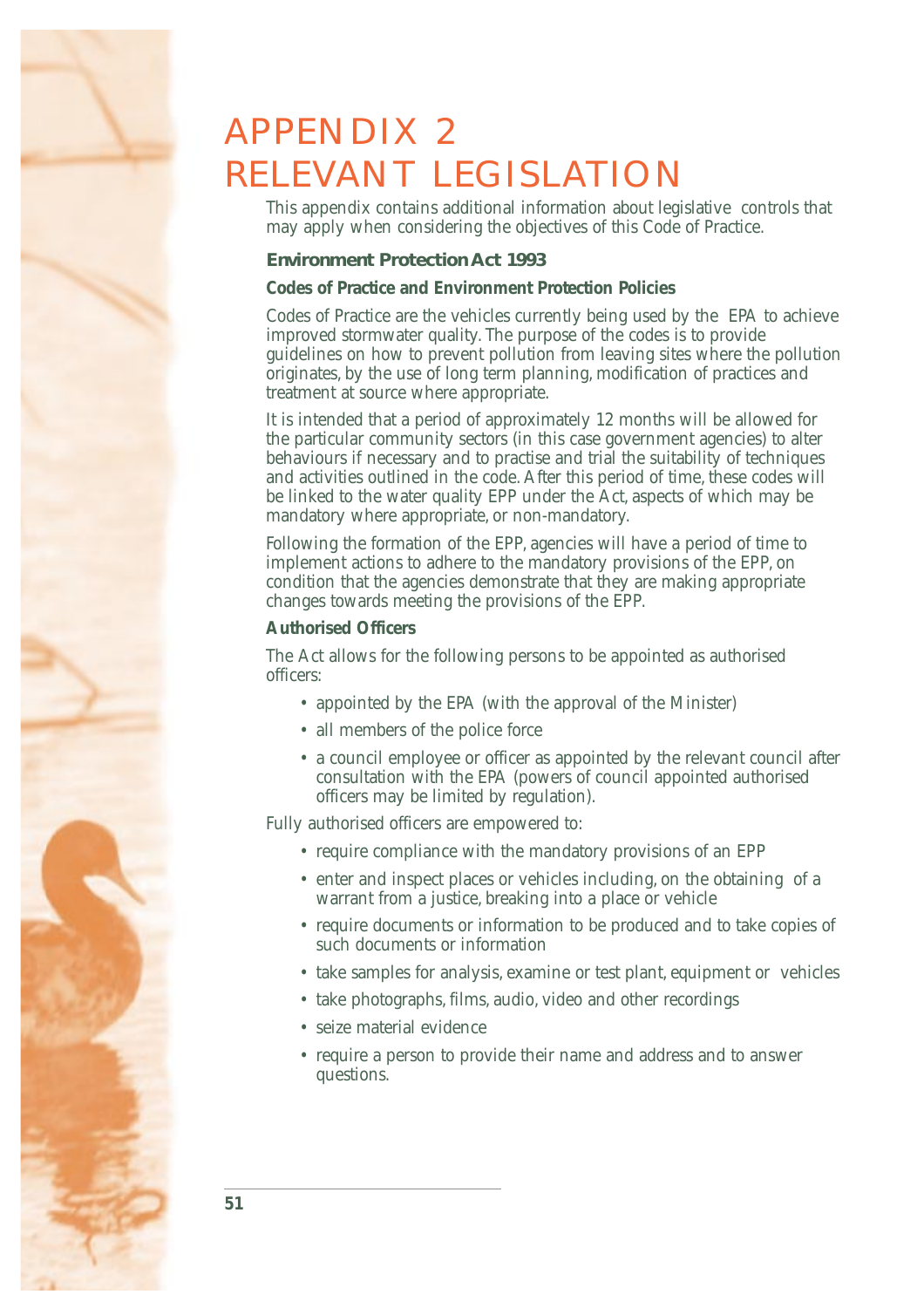

### **Water Resources Act 1997**

*The Water Resources Act 1997* allows for the proclamation by the Governor of a catchment area to be administered by a catchment water management board. The board is charged with preparing a catchment water management plan for its catchment area, which includes water quality objectives of:

- removing pollutants from watercourses
- providing support for activities which will improve the quality of catchment water
- educating the public in relation to the management of the catchment.

This stormwater pollution control Code of Practice has been designed to prevent the entry of pollutants to the watercourses by proposing strategies and works to control the generation of the pollutants at their source.

State and Federal Government agencies should consult with the relevant catchment water management board before undertaking any major development or stormwater construction works.

#### **Local Government Act 1934**

*The Local Government Act 1934* provides councils with certain obligations and powers for the protection of watercourses. Although principally targeting the issue of flood control, the relevant sections of the Local Government Act could be interpreted to include issues related to the source control of stormwater pollutants. Under these wider interpretations, the Code of Practice is intended to be in agreement with the Local Government Act.

Government agencies that wish to alter a watercourse should consult directly with the relevant council.

Specific sections of the Local Government Act relate to the source control of stormwater pollutants:

**Section 634** specifies that councils are responsible for the protection of all watercourses within their areas (except where the watercourses are proclaimed under the *Water Resources Act 1997*).

**Section 635** requires council authorisation for persons to deposit anything in a watercourse, obstruct, alter the course or interfere with the bed and banks of a watercourse.

**Section 636** allows councils to require the removal of obstructions, the making good of damage, or maintenance of a watercourse which passes through privately owned land.

**Section 637** gives councils the power to carry out works to remove obstructions, make good damage and otherwise maintain a watercourse in good condition.

**Section 748a** gives councils the power to fine any person depositing litter, refuse or waste matter in a street, road or public place.

Various penalties and appeal procedures are included in some of these provisions.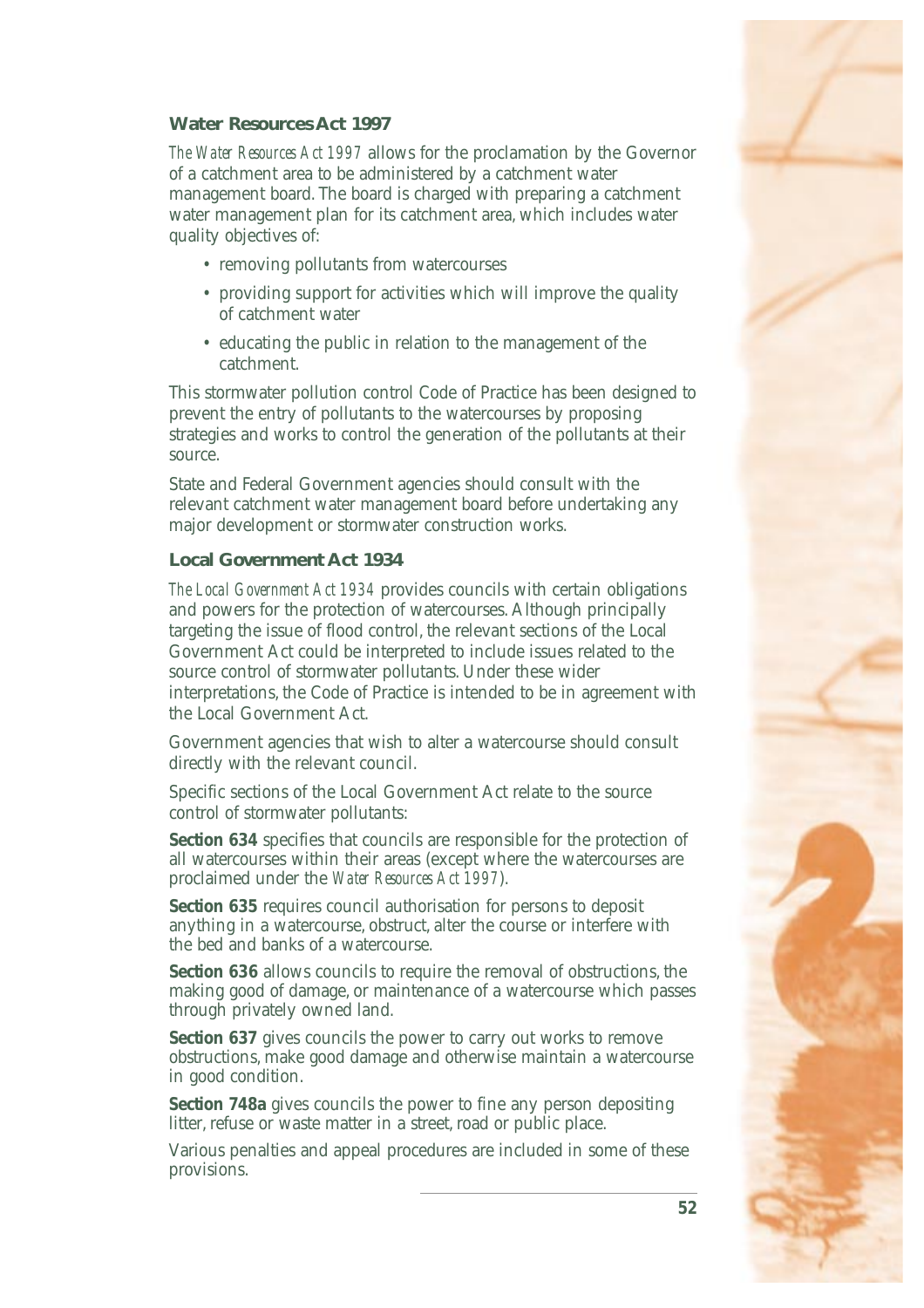

## **Public and Environmental Health Act 1987**

Under part III of the *Public and Environmental Health Act 1987*, councils are responsible for the protection of public health.

**Section 15** of the Public and Environmental Health Act relates to the control of unsanitary premises, defined as those with offensive material or odours emitting from the premises.

**Section 18** relates to the control of discharge of waste from premises into a public place or other property.

**Section 21** relates to the protection of water supplies.

Substantial penalties are available under the Public and Environmental Health Act for breaches of these sections.

#### **Sewerage Act 1929**

The *Sewerage Act 1929*, and its associated Regulations specify allowable discharges to sewer. Telephone the SA Water Trade Wastes Unit on (08) 8216 1723 to obtain further information about the current Trade Waste licensing conditions.

#### **Soil Conservation and Landcare Act 1989**

The central requirement of the *Soil Conservation and Landcare Act 1989* is:

*It is the duty of an owner of land to take all reasonable steps to prevent degradation of the land* 

where *'land*' is described in the Act as 'its soil, vegetation and water', and *'degradation'* of land means a decline in the quality of soil, vegetation, water and other natural resources of the land, resulting from overgrazing, excessive tillage, mineral extraction, development of towns, diposal of wastes, road construction, failure to control plant and animal pest or any other human activity on the land.

The State has at present 27 soil districts of varying size, each with its own district plan. These districts cover all of the State with the exception of all Aboriginal lands and parts of metropolitan Adelaide. Each district plan is administered by its own soil conservation board, appointed by the Minister of Primary Industries. In the absence of a defined district or board, the designated soil conservator is the administrator.

Soil conservation boards and the soil conservator are empowered by the Act to exercise its powers, mainly through the issuing of Soil Conservation Orders.

As a rule, few of these orders are issued because the Board's primary role is education and negotiation to address problems and effect community change.

State and Federal Government agencies should consult with the relevant soil conservation board before undertaking major works.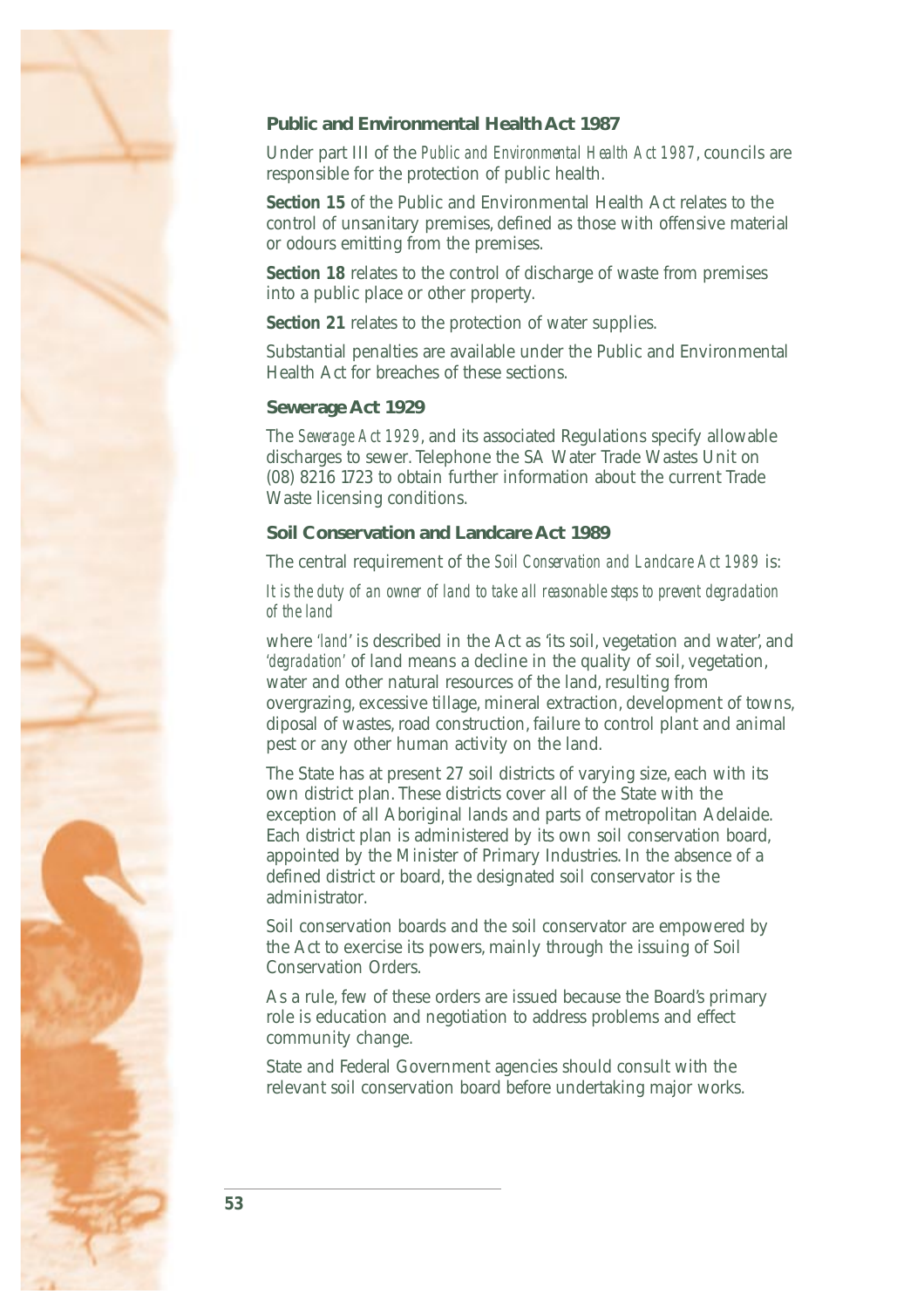## **Development Act 1993**

Development plans, as defined in division 2 of the *Development Act 1993*, may be amended to include the provisions of an EPP under section 29(1)(b) and Regulation 14(b). Regardless of the incorporation of EPPs or aspects of EPPs into development plans, any development which requires authorisation under the Development Act will also require compliance with all EPPs in force at the time.

It is also important to note that the procedures in any EPP apply also in circumstances in which any prior non-complying use of land is expanded.

Development plans currently contain both regional and local objectives and principles of development control (some of which will have stormwater implications) that authorities must have regard to when assessing development applications. The stormwater related issues can be addressed by the design of development proposals approved under the Development Act and by conditions of consent on application.

## **Other Legislation**

The following legislation requirements may also be relevant in certain situations and should be referred to as required.

- *Pollution of Waters by Oil and Noxious Substances Act 1987* (section 26) prohibits the discharge of oil or any oily mixture from a vehicle or apparatus (eg pipeline, structure on land, oil storage receptacle) into State waters.
- • *Petroleum Products Regulation Act 1995* (section 25 and 26) requires a general environmental duty and a duty to prevent the risk of significant environmental harm and to ensure the plant is in a safe condition and that it does not give rise to the risk of significant environmental harm whether in use or not in use.
- • *Dangerous Substances Act 1979* regulates the keeping, handling, conveyance and use of dangerous substances and provides directives on how the substances must be kept (eg bunding for flammable, toxic and corrosive substances), calling up Australian Standard AS 1940–1993 The Storage and Handling of Flammable and Combustible Liquids, as the compliance document. In setting out requirements, AS 1940 also addresses the matter of preventing a spill or leak from entering the sewerage and water systems and contaminating soil.
- • *Environment Protection (Impact of Proposals) Act 1974* binds Commonwealth bodies to fully examine and take into account matters that affect the environment.
- • *Australian Heritage Commission Act 1975* applies to those places in the natural and cultural environment that have special significance.
- • *Endangered Species Protection Act 1992*.
- • *National Parks and Wildlife Conservation Act 1975*.
- • *Aboriginal and Torres Strait Islander Heritage Protection Act 1984*.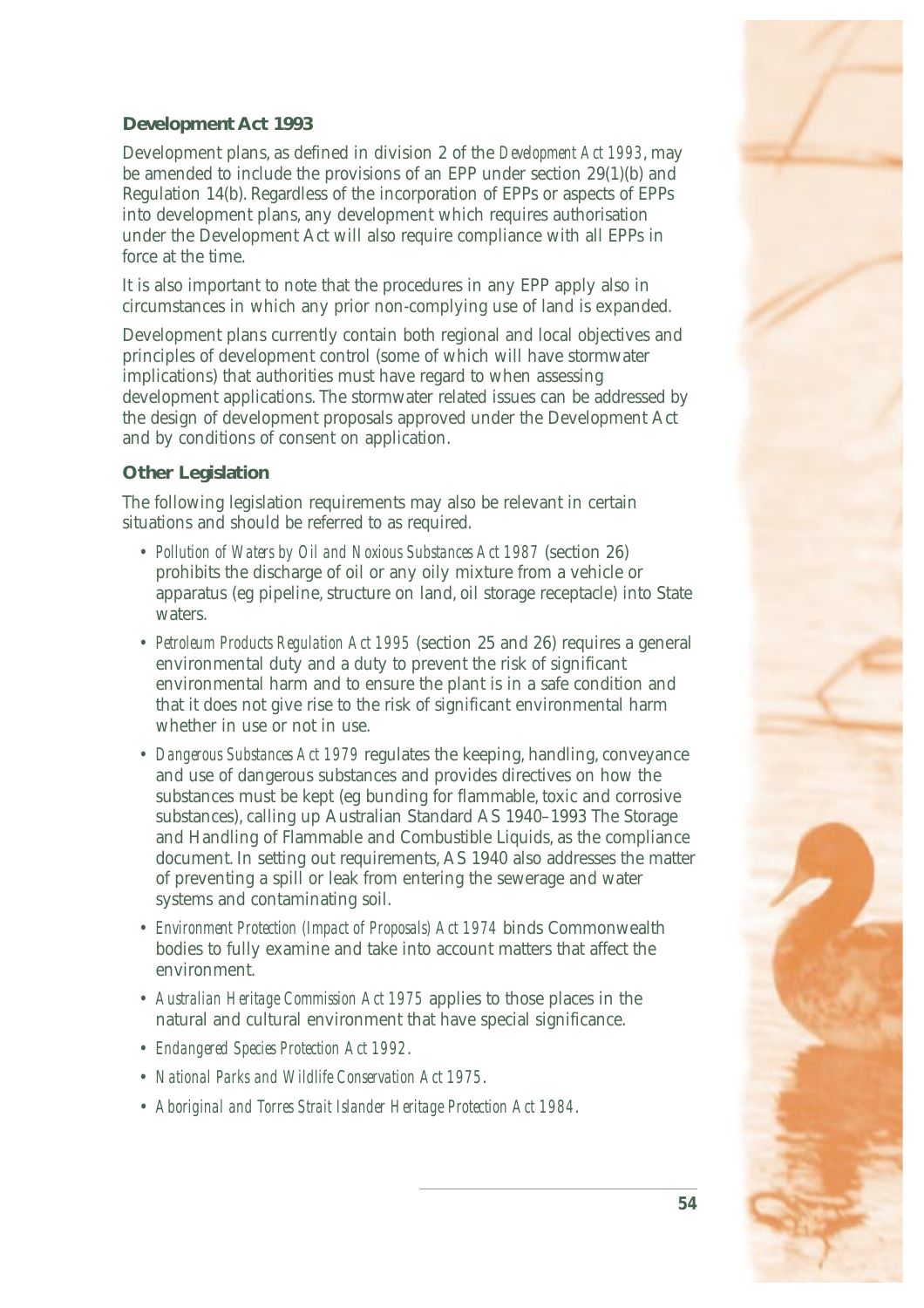

## INDEX

| <b>Airconditioner installations</b>                | 11         |
|----------------------------------------------------|------------|
| Animal husbandry, zoos and wildlife parks          | 18         |
| <b>Brick works and Brick cutting</b>               | 10         |
| <b>Civil remedies</b>                              | 6          |
| Cleaning                                           | 10         |
| <b>Concrete works</b>                              | 9          |
| Construction                                       |            |
| - building                                         | 9,29       |
| - general criteria                                 | 8          |
| - planning and practice                            | 26         |
| - road and rail                                    | 8          |
| - SEDMP                                            | 7,42       |
| Disturbed areas, stabilisation and rehabilitation  | 29         |
| <b>Drains</b>                                      |            |
| - catch or diversion                               | 33         |
| - batter toe                                       | 27         |
| <b>Emergency repairs under wet conditions</b>      | 17         |
| <b>Emergency response</b>                          | 17,21      |
| <b>Enforcement</b>                                 | 5          |
| <b>Erosion control</b>                             | 16, 25, 27 |
| Exit, temporary construction                       | 28         |
| General environmental duty                         | 5          |
| Graffiti removal                                   | 16         |
| <b>Hard waste</b>                                  | 9          |
| Hard waste disposal, landfill and borrow pit sites | 20         |
| Hay bale barriers                                  | 35         |
| Infrastructure maintenance                         | 16         |
| Level spreaders                                    | 34         |
| Painting                                           | 10         |
| Parking areas                                      | 20         |
|                                                    |            |